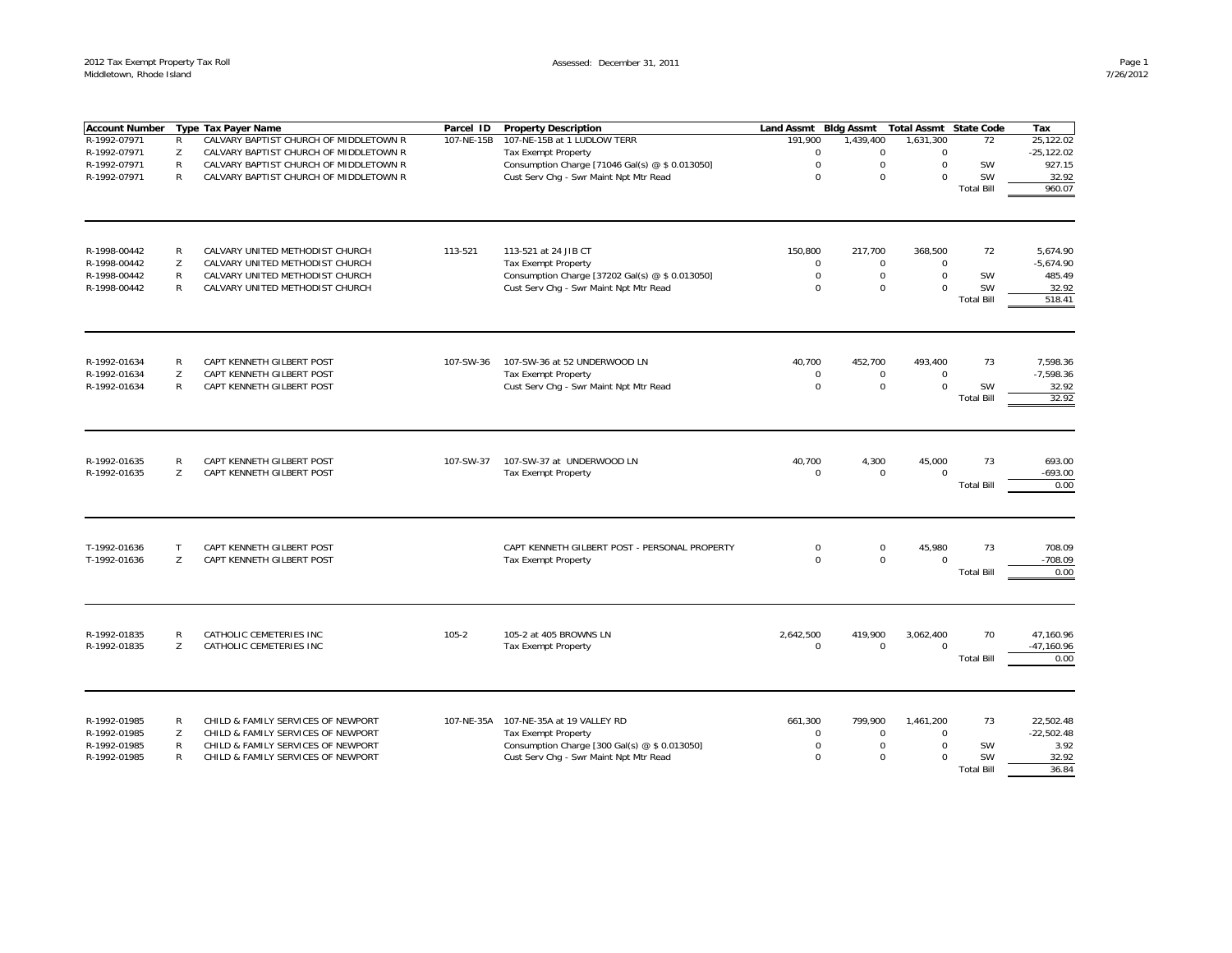| <b>Account Number</b>                                        |                                   | <b>Type Tax Payer Name</b>                                                                                                                                                   | Parcel ID | <b>Property Description</b>                                                                                                                            | Land Assmt Bldg Assmt                       |                                                      | <b>Total Assmt State Code</b>                  |                                            | Tax                                                      |
|--------------------------------------------------------------|-----------------------------------|------------------------------------------------------------------------------------------------------------------------------------------------------------------------------|-----------|--------------------------------------------------------------------------------------------------------------------------------------------------------|---------------------------------------------|------------------------------------------------------|------------------------------------------------|--------------------------------------------|----------------------------------------------------------|
|                                                              |                                   |                                                                                                                                                                              |           |                                                                                                                                                        |                                             |                                                      |                                                |                                            |                                                          |
| R-2001-00114<br>R-2001-00114<br>R-2001-00114<br>R-2001-00114 | R<br>Z<br>$\mathsf{R}$<br>R       | CHILD & FAMILY SERVICES OF NEWPORT COUNT<br>CHILD & FAMILY SERVICES OF NEWPORT COUNT<br>CHILD & FAMILY SERVICES OF NEWPORT COUNT<br>CHILD & FAMILY SERVICES OF NEWPORT COUNT | 105-349   | 105-349 at 12 JEAN TERR<br>Tax Exempt Property<br>Consumption Charge [74838 Gal(s) @ \$ 0.013050]<br>Cust Serv Chq - Swr Maint Npt Mtr Read            | 126,200<br>$\Omega$<br>$\Omega$<br>$\Omega$ | 145,800<br>$\mathbf 0$<br>$\mathbf 0$<br>$\Omega$    | 272,000<br>$\Omega$<br>$\Omega$<br>$\Omega$    | 73<br>SW<br>SW<br><b>Total Bill</b>        | 4,188.80<br>$-4,188.80$<br>976.64<br>32.92<br>1,009.56   |
| R-2006-00065<br>R-2006-00065<br>R-2006-00065<br>R-2006-00065 | R<br>Z<br>R<br>R                  | CHILD & FAMILY SERVICES OF NEWPORT COUNT<br>CHILD & FAMILY SERVICES OF NEWPORT COUNT<br>CHILD & FAMILY SERVICES OF NEWPORT COUNT<br>CHILD & FAMILY SERVICES OF NEWPORT COUNT | 107-SW-19 | 107-SW-19 at 181 MAPLE AVE<br><b>Tax Exempt Property</b><br>Consumption Charge [128307 Gal(s) @ \$ 0.013050]<br>Cust Serv Chq - Swr Maint Npt Mtr Read | 97,500<br>$\Omega$<br>0<br>$\Omega$         | 148,400<br>$\mathbf 0$<br>$\mathbf 0$<br>$\mathbf 0$ | 245,900<br>$\Omega$<br>$\mathbf 0$<br>$\Omega$ | 73<br><b>SW</b><br>SW<br><b>Total Bill</b> | 3,786.86<br>$-3,786.86$<br>1,674.41<br>32.92<br>1.707.33 |
| R-1996-00288<br>R-1996-00288<br>R-1996-00288<br>R-1996-00288 | R<br>Z<br>$\mathsf{R}$<br>R       | CHILD AND FAMILY SERVICES OF NEWPORT<br>CHILD AND FAMILY SERVICES OF NEWPORT<br>CHILD AND FAMILY SERVICES OF NEWPORT<br>CHILD AND FAMILY SERVICES OF NEWPORT                 | 112-73    | 112-73 at 14 CHAMPLIN TERR<br>Tax Exempt Property<br>Consumption Charge [128353 Gal(s) @ \$ 0.013050]<br>Cust Serv Chg - Swr Maint Npt Mtr Read        | 131,600<br>0<br>$\Omega$<br>$\Omega$        | 118,800<br>$\mathbf 0$<br>$\mathbf 0$<br>$\mathbf 0$ | 250,400<br>$\mathbf 0$<br>$\Omega$<br>$\Omega$ | 73<br>SW<br>SW<br><b>Total Bill</b>        | 3,856.16<br>$-3,856.16$<br>1,675.01<br>32.92<br>1,707.93 |
| R-2003-00325<br>R-2003-00325<br>R-2003-00325                 | $\mathsf{R}$<br>Z<br>$\mathsf{R}$ | CHILD AND FAMILY SERVICES OF NEWPORT COU<br>CHILD AND FAMILY SERVICES OF NEWPORT COU<br>CHILD AND FAMILY SERVICES OF NEWPORT COU                                             | 125-409   | 125-409 at 45 TROUT DR<br>Tax Exempt Property<br>Well Unconnected                                                                                      | 167,800<br>0<br>$\Omega$                    | 159,000<br>$\mathbf 0$<br>$\mathbf 0$                | 326,800<br>$\mathbf 0$<br>$\mathbf 0$          | 73<br>SW<br><b>Total Bill</b>              | 5,032.72<br>$-5,032.72$<br>20.00<br>20.00                |
| R-2004-00098<br>R-2004-00098<br>R-2004-00098                 | R<br>Z<br>$\mathsf{R}$            | CHILD AND FAMILY SERVICES OF NEWPORT COU<br>CHILD AND FAMILY SERVICES OF NEWPORT COU<br>CHILD AND FAMILY SERVICES OF NEWPORT COU                                             | 113-155   | 113-155 at 470 EAST MAIN RD<br><b>Tax Exempt Property</b><br>Unconnected                                                                               | 89,900<br>0<br>$\Omega$                     | 108,400<br>$\mathbf 0$<br>$\Omega$                   | 198,300<br>$\mathsf 0$<br>$\Omega$             | 73<br>SW<br><b>Total Bill</b>              | 3,053.82<br>$-3,053.82$<br>20.00<br>20.00                |
| R-2008-00231<br>R-2008-00231<br>R-2008-00231                 | $\mathsf{R}$<br>Z<br>R            | CHILD AND FAMILY SERVICES OF NEWPORT INC<br>CHILD AND FAMILY SERVICES OF NEWPORT INC<br>CHILD AND FAMILY SERVICES OF NEWPORT INC                                             | 115-671   | 115-671 at 31 JOHN CLARKE RD<br><b>Tax Exempt Property</b><br>Consumption Charge [820366 Gal(s) @ \$ 0.013050]                                         | 231,900<br>$\Omega$<br>$\mathbf 0$          | 3,316,400<br>$\mathbf 0$<br>$\mathbf 0$              | 3,548,300<br>$\Omega$<br>$\Omega$              | 73<br>SW<br><b>Total Bill</b>              | 54,643.82<br>$-54,643.82$<br>10,705.78<br>10.705.78      |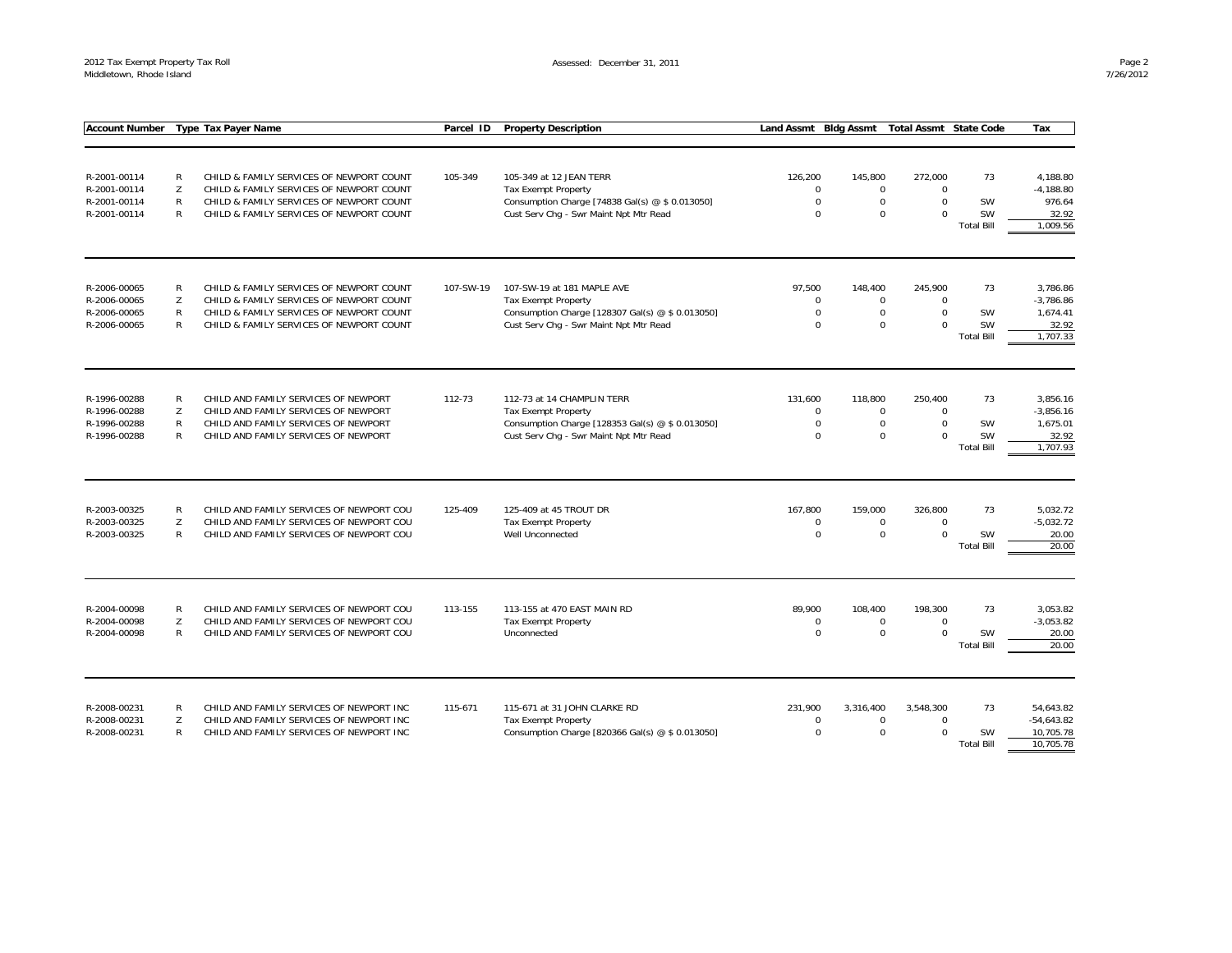| <b>Account Number</b> |              | <b>Type Tax Payer Name</b>             | Parcel ID  | <b>Property Description</b>                       | Land Assmt Bldg Assmt |                  | <b>Total Assmt State Code</b> |                                | Tax                |
|-----------------------|--------------|----------------------------------------|------------|---------------------------------------------------|-----------------------|------------------|-------------------------------|--------------------------------|--------------------|
|                       |              |                                        |            |                                                   |                       |                  |                               |                                |                    |
|                       |              |                                        |            |                                                   |                       |                  |                               |                                |                    |
| R-1992-02040          | R            | CHURCH OF JESUS CHRIST OF LDS CHURCH - | 108-SE-103 | 108-SE-103 at 177 MIANTONOMI AVE                  | 574,900               | 2,265,200        | 2,840,100                     | 72                             | 43,737.54          |
| R-1992-02040          | Z            | CHURCH OF JESUS CHRIST OF LDS CHURCH - |            | Tax Exempt Property                               | $\mathbf 0$           | $\mathbf 0$      | $\mathbf 0$                   |                                | $-43,737.54$       |
| R-1992-02040          | $\mathsf{R}$ | CHURCH OF JESUS CHRIST OF LDS CHURCH - |            | Consumption Charge [48000 Gal(s) @ \$ 0.013050]   | $\mathbf 0$           | $\mathbf 0$      | $\Omega$                      | SW                             | 626.40             |
| R-1992-02040          | R            | CHURCH OF JESUS CHRIST OF LDS CHURCH - |            | Cust Serv Chg - Swr Maint Npt Mtr Read            | $\Omega$              | $\mathbf 0$      | $\Omega$                      | <b>SW</b>                      | 32.92              |
|                       |              |                                        |            |                                                   |                       |                  |                               | <b>Total Bill</b>              | 659.32             |
|                       |              |                                        |            |                                                   |                       |                  |                               |                                |                    |
| R-1992-02041          | ${\sf R}$    | CHURCH OF THE HOLY CROSS               | 111-58     | 111-58 at 1443 WEST MAIN RD                       | 300,400               | 437,400          | 737,800                       | 72                             | 11,362.12          |
| R-1992-02041          | Z            | CHURCH OF THE HOLY CROSS               |            | <b>Tax Exempt Property</b>                        | 0                     | $\mathbf 0$      | $\mathbf 0$                   |                                | $-11,362.12$       |
| R-1992-02041          | $\mathsf{R}$ | CHURCH OF THE HOLY CROSS               |            | Consumption Charge [11040 Gal(s) @ \$ 0.013050]   | $\mathbf 0$           | $\mathbf 0$      | $\Omega$                      | SW                             | 144.07             |
| R-1992-02041          | $\mathsf{R}$ | CHURCH OF THE HOLY CROSS               |            | Cust Serv Chg - Swr Maint Npt Mtr Read            | $\Omega$              | $\Omega$         | $\Omega$                      | <b>SW</b><br><b>Total Bill</b> | 32.92<br>176.99    |
|                       |              |                                        |            |                                                   |                       |                  |                               |                                |                    |
| R-1992-02104          | R            | CLARKE JOHN ASSIGN'S OF                | 115-1      | 115-1 at 792 VALLEY RD                            | 910,900               | $\boldsymbol{0}$ | 910,900                       | 71                             | 14,027.86          |
| R-1992-02104          | Z            | CLARKE JOHN ASSIGN'S OF                |            | Tax Exempt Property                               | $\Omega$              | $\mathbf 0$      | $\mathbf 0$                   |                                | $-14,027.86$       |
| R-1992-02104          | $\mathsf{R}$ | CLARKE JOHN ASSIGN'S OF                |            | Consumption Charge [1534100 Gal(s) @ \$ 0.013050] | $\Omega$              | $\mathsf{O}$     | $\mathbf 0$                   | SW                             | 20,020.01          |
| R-1992-02104          | R            | CLARKE JOHN ASSIGN'S OF                |            | Cust Serv Chq - Swr Maint Npt Mtr Read            | $\Omega$              | $\mathbf 0$      | $\Omega$                      | SW<br><b>Total Bill</b>        | 32.92<br>20,052.93 |
|                       |              |                                        |            |                                                   |                       |                  |                               |                                |                    |
| R-1992-02103          | R            | CLARKE JOHN ASSIGNS OF                 | 115-6A     | 115-6A at AQUIDNECK AVE                           | 1,629,200             | $\mathbf 0$      | 1,629,200                     | 71                             | 25,089.68          |
| R-1992-02103          | Z            | CLARKE JOHN ASSIGNS OF                 |            | <b>Tax Exempt Property</b>                        | $\Omega$              | $\mathbf 0$      | $\Omega$                      |                                | $-25,089.68$       |
| R-1992-02103          | R            | CLARKE JOHN ASSIGNS OF                 |            | Consumption Charge [480585 Gal(s) @ \$ 0.013050]  | $\mathbf 0$           | $\mathbf 0$      | $\mathbf 0$                   | <b>SW</b>                      | 6,271.63           |
| R-1992-02103          | $\mathsf{R}$ | <b>CLARKE JOHN ASSIGNS OF</b>          |            | Cust Serv Chg - Swr Maint Npt Mtr Read            | $\Omega$              | $\mathbf 0$      | $\Omega$                      | <b>SW</b><br><b>Total Bill</b> | 32.92<br>6,304.55  |
|                       |              |                                        |            |                                                   |                       |                  |                               |                                |                    |
| R-1992-03519          | R            | EVANGELICAL FRIENDS CHURCH OF NEWPORT  |            | 109-NE-183A 109-NE-183A at 54 BLISS MINE RD       | 246,100               | 230,600          | 476,700                       | 72                             | 7,341.18           |
| R-1992-03519          | Z            | EVANGELICAL FRIENDS CHURCH OF NEWPORT  |            | Tax Exempt Property                               | $\mathbf 0$           | $\mathbf 0$      | $\Omega$                      |                                | $-7,341.18$        |
|                       |              |                                        |            |                                                   |                       |                  |                               | <b>Total Bill</b>              | 0.00               |
|                       |              |                                        |            |                                                   |                       |                  |                               |                                |                    |
| R-1997-00038          | $\mathsf{R}$ | EVANGELICAL FRIENDS CHURCH OF NEWPORT  | $109 - 2$  | 109-2 at 70 BLISS MINE RD                         | 341,300               | 1,236,000        | 1,577,300                     | 72                             | 24.290.42          |
| R-1997-00038          | Z            | EVANGELICAL FRIENDS CHURCH OF NEWPORT  |            | Tax Exempt Property                               | $\mathbf 0$           | $\mathbf 0$      | $\Omega$                      |                                | $-24,290.42$       |
| R-1997-00038          | $\mathsf{R}$ | EVANGELICAL FRIENDS CHURCH OF NEWPORT  |            | Consumption Charge [52813 Gal(s) @ \$ 0.013050]   | $\mathbf 0$           | $\mathbf 0$      | $\mathbf 0$                   | <b>SW</b>                      | 689.21             |
| R-1997-00038          | $\mathsf{R}$ | EVANGELICAL FRIENDS CHURCH OF NEWPORT  |            | Cust Serv Chg - Swr Maint Npt Mtr Read            | $\Omega$              | $\mathbf 0$      | $\Omega$                      | <b>SW</b>                      | 32.92<br>722.13    |
|                       |              |                                        |            |                                                   |                       |                  |                               | <b>Total Bill</b>              |                    |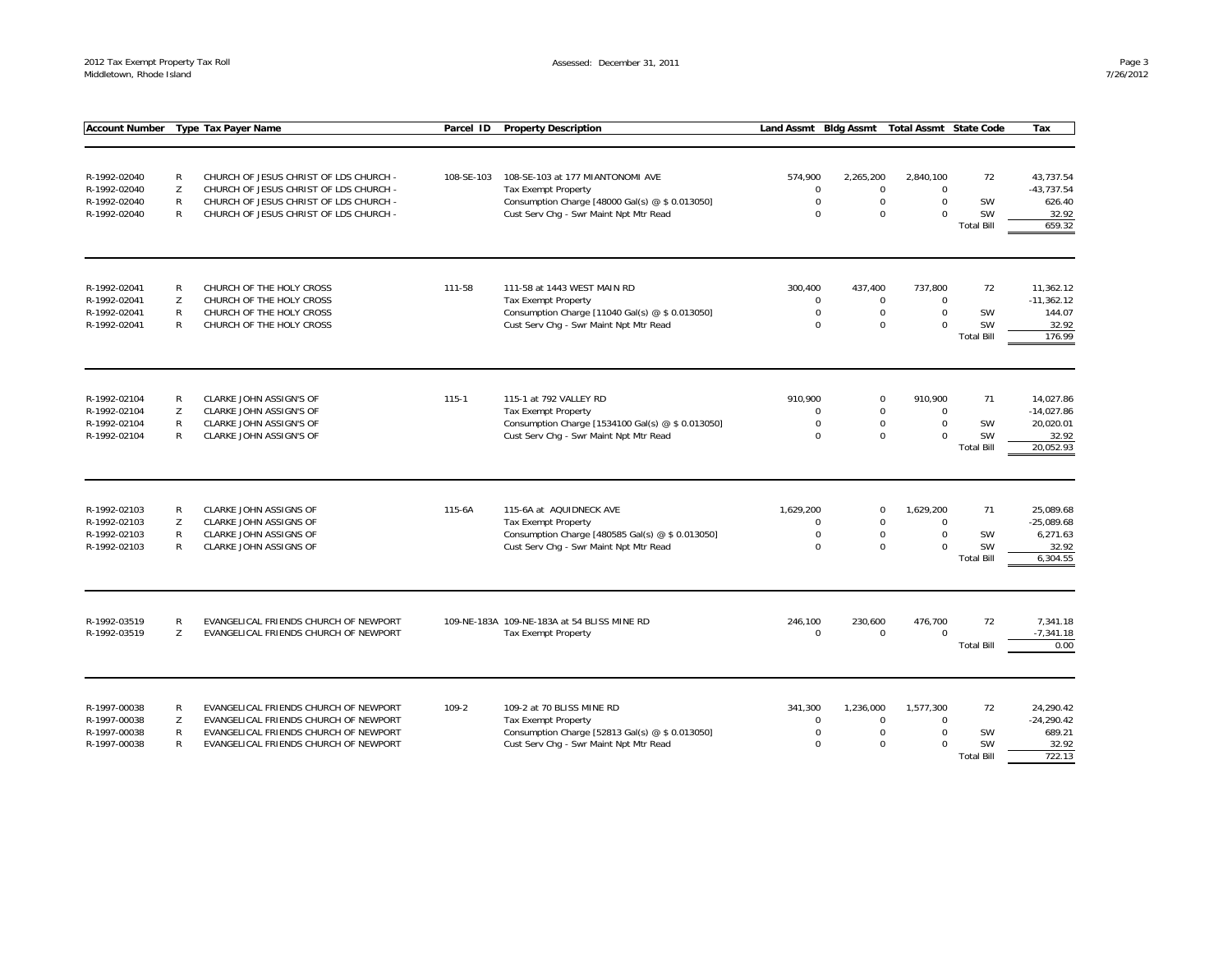| <b>Account Number</b>        |              | <b>Type Tax Payer Name</b>                   | Parcel ID | <b>Property Description</b>                                                    | <b>Land Assmt</b>          | <b>Bldg Assmt</b>          | <b>Total Assmt State Code</b> |                   | Tax                     |
|------------------------------|--------------|----------------------------------------------|-----------|--------------------------------------------------------------------------------|----------------------------|----------------------------|-------------------------------|-------------------|-------------------------|
|                              |              |                                              |           |                                                                                |                            |                            |                               |                   |                         |
|                              |              |                                              |           |                                                                                |                            |                            |                               |                   |                         |
| R-1992-04438                 | $\mathsf{R}$ | <b>GRANGE PATRONS OF HUSBANDRY</b>           | 113-27    | 113-27 at 499 EAST MAIN RD                                                     | 446,800                    | 265,200                    | 712,000                       | 71                | 10,964.80               |
| R-1992-04438                 | Z            | <b>GRANGE PATRONS OF HUSBANDRY</b>           |           | Tax Exempt Property                                                            | $\mathbf 0$                | $\mathbf 0$                | $\mathbf 0$                   |                   | $-10,964.80$            |
| R-1992-04438                 | R            | <b>GRANGE PATRONS OF HUSBANDRY</b>           |           | Consumption Charge [966 Gal(s) @ \$ 0.013050]                                  | $\mathbf 0$                | $\mathsf{O}$               | $\mathbf 0$                   | SW                | 12.61                   |
| R-1992-04438                 | R            | <b>GRANGE PATRONS OF HUSBANDRY</b>           |           | Cust Serv Chg - Swr Maint Npt Mtr Read                                         | $\Omega$                   | $\mathbf 0$                | $\Omega$                      | <b>SW</b>         | 32.92                   |
|                              |              |                                              |           |                                                                                |                            |                            |                               | <b>Total Bill</b> | 45.53                   |
|                              |              |                                              |           |                                                                                |                            |                            |                               |                   |                         |
| R-1992-07977                 | R            | JAMES L MAHER CENTER                         | 114-508A  | 114-508A at 906 AQUIDNECK AVE                                                  | 555,300                    | 1,813,600                  | 2,368,900                     | 73                | 36,481.06               |
| R-1992-07977                 | Z            | JAMES L MAHER CENTER                         |           | Tax Exempt Property                                                            | $\mathbf 0$                | $\mathbf 0$                | $\Omega$                      |                   | $-36,481.06$            |
| R-1992-07977                 | R            | JAMES L MAHER CENTER                         |           | Cust Serv Chg - Swr Maint Npt Mtr Read                                         | $\mathbf 0$                | $\mathbf 0$                | $\mathbf 0$                   | SW                | 32.92                   |
|                              |              |                                              |           |                                                                                |                            |                            |                               | <b>Total Bill</b> | 32.92                   |
|                              |              |                                              |           |                                                                                |                            |                            |                               |                   |                         |
| R-2001-00065                 | R            | JAMES L MAHER CENTER                         | 108-SE-38 | 108-SE-38 at 175 BOULEVARD                                                     | 139,100                    | 201,600                    | 340,700                       | 73                | 5,246.78                |
| R-2001-00065<br>R-2001-00065 | Z<br>R       | JAMES L MAHER CENTER<br>JAMES L MAHER CENTER |           | <b>Tax Exempt Property</b><br>Consumption Charge [135751 Gal(s) @ \$ 0.013050] | $\mathsf 0$<br>$\mathbf 0$ | $\mathsf 0$<br>$\mathbf 0$ | $\Omega$<br>$\mathbf 0$       | SW                | $-5,246.78$<br>1,771.55 |
| R-2001-00065                 | R            | JAMES L MAHER CENTER                         |           | Cust Serv Chg - Swr Maint Npt Mtr Read                                         | $\mathbf 0$                | $\mathbf 0$                | $\Omega$                      | <b>SW</b>         | 32.92                   |
|                              |              |                                              |           |                                                                                |                            |                            |                               | <b>Total Bill</b> | 1.804.47                |
|                              |              |                                              |           |                                                                                |                            |                            |                               |                   |                         |
| R-2001-00149                 | R            | JAMES L MAHER CENTER                         | 114-631   | 114-631 at 260 GREEN END AVE                                                   | 101,000                    | 168,100                    | 269,100                       | 71                | 4,144.14                |
| R-2001-00149                 | Z            | JAMES L MAHER CENTER                         |           | <b>Tax Exempt Property</b>                                                     | $\Omega$                   | $\mathbf 0$                | $\Omega$                      |                   | $-4, 144.14$            |
| R-2001-00149                 | R            | JAMES L MAHER CENTER                         |           | Consumption Charge [135142 Gal(s) @ \$ 0.013050]                               | 0                          | $\mathbf 0$                | $\mathbf 0$                   | SW                | 1,763.60                |
| R-2001-00149                 | R            | JAMES L MAHER CENTER                         |           | Cust Serv Chg - Swr Maint Npt Mtr Read                                         | $\Omega$                   | $\Omega$                   | $\Omega$                      | SW                | 32.92                   |
|                              |              |                                              |           |                                                                                |                            |                            |                               | <b>Total Bill</b> | 1,796.52                |
| R-1992-05417                 | R            | JEWISH COMMUNITY CEMETERY                    | 119-12    | 119-12 at 233 WYATT RD                                                         | 646,900                    | 5,400                      | 652,300                       | 70                | 10,045.42               |
| R-1992-05417                 | Z            | JEWISH COMMUNITY CEMETERY                    |           | Tax Exempt Property                                                            | $\mathsf 0$                | $\mathbf 0$                | $\mathbf 0$                   |                   | $-10,045.42$            |
|                              |              |                                              |           |                                                                                |                            |                            |                               | <b>Total Bill</b> | 0.00                    |
|                              |              |                                              |           |                                                                                |                            |                            |                               |                   |                         |
| R-1992-05439                 | R            | JOHN CLARKE RETIREMENT CENTER BAPTIST        | 114-248A  | 114-248A at 600 VALLEY RD                                                      | 755,700                    | 6,343,400                  | 7,099,100                     | 71                | 109,326.14              |
| R-1992-05439                 | Z            | JOHN CLARKE RETIREMENT CENTER BAPTIST        |           | Tax Exempt Property                                                            | $\mathbf 0$                | $\mathbf 0$                | $\mathbf 0$                   |                   | $-109,326.14$           |
| R-1992-05439                 | R            | JOHN CLARKE RETIREMENT CENTER BAPTIST        |           | Consumption Charge [3740680 Gal(s) @ \$ 0.013050]                              | $\mathbf 0$                | $\mathbf 0$                | $\Omega$                      | SW                | 48,815.87               |
| R-1992-05439                 | R            | JOHN CLARKE RETIREMENT CENTER BAPTIST        |           | Cust Serv Chg - Swr Maint Npt Mtr Read                                         | $\mathbf 0$                | $\Omega$                   | $\Omega$                      | SW                | 32.92                   |
|                              |              |                                              |           |                                                                                |                            |                            |                               | <b>Total Bill</b> | 48.848.79               |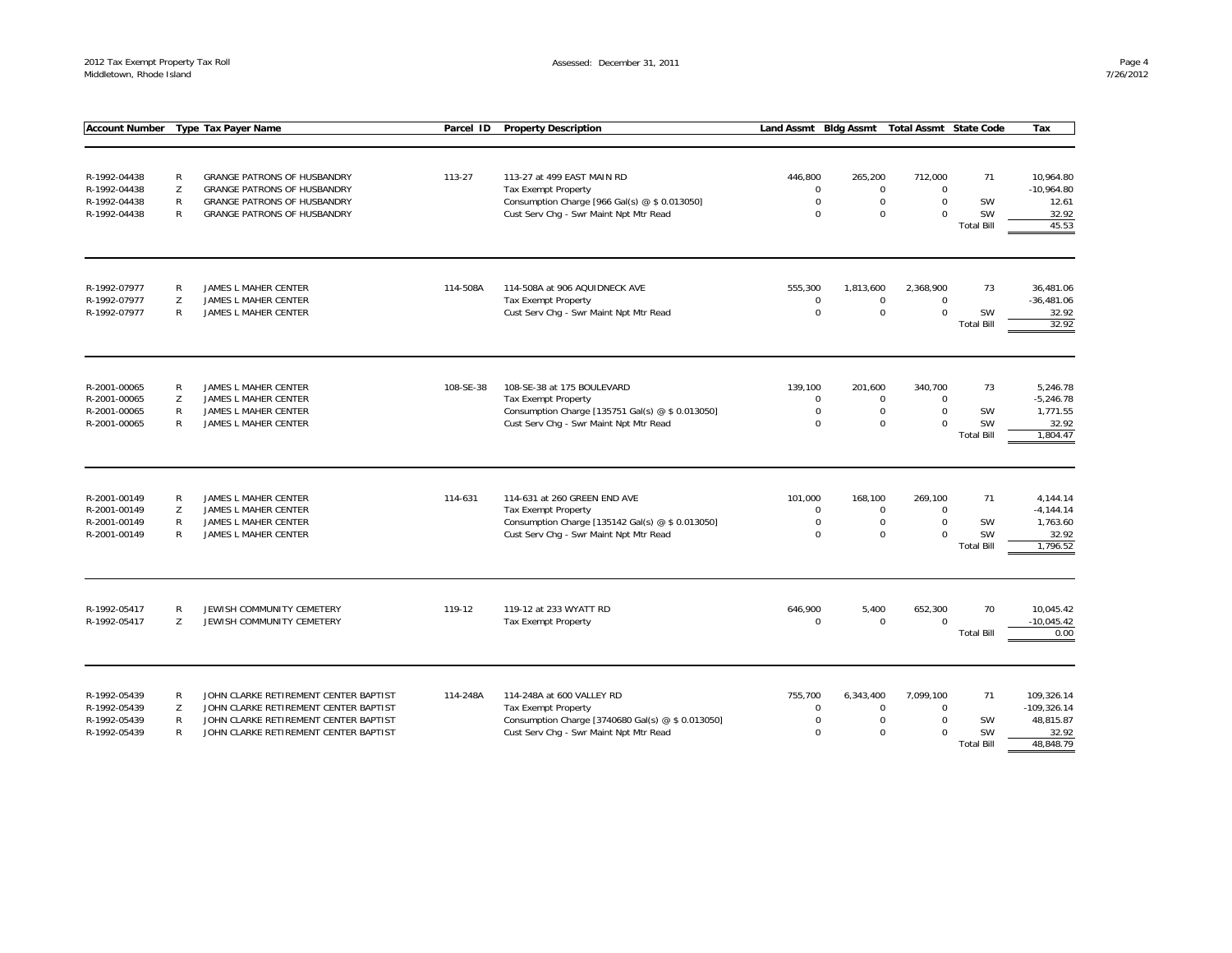| <b>Account Number</b>                                        |                  | Type Tax Payer Name                                                                                              | Parcel ID | <b>Property Description</b>                                                                                                              | Land Assmt Bldg Assmt                            |         | <b>Total Assmt State Code</b>                                                                             |                                            | Tax                                              |
|--------------------------------------------------------------|------------------|------------------------------------------------------------------------------------------------------------------|-----------|------------------------------------------------------------------------------------------------------------------------------------------|--------------------------------------------------|---------|-----------------------------------------------------------------------------------------------------------|--------------------------------------------|--------------------------------------------------|
| R-1992-06522<br>R-1992-06522                                 | R<br>Z           | LORILLARD LOUIS L & RI RI HOSPITAL<br>LORILLARD LOUIS L & RI RI HOSPITAL                                         | 126-40    | 126-40 at SACHUEST DR<br>Tax Exempt Property                                                                                             | 483,600<br>$\mathbf 0$                           |         | $\mathbf 0$<br>483,600<br>$\mathbf 0$<br>$\mathbf 0$                                                      | 73<br><b>Total Bill</b>                    | 7,447.44<br>$-7,447.44$<br>0.00                  |
| R-1992-06523<br>R-1992-06523                                 | R<br>Z           | LORILLARD LOUIS L & RI RI HOSPITAL<br>LORILLARD LOUIS L & RI RI HOSPITAL                                         | 126-69    | 126-69 at THIRD BEACH RD<br>Tax Exempt Property                                                                                          | 107,300<br>$\mathbf 0$                           |         | 107,300<br>$\mathsf{O}\xspace$<br>$\mathsf 0$<br>$\mathbf 0$                                              | 73<br><b>Total Bill</b>                    | 1,652.42<br>$-1,652.42$<br>0.00                  |
| R-1992-06525<br>R-1992-06525                                 | R<br>Z           | LORILLARD LOUIS L & RI RI HOSPITAL<br>LORILLARD LOUIS L & RI RI HOSPITAL                                         | 127-12    | 127-12 at THIRD BEACH RD<br>Tax Exempt Property                                                                                          | 1,374,600<br>$\mathbf 0$                         |         | $\mathsf{O}\xspace$<br>1,374,600<br>$\mathbf 0$<br>$\mathbf 0$                                            | 73<br><b>Total Bill</b>                    | 21,168.84<br>$-21,168.84$<br>0.00                |
| R-1992-06526<br>R-1992-06526                                 | R<br>Z           | LORILLARD LOUIS L & RI RI HOSPITAL<br>LORILLARD LOUIS L & RI RI HOSPITAL                                         | 130-17    | 130-17 at THIRD BEACH RD<br>Tax Exempt Property                                                                                          | 512,000<br>$\mathbf 0$                           |         | $\mathsf{O}\xspace$<br>512,000<br>$\mathbf 0$<br>$\mathbf 0$                                              | 73<br><b>Total Bill</b>                    | 7,884.80<br>$-7,884.80$<br>0.00                  |
| R-1992-07430<br>R-1992-07430                                 | R<br>Z           | MIDDLETOWN BAPTIST CHURCH<br>MIDDLETOWN BAPTIST CHURCH                                                           | 105-69    | 105-69 at WEST MAIN RD<br>Tax Exempt Property                                                                                            | 82,100<br>$\mathbf 0$                            | 1,000   | 83,100<br>$\mathsf 0$<br>$\Omega$                                                                         | 72<br><b>Total Bill</b>                    | 1,279.74<br>$-1,279.74$<br>0.00                  |
| R-1992-07431<br>R-1992-07431                                 | R<br>Z           | MIDDLETOWN BAPTIST CHURCH<br>MIDDLETOWN BAPTIST CHURCH                                                           | 105-70    | 105-70 at 1818 WEST MAIN RD<br>Tax Exempt Property                                                                                       | 172,500<br>$\mathbf 0$                           | 996,000 | 1,168,500<br>$\mathbf 0$<br>$\mathbf 0$                                                                   | 72<br><b>Total Bill</b>                    | 17,994.90<br>$-17,994.90$<br>0.00                |
| R-1992-07432<br>R-1992-07432<br>R-1992-07432<br>R-1992-07432 | R<br>Z<br>R<br>R | MIDDLETOWN BAPTIST CHURCH<br>MIDDLETOWN BAPTIST CHURCH<br>MIDDLETOWN BAPTIST CHURCH<br>MIDDLETOWN BAPTIST CHURCH | 105-341   | 105-341 at GREENE LN<br>Tax Exempt Property<br>Consumption Charge [20916 Gal(s) @ \$ 0.013050]<br>Cust Serv Chg - Swr Maint Npt Mtr Read | 38,300<br>$\mathbf 0$<br>$\mathbf 0$<br>$\Omega$ |         | $\mathbf 0$<br>38,300<br>$\mathbf 0$<br>$\mathbf 0$<br>$\mathbf 0$<br>$\mathbf 0$<br>$\Omega$<br>$\Omega$ | 72<br>SW<br><b>SW</b><br><b>Total Bill</b> | 589.82<br>$-589.82$<br>272.95<br>32.92<br>305.87 |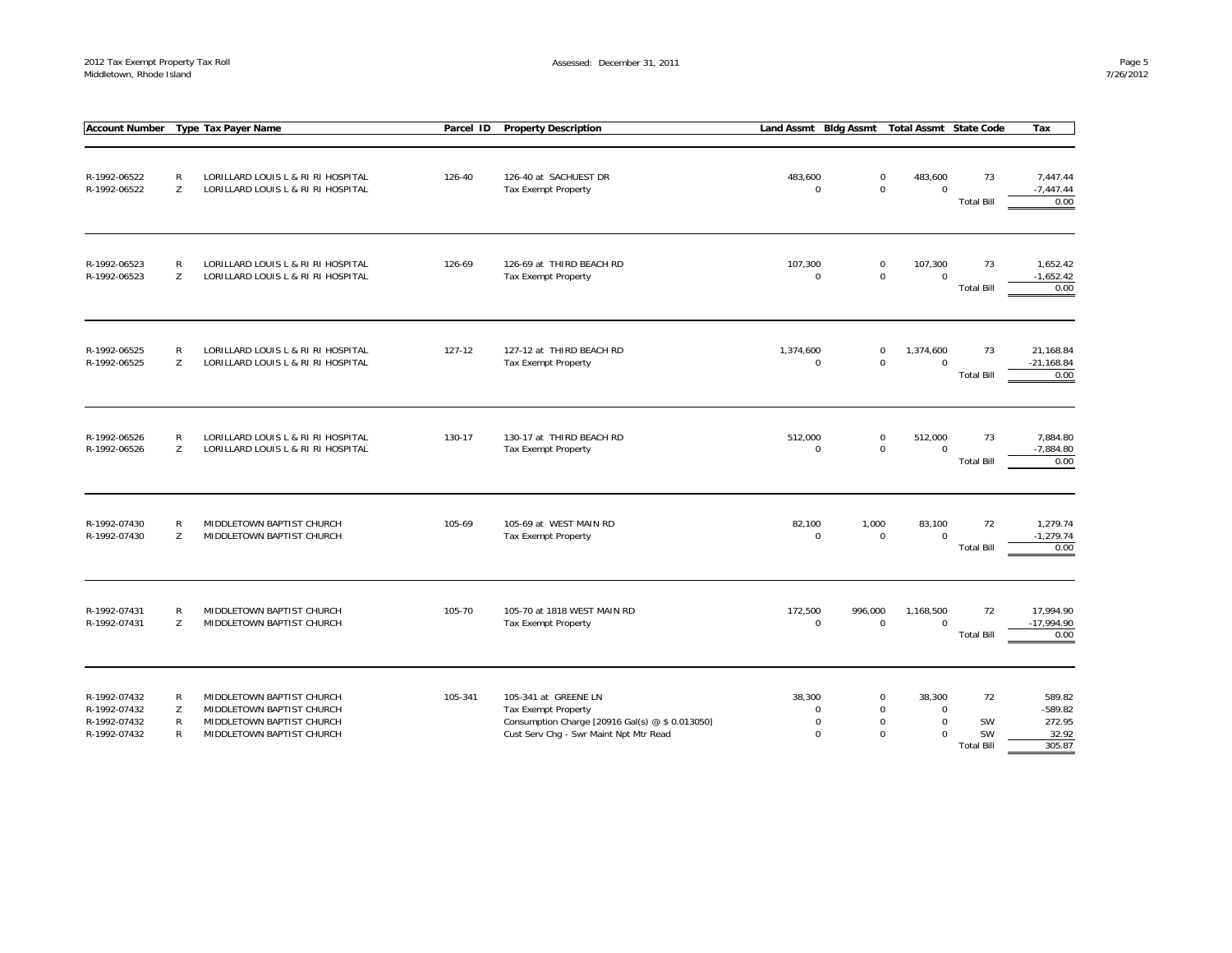Assessed: December 31, 2011

| <b>Account Number</b>                        |                                   | <b>Type Tax Payer Name</b>                                                                      | Parcel ID  | <b>Property Description</b>                                             | <b>Land Assmt</b>             | <b>Bldg Assmt</b>                | <b>Total Assmt State Code</b>     |                                | Tax                                   |
|----------------------------------------------|-----------------------------------|-------------------------------------------------------------------------------------------------|------------|-------------------------------------------------------------------------|-------------------------------|----------------------------------|-----------------------------------|--------------------------------|---------------------------------------|
|                                              |                                   |                                                                                                 |            |                                                                         |                               |                                  |                                   |                                |                                       |
| R-1992-07433                                 | $\mathsf{R}$                      | MIDDLETOWN BAPTIST CHURCH                                                                       | 105-18A    | 105-18A at GREENE LN                                                    | 30,100                        | $\mathsf 0$                      | 30,100                            | 72                             | 463.54                                |
| R-1992-07433                                 | $\mathsf{R}$                      | MIDDLETOWN BAPTIST CHURCH                                                                       | 105-18AX   | 105-18AX at GREENE LN                                                   | 41,300                        | $\Omega$                         | 41,300                            | 72                             | 636.02                                |
| R-1992-07433                                 | Z                                 | MIDDLETOWN BAPTIST CHURCH                                                                       |            | Tax Exempt Property                                                     | $\mathsf 0$                   | $\Omega$                         | $\mathbf 0$                       |                                | 0.00                                  |
| R-1998-00663                                 | $\mathsf{R}$                      | MIDDLETOWN BAPTIST CHURCH                                                                       | 105-68     | 105-68 at 8 GREENE LN                                                   | 104,800                       | 123,100                          | 227,900                           | 72                             | 3,509.66                              |
| R-1998-00663                                 | Z                                 | MIDDLETOWN BAPTIST CHURCH                                                                       |            | <b>Tax Exempt Property</b>                                              | $\mathbf 0$                   | $\mathsf 0$                      | $\mathbf 0$                       |                                | $-3,509.66$                           |
| R-1998-00663                                 | $\mathsf{R}$                      | MIDDLETOWN BAPTIST CHURCH                                                                       |            | Consumption Charge [1066 Gal(s) @ \$ 0.013050]                          | $\mathsf 0$                   | $\mathbf 0$                      | $\mathbf 0$                       | <b>SW</b>                      | 13.91                                 |
| R-1998-00663                                 | $\mathsf{R}$                      | MIDDLETOWN BAPTIST CHURCH                                                                       |            | Cust Serv Chg - Swr Maint Npt Mtr Read                                  | $\mathbf 0$                   | $\mathbf 0$                      | $\mathbf 0$                       | SW<br><b>Total Bill</b>        | 32.92<br>46.83                        |
| R-1992-07435                                 | $\mathsf{R}$                      |                                                                                                 | 107-NE-16A | 107-NE-16A at 7 VALLEY RD                                               | 420,900                       | 470,600                          | 891,500                           | 71                             | 13,729.10                             |
| R-1992-07435                                 | Z                                 | MIDDLETOWN COLUMBUS CLUB INC<br>MIDDLETOWN COLUMBUS CLUB INC                                    |            | <b>Tax Exempt Property</b>                                              | $\overline{0}$                | $\mathbf 0$                      | $\mathbf 0$                       |                                | $-13,729.10$                          |
| R-1992-07435                                 | $\mathsf{R}$                      | MIDDLETOWN COLUMBUS CLUB INC                                                                    |            | Consumption Charge [37340 Gal(s) @ \$ 0.013050]                         | $\overline{0}$                | $\mathbf 0$                      | $\mathbf 0$                       | SW                             | 487.29                                |
| R-1992-07435                                 | $\mathsf{R}$                      | MIDDLETOWN COLUMBUS CLUB INC                                                                    |            | Cust Serv Chg - Swr Maint Npt Mtr Read                                  | $\Omega$                      | $\mathbf 0$                      | $\Omega$                          | <b>SW</b><br><b>Total Bill</b> | 32.92<br>520.21                       |
| R-2004-00472<br>R-2004-00472<br>R-2004-00472 | $\mathsf{R}$<br>Z<br>$\mathsf{R}$ | MIDDLETOWN HISTORICAL SOCIETY<br>MIDDLETOWN HISTORICAL SOCIETY<br>MIDDLETOWN HISTORICAL SOCIETY | 114-96A    | 114-96A at GREEN END AVE<br>Tax Exempt Property<br>No Water Unconnected | 12,400<br>$\Omega$<br>$\bf 0$ | 7,000<br>$\Omega$<br>$\mathbf 0$ | 19,400<br>$\Omega$<br>$\mathbf 0$ | 82<br>SW<br><b>Total Bill</b>  | 298.76<br>$-298.76$<br>20.00<br>20.00 |
| R-1992-07441<br>R-1992-07441                 | ${\sf R}$<br>Z                    | MIDDLETOWN METHODIST CHURCH<br>MIDDLETOWN METHODIST CHURCH                                      | 119-11     | 119-11 at 181 WYATT RD<br>Tax Exempt Property                           | 191,600<br>$\Omega$           | 9,000<br>$\mathbf 0$             | 200,600<br>$\mathbf 0$            | 72<br><b>Total Bill</b>        | 3,089.24<br>$-3,089.24$<br>0.00       |
| R-1992-07442<br>R-1992-07442                 | $\mathsf{R}$<br>Z                 | MIDDLETOWN METHODIST CHURCH<br>MIDDLETOWN METHODIST CHURCH                                      | 119-30     | 119-30 at TURNER RD<br><b>Tax Exempt Property</b>                       | 2,400<br>$\Omega$             | $\mathbf 0$<br>$\Omega$          | 2,400<br>$\mathbf 0$              | 72                             | 36.96<br>$-36.96$                     |
| R-1992-07442                                 | $\mathsf{R}$                      | MIDDLETOWN METHODIST CHURCH                                                                     |            | Consumption Charge [137119 Gal(s) @ \$ 0.013050]                        | $\overline{0}$                | $\mathbf 0$                      | $\mathbf 0$                       | <b>SW</b>                      | 1,789.40                              |
| R-1992-07442                                 | $\mathsf{R}$                      | MIDDLETOWN METHODIST CHURCH                                                                     |            | Cust Serv Chg - Swr Maint Npt Mtr Read                                  | $\Omega$                      | $\Omega$                         | $\Omega$                          | SW                             | 32.92                                 |
|                                              |                                   |                                                                                                 |            |                                                                         |                               |                                  |                                   | <b>Total Bill</b>              | 1,822.32                              |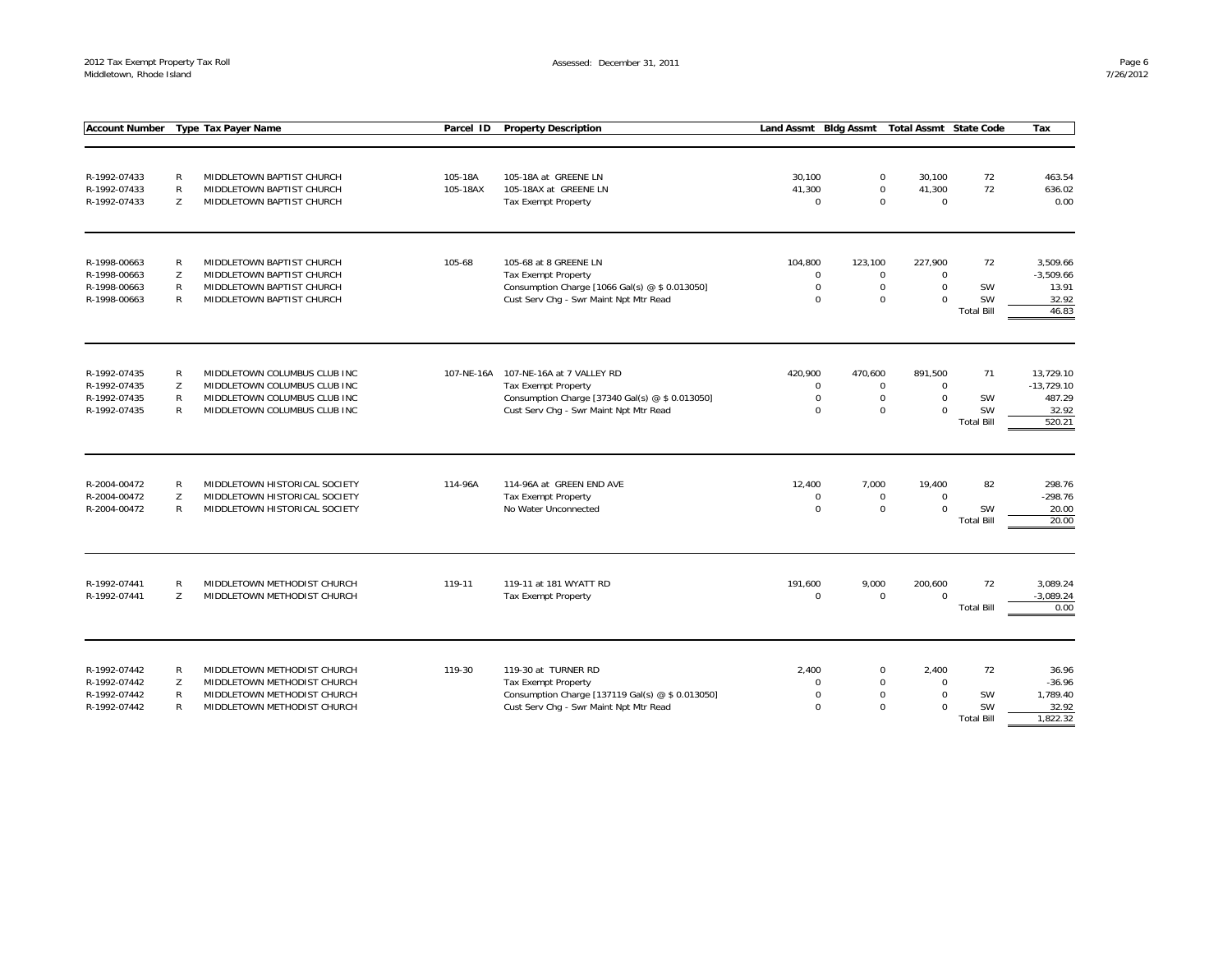| <b>Account Number</b>        |                   | Type Tax Payer Name                                                      | Parcel ID | <b>Property Description</b>                               | Land Assmt Bldg Assmt  |                                            | <b>Total Assmt State Code</b> |                         | Tax                               |
|------------------------------|-------------------|--------------------------------------------------------------------------|-----------|-----------------------------------------------------------|------------------------|--------------------------------------------|-------------------------------|-------------------------|-----------------------------------|
| R-1992-07443<br>R-1992-07443 | ${\sf R}$<br>Z    | MIDDLETOWN METHODIST CHURCH<br>MIDDLETOWN METHODIST CHURCH               | 119-30X   | 119-30X at 200 TURNER RD<br><b>Tax Exempt Property</b>    | 320,200<br>$\mathbf 0$ | 1,470,100<br>$\mathbf 0$                   | 1,790,300<br>$\mathbf 0$      | 72<br><b>Total Bill</b> | 27,570.62<br>$-27,570.62$<br>0.00 |
| R-1997-00479<br>R-1997-00479 | $\mathsf{R}$<br>Z | MIDDLETOWN TOWN OF<br>MIDDLETOWN TOWN OF                                 | 124-309   | 124-309 at 540 WYATT RD<br><b>Tax Exempt Property</b>     | 400,900<br>$\mathbf 0$ | 3,800<br>$\mathsf{O}\xspace$               | 404,700<br>$\mathbf 0$        | 78<br><b>Total Bill</b> | 6,232.38<br>$-6,232.38$<br>0.00   |
| R-2001-02297<br>R-2001-02297 | R<br>Z            | MIDDLETOWN TOWN OF<br>MIDDLETOWN TOWN OF                                 | 129-12    | 129-12 at GREEN END AVE<br><b>Tax Exempt Property</b>     | 284,900<br>$\mathbf 0$ | 0<br>$\mathbf 0$                           | 284,900<br>$\mathbf{0}$       | 78<br><b>Total Bill</b> | 4,387.46<br>$-4,387.46$<br>0.00   |
| R-1992-07882<br>R-1992-07882 | $\mathsf{R}$<br>Z | NATIONAL SOCIETY OF COLONIAL DAMES<br>NATIONAL SOCIETY OF COLONIAL DAMES | 119-39A   | 119-39A at BERKELEY AVE<br>Tax Exempt Property            | 220,000<br>$\mathbf 0$ | $\mathsf{O}\xspace$<br>$\mathsf{O}\xspace$ | 220,000<br>$\mathbf 0$        | 73<br><b>Total Bill</b> | 3,388.00<br>$-3,388.00$<br>0.00   |
| R-1992-07883<br>R-1992-07883 | R<br>Z            | NATIONAL SOCIETY OF COLONIAL DAMES<br>NATIONAL SOCIETY OF COLONIAL DAMES | 119-39B   | 119-39B at BERKELEY AVE<br>Tax Exempt Property            | 11,900<br>$\mathbf 0$  | $\mathsf{O}\xspace$<br>$\mathbf 0$         | 11,900<br>$\Omega$            | 73<br><b>Total Bill</b> | 183.26<br>$-183.26$<br>0.00       |
| R-1992-07884<br>R-1992-07884 | R<br>Z            | NATIONAL SOCIETY OF COLONIAL DAMES<br>NATIONAL SOCIETY OF COLONIAL DAMES | 119-39C   | 119-39C at BERKELEY AVE<br><b>Tax Exempt Property</b>     | 185,400<br>$\pmb{0}$   | 0<br>$\mathbf 0$                           | 185,400<br>$\mathbf 0$        | 73<br><b>Total Bill</b> | 2,855.16<br>$-2,855.16$<br>0.00   |
| R-1992-07885<br>R-1992-07885 | R<br>Z            | NATIONAL SOCIETY OF COLONIAL DAMES<br>NATIONAL SOCIETY OF COLONIAL DAMES | 119-39D   | 119-39D at 311 BERKELEY AVE<br><b>Tax Exempt Property</b> | 182,900<br>$\mathbf 0$ | 347,600<br>$\mathbf 0$                     | 530,500<br>$\mathbf 0$        | 73<br><b>Total Bill</b> | 8,169.70<br>$-8,169.70$<br>0.00   |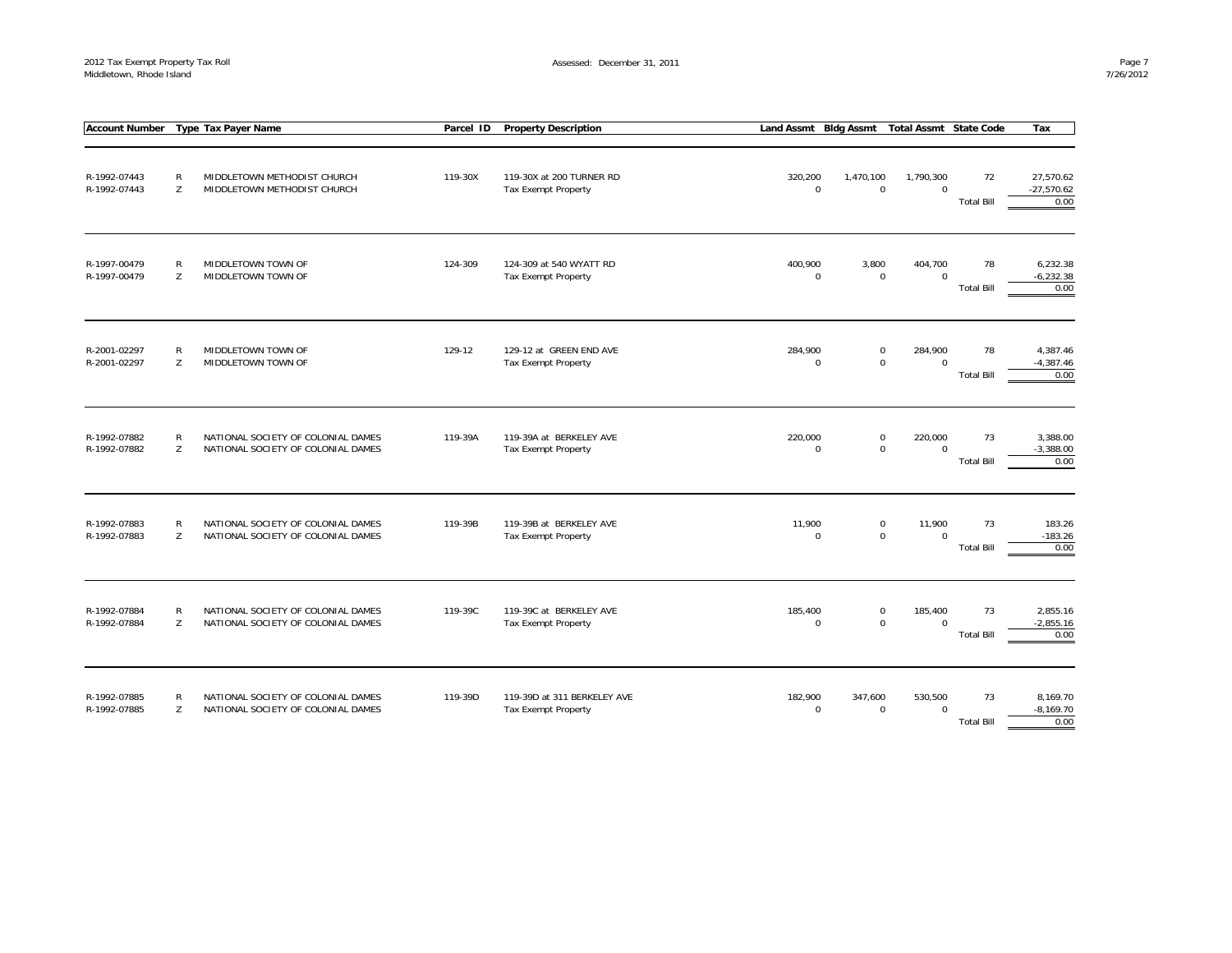| <b>Account Number</b> |              | <b>Type Tax Payer Name</b>             | Parcel ID | <b>Property Description</b>                      | Land Assmt Bldg Assmt |                     | <b>Total Assmt State Code</b> |                                | Tax             |
|-----------------------|--------------|----------------------------------------|-----------|--------------------------------------------------|-----------------------|---------------------|-------------------------------|--------------------------------|-----------------|
|                       |              |                                        |           |                                                  |                       |                     |                               |                                |                 |
|                       |              |                                        |           |                                                  |                       |                     |                               |                                |                 |
| R-1992-07973          | R            | NEWPORT CHURCH OF CHRIST               | 112-63    | 112-63 at 215 FOREST AVE                         | 165,400               | 658,200             | 823,600                       | 72                             | 12,683.44       |
| R-1992-07973          | Z            | NEWPORT CHURCH OF CHRIST               |           | <b>Tax Exempt Property</b>                       | $\mathbf 0$           | $\mathsf 0$         | $\mathbf 0$                   |                                | $-12,683.44$    |
| R-1992-07973          | R            | NEWPORT CHURCH OF CHRIST               |           | Consumption Charge [23750 Gal(s) @ \$ 0.013050]  | $\mathbf 0$           | $\mathsf 0$         | $\Omega$                      | SW                             | 309.94          |
| R-1992-07973          | R            | NEWPORT CHURCH OF CHRIST               |           | Cust Serv Chg - Swr Maint Npt Mtr Read           | $\Omega$              | $\Omega$            | $\Omega$                      | SW                             | 32.92           |
|                       |              |                                        |           |                                                  |                       |                     |                               | <b>Total Bill</b>              | 342.86          |
| R-1992-08029          | R            | NEWPORT CITY OF                        |           | 108-SW-192 108-SW-192 at DEXTER ST               | 11,500                | 0                   | 11,500                        | 79                             | 177.10          |
| R-1992-08029          | Z            | NEWPORT CITY OF                        |           | Tax Exempt Property                              | $\Omega$              | $\mathbf 0$         | $\Omega$                      |                                | $-177.10$       |
|                       |              |                                        |           |                                                  |                       |                     |                               | <b>Total Bill</b>              | 0.00            |
| R-1992-08030          | R            | NEWPORT CITY OF                        | 109-NE-1  | 109-NE-1 at VERNON AVE                           | 133,400               | 22,300              | 155,700                       | 82                             | 2,397.78        |
| R-1992-08030          | Z            | NEWPORT CITY OF                        |           | <b>Tax Exempt Property</b>                       | $\mathbf 0$           | $\mathbf 0$         | $\Omega$                      |                                | $-2,397.78$     |
|                       |              |                                        |           |                                                  |                       |                     |                               | <b>Total Bill</b>              | 0.00            |
|                       |              |                                        |           |                                                  |                       |                     |                               |                                |                 |
| R-1992-07978          | R            | NEWPORT COUNTY COMMUNITY MENTAL HEALTH | 107-NE-88 | 107-NE-88 at 4 BUCK RD                           | 82,100                | 90,200              | 172,300                       | 71                             | 2,653.42        |
| R-1992-07978          | Z            | NEWPORT COUNTY COMMUNITY MENTAL HEALTH |           | <b>Tax Exempt Property</b>                       | $\Omega$              | $\mathbf 0$         | $\Omega$                      |                                | $-2,653.42$     |
| R-1992-07978          | $\mathsf{R}$ | NEWPORT COUNTY COMMUNITY MENTAL HEALTH |           | Consumption Charge [66239 Gal(s) @ \$ 0.013050]  | $\Omega$              | $\mathbf 0$         | $\Omega$                      | SW                             | 864.42          |
| R-1992-07978          | R            | NEWPORT COUNTY COMMUNITY MENTAL HEALTH |           | Cust Serv Chg - Swr Maint Npt Mtr Read           | $\Omega$              | $\Omega$            | $\Omega$                      | <b>SW</b><br><b>Total Bill</b> | 32.92<br>897.34 |
|                       |              |                                        |           |                                                  |                       |                     |                               |                                |                 |
| R-1994-00273          | R            | NEWPORT COUNTY COMMUNITY MENTAL HEALTH | 112-23X   | 112-23X at 240 FOREST AVE                        | $\mathbf 0$           | 229,700             | 229,700                       | 71                             | 3,537.38        |
| R-1994-00273          | Z            | NEWPORT COUNTY COMMUNITY MENTAL HEALTH |           | <b>Tax Exempt Property</b>                       | $\Omega$              | $\mathsf{O}\xspace$ | $\Omega$                      |                                | $-3,537.38$     |
| R-1994-00273          | $\mathsf{R}$ | NEWPORT COUNTY COMMUNITY MENTAL HEALTH |           | Consumption Charge [138365 Gal(s) @ \$ 0.013050] | $\Omega$              | $\mathsf 0$         | $\mathbf 0$                   | SW                             | 1,805.66        |
| R-1994-00273          | $\mathsf{R}$ | NEWPORT COUNTY COMMUNITY MENTAL HEALTH |           | Cust Serv Chg - Swr Maint Npt Mtr Read           | $\Omega$              | $\mathbf 0$         | $\Omega$                      | SW                             | 32.92           |
|                       |              |                                        |           |                                                  |                       |                     |                               | <b>Total Bill</b>              | 1,838.58        |
| R-1999-00151          | R            | NEWPORT COUNTY COMMUNITY MENTAL HEALTH | 115-36    | 115-36 at 127 JOHNNYCAKE HILL RD                 | 222,700               | 977,300             | 1,200,000                     | 71                             | 18,480.00       |
| R-1999-00151          | Z            | NEWPORT COUNTY COMMUNITY MENTAL HEALTH |           | <b>Tax Exempt Property</b>                       | $\mathbf 0$           | $\overline{0}$      | $\Omega$                      |                                | $-18,480.00$    |
| R-1999-00151          | $\mathsf{R}$ | NEWPORT COUNTY COMMUNITY MENTAL HEALTH |           | Consumption Charge [50029 Gal(s) @ \$ 0.013050]  | $\mathbf 0$           | $\mathbf 0$         | $\Omega$                      | SW                             | 652.88          |
| R-1999-00151          | R            | NEWPORT COUNTY COMMUNITY MENTAL HEALTH |           | Cust Serv Chg - Swr Maint Npt Mtr Read           | $\Omega$              | $\Omega$            | $\Omega$                      | <b>SW</b>                      | 32.92           |
|                       |              |                                        |           |                                                  |                       |                     |                               | <b>Total Bill</b>              | 685.80          |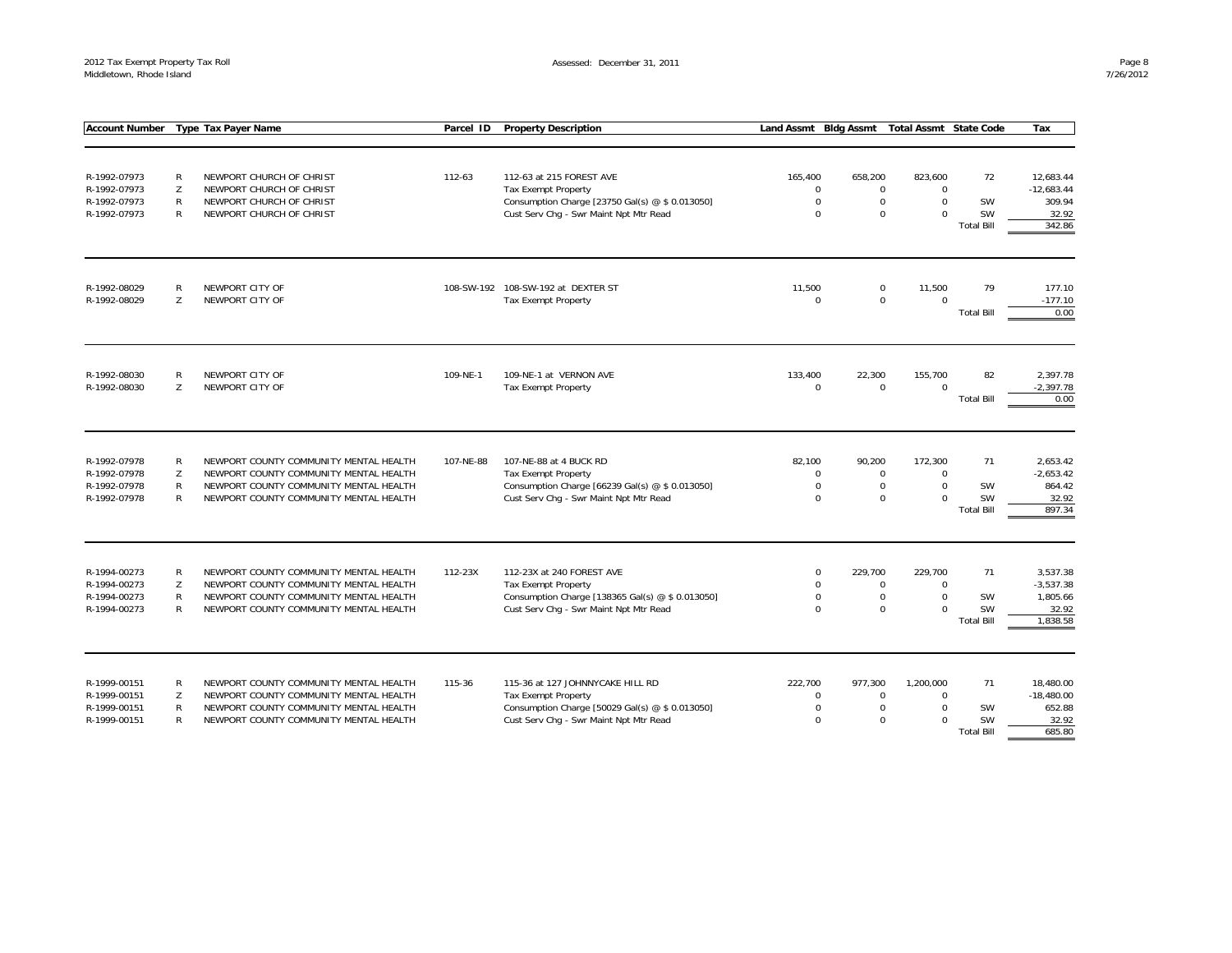|                                              |             | Account Number Type Tax Payer Name                                                     | Parcel ID  | <b>Property Description</b>                                          |         |                                         | Land Assmt Bldg Assmt Total Assmt State Code                     |                                      | Tax                                          |
|----------------------------------------------|-------------|----------------------------------------------------------------------------------------|------------|----------------------------------------------------------------------|---------|-----------------------------------------|------------------------------------------------------------------|--------------------------------------|----------------------------------------------|
| R-1999-00200<br>R-1999-00200                 | R<br>Z      | NEWPORT COUNTY COMMUNITY MENTAL HEALTH<br>NEWPORT COUNTY COMMUNITY MENTAL HEALTH       |            | 107-NE-16102 107-NE-16102 at 26 VALLEY RD 102<br>Tax Exempt Property |         | $\mathbf 0$<br>231,600<br>$\mathbf 0$   | 231,600<br>$\mathsf 0$<br>$\mathbf 0$                            | 71<br><b>Total Bill</b>              | 3,566.64<br>$-3,566.64$<br>0.00              |
| R-2000-00172<br>R-2000-00172                 | R<br>Z      | NEWPORT COUNTY COMMUNITY MENTAL HEALTH<br>NEWPORT COUNTY COMMUNITY MENTAL HEALTH       |            | 107-NE-16202 107-NE-16202 at 26 VALLEY RD<br>Tax Exempt Property     |         | $\mathbf 0$<br>175,600<br>$\mathbf 0$   | 175,600<br>$\mathsf 0$<br>$\Omega$                               | 71<br><b>Total Bill</b>              | 2,704.24<br>$-2,704.24$<br>0.00              |
| R-2001-00011<br>R-2001-00011                 | R<br>Z      | NEWPORT COUNTY COMMUNITY MENTAL HEALTH C<br>NEWPORT COUNTY COMMUNITY MENTAL HEALTH C   |            | 107-NE-16201 107-NE-16201 at 26 VALLEY RD 201<br>Tax Exempt Property |         | $\mathbf 0$<br>98,200<br>$\Omega$       | 98,200<br>$\mathbf 0$<br>$\Omega$                                | 73<br><b>Total Bill</b>              | 1,512.28<br>$-1,512.28$<br>0.00              |
| R-2001-00264<br>R-2001-00264                 | R<br>Z      | NEWPORT COUNTY COMMUNITY MENTAL HEALTH C<br>NEWPORT COUNTY COMMUNITY MENTAL HEALTH C   |            | 107-NE-16103 107-NE-16103 at 26 VALLEY RD 103<br>Tax Exempt Property |         | $\mathbf 0$<br>125,200<br>$\mathbf 0$   | 125,200<br>$\mathbf 0$<br>$\Omega$                               | 71<br><b>Total Bill</b>              | 1,928.08<br>$-1,928.08$<br>0.00              |
| R-1992-07980<br>R-1992-07980                 | R<br>Z      | NEWPORT COUNTY REGIONAL YOUNG MENS<br>NEWPORT COUNTY REGIONAL YOUNG MENS               | 900-1142   | 900-1142 at 792 VALLEY RD<br><b>Tax Exempt Property</b>              |         | $\mathbf 0$<br>5,868,100<br>$\mathbf 0$ | 5,868,100<br>$\mathbf 0$<br>$\mathbf 0$                          | 73<br><b>Total Bill</b>              | 90,368.74<br>$-90,368.74$<br>0.00            |
| R-1992-08004<br>R-1992-08004                 | R<br>Z      | NEWPORT HISTORICAL SOCIETY<br>NEWPORT HISTORICAL SOCIETY                               | 108-SE-116 | 108-SE-116 at VERNON AVE<br>Tax Exempt Property                      | 220,800 | $\Omega$                                | $\mathbf 0$<br>220,800<br>$\mathbf 0$<br>$\Omega$                | 71<br><b>Total Bill</b>              | 3,400.32<br>$-3,400.32$<br>0.00              |
| R-1992-08009<br>R-1992-08009<br>R-1992-08009 | R<br>Z<br>R | NEWPORT MASONIC FOUNDATION<br>NEWPORT MASONIC FOUNDATION<br>NEWPORT MASONIC FOUNDATION | 119-1      | 119-1 at 152 WYATT RD<br>Tax Exempt Property<br>Unconnected          | 174,900 | 549,400<br>$\mathbf 0$<br>$\mathbf 0$   | 724,300<br>$\mathbf 0$<br>$\mathbf 0$<br>$\mathbf 0$<br>$\Omega$ | 71<br><b>SW</b><br><b>Total Bill</b> | 11,154.22<br>$-11, 154.22$<br>20.00<br>20.00 |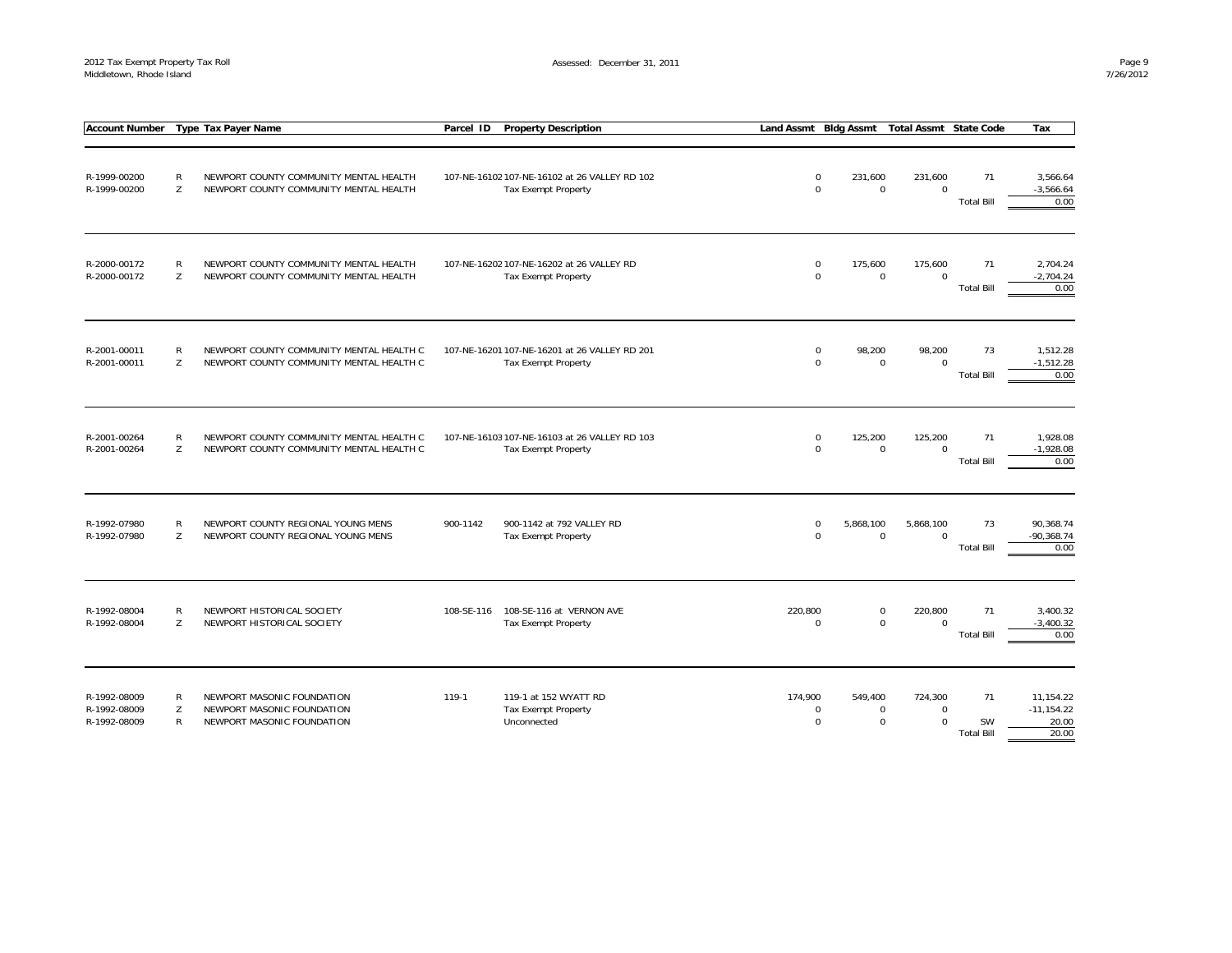| <b>Account Number</b>        |                   | <b>Type Tax Payer Name</b>                                                     | Parcel ID | <b>Property Description</b>                             | Land Assmt Bldg Assmt                 |                  | <b>Total Assmt State Code</b> |                         | Tax                               |
|------------------------------|-------------------|--------------------------------------------------------------------------------|-----------|---------------------------------------------------------|---------------------------------------|------------------|-------------------------------|-------------------------|-----------------------------------|
| R-1992-08107<br>R-1992-08107 | $\mathsf{R}$<br>Z | NORMAN BIRD SANCTUARY LORRILARD LOUIS<br>NORMAN BIRD SANCTUARY LORRILARD LOUIS | 126-65    | 126-65 at THIRD BEACH RD<br>Tax Exempt Property         | 3,573,100<br>$\mathbf 0$              | 0<br>0           | 3,573,100<br>$\mathbf 0$      | 73<br><b>Total Bill</b> | 55,025.74<br>$-55,025.74$<br>0.00 |
| R-1992-08108<br>R-1992-08108 | ${\sf R}$<br>Z    | NORMAN BIRD SANCTUARY LORRILARD LOUIS<br>NORMAN BIRD SANCTUARY LORRILARD LOUIS | $127 - 5$ | 127-5 at PARADISE AVE<br><b>Tax Exempt Property</b>     | 587,200<br>$\mathbf 0$                | $\mathsf 0$<br>0 | 587,200<br>$\mathbf 0$        | 73<br><b>Total Bill</b> | 9,042.88<br>$-9,042.88$<br>0.00   |
| R-1992-08109<br>R-1992-08109 | ${\sf R}$<br>Z    | NORMAN BIRD SANCTUARY LORRILARD LOUIS<br>NORMAN BIRD SANCTUARY LORRILARD LOUIS | 127-9     | 127-9 at HANGING ROCKS RD<br><b>Tax Exempt Property</b> | 823,200<br>$\mathbf 0$                | 0<br>$\mathsf 0$ | 823,200<br>$\mathbf 0$        | 73<br><b>Total Bill</b> | 12,677.28<br>$-12,677.28$<br>0.00 |
| R-1992-08110<br>R-1992-08110 | $\mathsf{R}$<br>Z | NORMAN BIRD SANCTUARY LORRILARD LOUIS<br>NORMAN BIRD SANCTUARY LORRILARD LOUIS | 130-19    | 130-19 at INDIAN AVE<br><b>Tax Exempt Property</b>      | 751,100<br>$\mathbf 0$                | 0<br>$\mathbf 0$ | 751,100<br>$\mathbf 0$        | 73<br><b>Total Bill</b> | 11,566.94<br>$-11,566.94$<br>0.00 |
| R-1992-08111<br>R-1992-08111 | $\mathsf{R}$<br>Z | NORMAN BIRD SANCTUARY LORRILARD LOUIS<br>NORMAN BIRD SANCTUARY LORRILARD LOUIS | 130-63    | 130-63 at THIRD BEACH RD<br><b>Tax Exempt Property</b>  | 1,398,600<br>$\mathbf 0$              | 0<br>$\mathbf 0$ | 1,398,600<br>$\mathbf{0}$     | 73<br><b>Total Bill</b> | 21,538.44<br>$-21,538.44$<br>0.00 |
| R-1999-00581<br>R-1999-00581 | $\mathsf{R}$<br>Z | NORMAN BIRD SANCTUARY TRUST<br>NORMAN BIRD SANCTUARY TRUST                     | 126-215   | 126-215 at 583 THIRD BEACH RD<br>Tax Exempt Property    | 1,648,700<br>1,127,800<br>$\mathbf 0$ | $\mathbf 0$      | 2,776,500<br>$\mathbf 0$      | 73<br><b>Total Bill</b> | 42,758.10<br>$-42,758.10$<br>0.00 |
| R-2001-00572<br>R-2001-00572 | R<br>Z            | NORMAN BIRD SANCTUARY TRUST<br>NORMAN BIRD SANCTUARY TRUST                     | 125-44A   | 125-44A at GREEN END AVE<br><b>Tax Exempt Property</b>  | 156,400<br>$\mathbf 0$                | 0<br>$\mathbf 0$ | 156,400<br>$\mathbf 0$        | 73<br><b>Total Bill</b> | 2,408.56<br>$-2,408.56$<br>0.00   |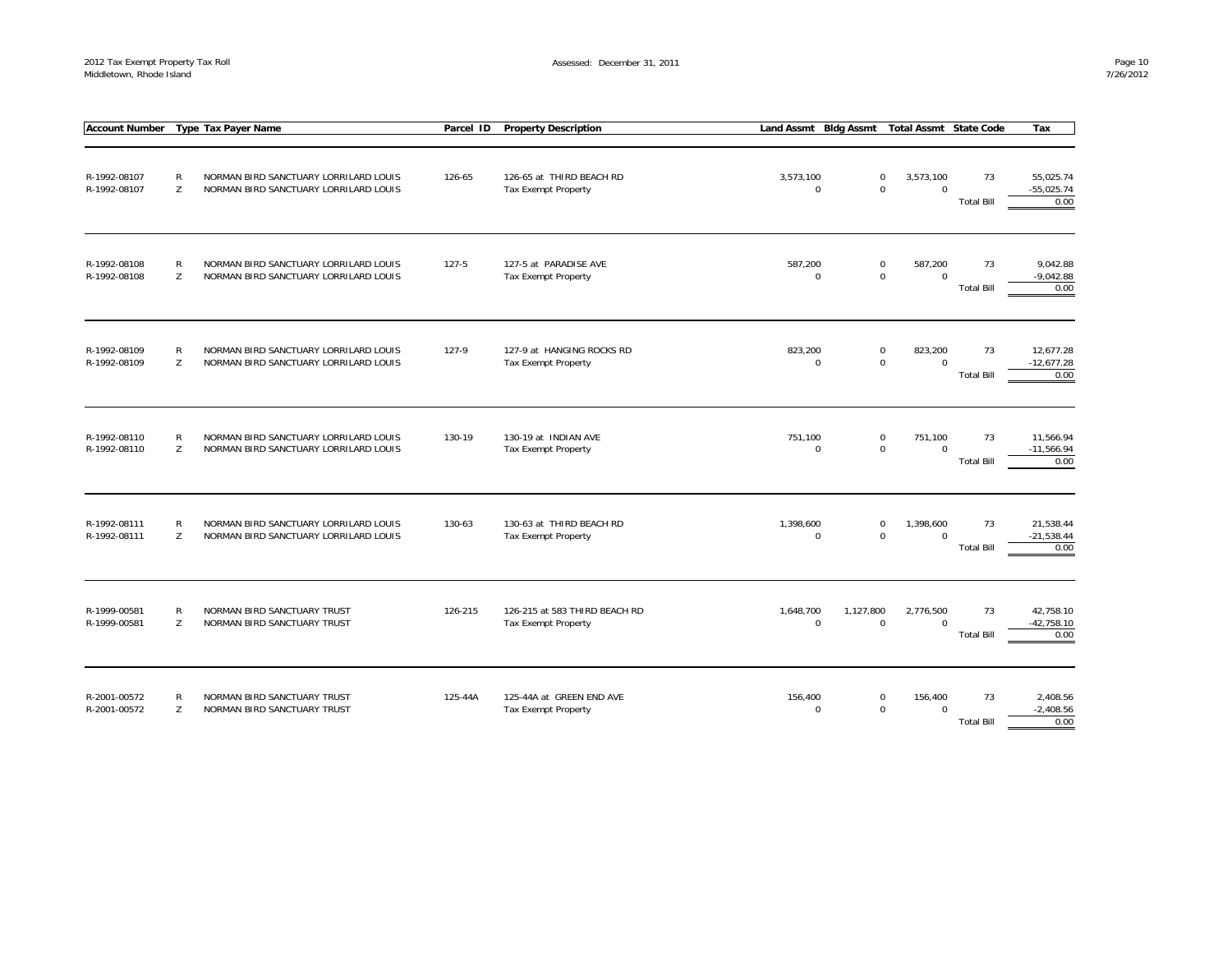| <b>Account Number</b>        |                   | <b>Type Tax Payer Name</b>                                                     | Parcel ID | <b>Property Description</b>                       | Land Assmt Bldg Assmt           |                            | <b>Total Assmt State Code</b> |                         | Tax                               |
|------------------------------|-------------------|--------------------------------------------------------------------------------|-----------|---------------------------------------------------|---------------------------------|----------------------------|-------------------------------|-------------------------|-----------------------------------|
| R-2004-00272<br>R-2004-00272 | R<br>Z            | NORMAN BIRD SANCTUARY TRUST<br>NORMAN BIRD SANCTUARY TRUST                     | $131 - 1$ | 131-1 at THIRD BEACH RD<br>Tax Exempt Property    | 1,023,000<br>$\mathbf 0$        | 173,400<br>$\mathsf 0$     | 1,196,400<br>$\mathbf 0$      | 73<br><b>Total Bill</b> | 18,424.56<br>$-18,424.56$<br>0.00 |
| R-2004-00273<br>R-2004-00273 | $\mathsf{R}$<br>Z | NORMAN BIRD SANCTUARY TRUST<br>NORMAN BIRD SANCTUARY TRUST                     | $131 - 6$ | 131-6 at THIRD BEACH RD<br>Tax Exempt Property    | 1,164,600<br>$\mathbf 0$        | $\pmb{0}$<br>$\mathbf 0$   | 1,164,600<br>$\mathbf 0$      | 73<br><b>Total Bill</b> | 17,934.84<br>$-17,934.84$<br>0.00 |
| R-1992-08115<br>R-1992-08115 | ${\sf R}$<br>Z    | NORMAN BRADFORD JR ETALS TRUSTEES<br>NORMAN BRADFORD JR ETALS TRUSTEES         | 130-64    | 130-64 at HANGING ROCKS RD<br>Tax Exempt Property | 1,210,300<br>0                  | $\mathbf 0$<br>$\mathbf 0$ | 1,210,300<br>$\mathbf 0$      | 73<br><b>Total Bill</b> | 18,638.62<br>$-18,638.62$<br>0.00 |
| R-2000-00341<br>R-2000-00341 | R<br>Z            | OSIRIS HOLDING OF RHODE ISLAND INC<br>OSIRIS HOLDING OF RHODE ISLAND INC       | 129-61X   | 129-61X at 123 HOWLAND AVE<br>Tax Exempt Property | 3,193,800<br>$\mathbf 0$        | 3,000<br>$\mathbf 0$       | 3,196,800<br>$\Omega$         | 70<br><b>Total Bill</b> | 49,230.72<br>$-49,230.72$<br>0.00 |
| R-1997-00203<br>R-1997-00203 | $\mathsf{R}$<br>Z | POTTER ANIMAL LEAGUE INC<br>POTTER ANIMAL LEAGUE INC                           | 800-500   | 800-500 at 87 OLIPHANT LN<br>Tax Exempt Property  | $\boldsymbol{0}$<br>$\mathbf 0$ | 1,037,300<br>$\mathbf 0$   | 1,037,300<br>$\mathbf 0$      | 71<br><b>Total Bill</b> | 15,974.42<br>$-15,974.42$<br>0.00 |
| R-1992-09138<br>R-1992-09138 | R<br>Z            | PUBLIC SCHOOL COMMITTEE<br>PUBLIC SCHOOL COMMITTEE                             | 119-17    | 119-17 at BERKELEY AVE<br>Tax Exempt Property     | 215,700<br>$\mathbf 0$          | $\mathbf 0$<br>$\mathsf 0$ | 215,700<br>$\mathbf 0$        | 79<br><b>Total Bill</b> | 3,321.78<br>$-3,321.78$<br>0.00   |
| R-1992-09199<br>R-1992-09199 | $\mathsf{R}$<br>Z | R I HOSPITAL TRUST NATIONAL BANK<br>R I HOSPITAL TRUST NATIONAL BANK           | 130-18C   | 130-18C at INDIAN AVE<br>Tax Exempt Property      | 395,700<br>$\mathbf 0$          | $\pmb{0}$<br>$\mathsf 0$   | 395,700<br>$\mathbf 0$        | 73<br><b>Total Bill</b> | 6,093.78<br>$-6,093.78$<br>0.00   |
| R-1992-09514<br>R-1992-09514 | $\mathsf{R}$<br>Z | RHODE ISLAND PUBLIC TRANSIT AUTHORITY<br>RHODE ISLAND PUBLIC TRANSIT AUTHORITY | $103 - 2$ | 103-2 at CODDINGTON HWY<br>Tax Exempt Property    | 484,000<br>$\mathbf 0$          | 73,100<br>$\mathbf 0$      | 557,100<br>$\mathbf 0$        | 80<br><b>Total Bill</b> | 8,579.34<br>$-8,579.34$<br>0.00   |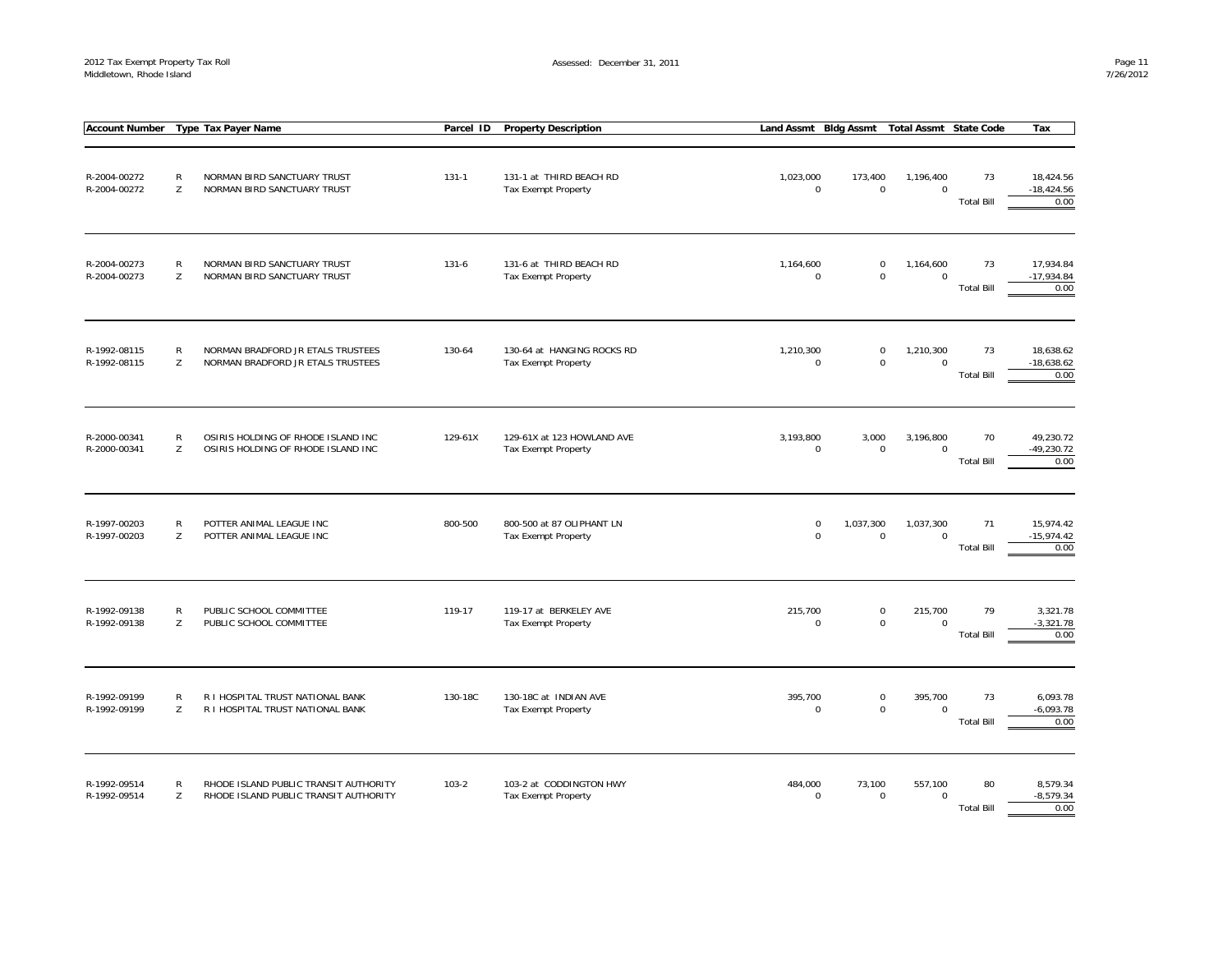| <b>Account Number</b>                        |                        | <b>Type Tax Payer Name</b>                                                                                                 | Parcel ID  | <b>Property Description</b>                                             | Land Assmt Bldg Assmt                 |                                      | <b>Total Assmt State Code</b>         |                                      | Tax                                       |
|----------------------------------------------|------------------------|----------------------------------------------------------------------------------------------------------------------------|------------|-------------------------------------------------------------------------|---------------------------------------|--------------------------------------|---------------------------------------|--------------------------------------|-------------------------------------------|
| R-1992-09518<br>R-1992-09518                 | ${\sf R}$<br>Z         | RHODE ISLAND SOCIETY SONS OF THE<br>RHODE ISLAND SOCIETY SONS OF THE                                                       | 108-SE-117 | 108-SE-117 at VERNON AVE<br>Tax Exempt Property                         | 8,400<br>$\mathbf 0$                  | $\mathbf 0$<br>$\mathbf 0$           | 8,400<br>$\mathbf 0$                  | 82<br><b>Total Bill</b>              | 129.36<br>$-129.36$<br>0.00               |
| R-2000-00349<br>R-2000-00349                 | $\mathsf{R}$<br>Z      | SAINT COLUMBAS THE BERKELEY MEMORIAL<br>SAINT COLUMBAS THE BERKELEY MEMORIAL                                               | 129-69     | 129-69 at 45 INDIAN AVE<br>Tax Exempt Property                          | 837,700<br>$\mathbf 0$                | 1,439,200<br>$\mathbf 0$             | 2,276,900<br>$\mathbf 0$              | 72<br><b>Total Bill</b>              | 35,064.26<br>$-35,064.26$<br>0.00         |
| R-1992-10015<br>R-1992-10015<br>R-1992-10015 | R<br>Z<br>$\mathsf{R}$ | SAINT GEORGES SCHOOL BOARD OF TRUSTEES<br>SAINT GEORGES SCHOOL BOARD OF TRUSTEES<br>SAINT GEORGES SCHOOL BOARD OF TRUSTEES | 122-92     | 122-92 at PURGATORY RD<br>Tax Exempt Property<br>No Water Unconnected   | 236,200<br>$\mathbf 0$<br>$\mathbf 0$ | 81,000<br>$\mathbf 0$<br>$\mathbf 0$ | 317,200<br>$\mathbf 0$<br>$\mathbf 0$ | 73<br><b>SW</b><br><b>Total Bill</b> | 4,884.88<br>$-4,884.88$<br>20.00<br>20.00 |
| R-1993-10001<br>R-1993-10001                 | $\mathsf{R}$<br>Z      | SAINT GEORGES SCHOOL BOARD OF TRUSTEES<br>SAINT GEORGES SCHOOL BOARD OF TRUSTEES                                           | 121-35X    | 121-35X at PURGATORY RD<br>Tax Exempt Property                          | $\mathbf 0$<br>$\mathbf 0$            | 1,133,800<br>$\mathbf 0$             | 1,133,800<br>$\Omega$                 | 73<br><b>Total Bill</b>              | 17,460.52<br>$-17,460.52$<br>0.00         |
| R-1993-10002<br>R-1993-10002                 | $\mathsf{R}$<br>Z      | SAINT GEORGES SCHOOL BOARD OF TRUSTEES<br>SAINT GEORGES SCHOOL BOARD OF TRUSTEES                                           | 121-38X    | 121-38X at PURGATORY RD<br>Tax Exempt Property                          | 132,300<br>$\mathbf 0$                | $\pmb{0}$<br>$\mathbf 0$             | 132,300<br>$\Omega$                   | 73<br><b>Total Bill</b>              | 2,037.42<br>$-2,037.42$<br>0.00           |
| R-1992-10017<br>R-1992-10017                 | $\mathsf{R}$<br>Z      | SAINT LUCYS CHURCH MIDDLETOWN CORP<br>SAINT LUCYS CHURCH MIDDLETOWN CORP                                                   |            | 107-NE-11X 107-NE-11X at 911 WEST MAIN RD<br>Tax Exempt Property        | 2,945,900<br>$\mathbf 0$              | 5,069,000<br>$\mathbf 0$             | 8,014,900<br>$\mathbf 0$              | 72<br><b>Total Bill</b>              | 123.429.46<br>$-123,429.46$<br>0.00       |
| R-1992-10018<br>R-1992-10018                 | $\mathsf{R}$<br>Z      | SAINT PETER'S EVANGELICAL LUTHERAN<br>SAINT PETER'S EVANGELICAL LUTHERAN                                                   |            | 108-SW-151 108-SW-151 at FREEBORN ST REAR<br><b>Tax Exempt Property</b> | 9,900<br>$\Omega$                     | $\pmb{0}$<br>$\mathbf 0$             | 9,900<br>$\Omega$                     | 72<br><b>Total Bill</b>              | 152.46<br>$-152.46$<br>0.00               |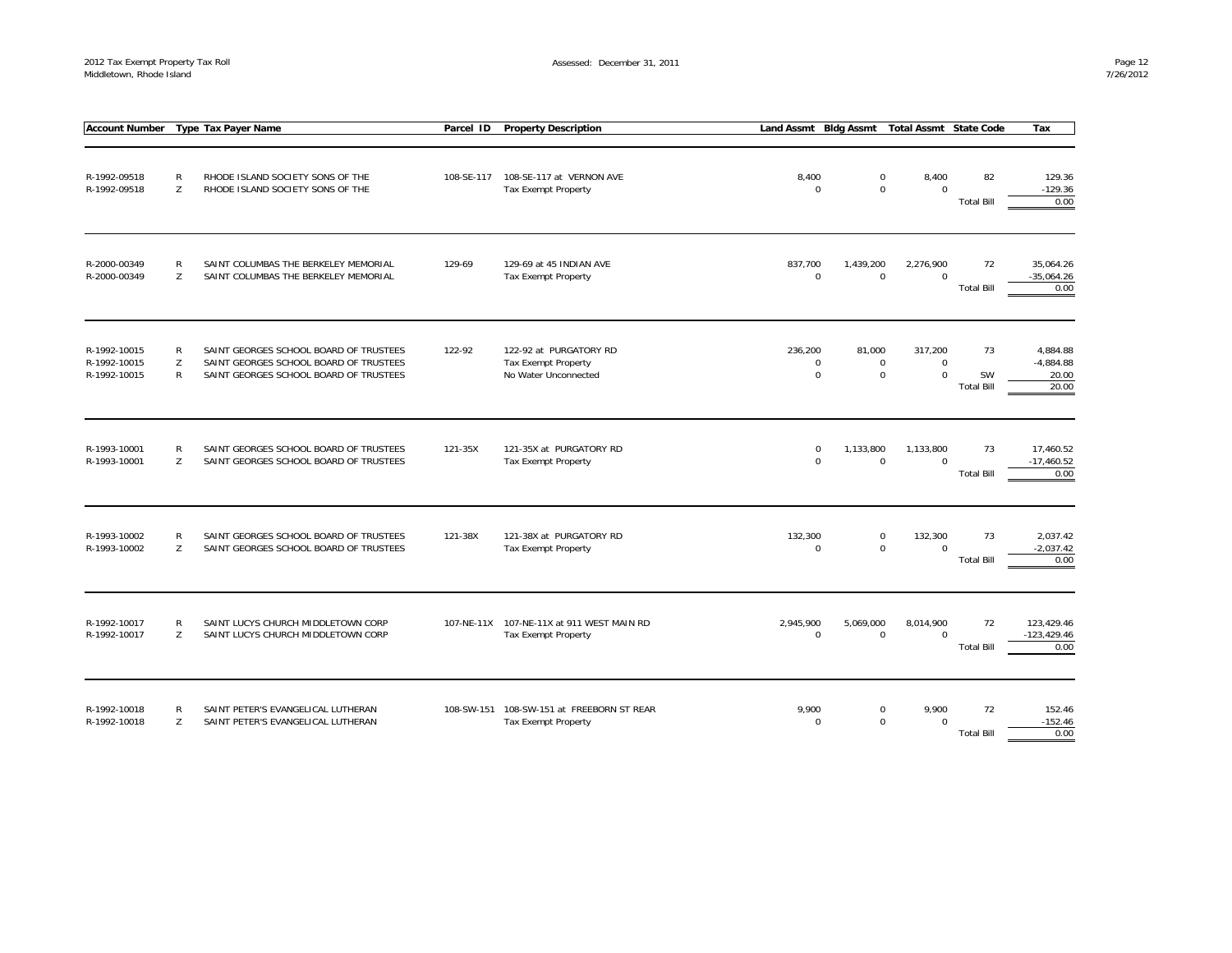| <b>Account Number</b>        |        | <b>Type Tax Payer Name</b>               | Parcel ID  | <b>Property Description</b>                     | Land Assmt Bldg Assmt  |                        | <b>Total Assmt State Code</b> |                   | Tax                  |
|------------------------------|--------|------------------------------------------|------------|-------------------------------------------------|------------------------|------------------------|-------------------------------|-------------------|----------------------|
|                              |        |                                          |            |                                                 |                        |                        |                               |                   |                      |
|                              |        |                                          |            |                                                 |                        |                        |                               |                   |                      |
| R-1992-10034                 | R      | SALVATION ARMY OF RHODE ISLAND           | 112-506    | 112-506 at 15 BLUE GRASS DR                     | 142,500                | 220,900                | 363,400                       | 72                | 5,596.36             |
| R-1992-10034                 | Z      | SALVATION ARMY OF RHODE ISLAND           |            | <b>Tax Exempt Property</b>                      | $\mathbf 0$            | $\mathbf 0$            | $\mathbf 0$                   |                   | $-5.596.36$          |
| R-1992-10034                 | R      | SALVATION ARMY OF RHODE ISLAND           |            | Consumption Charge [42073 Gal(s) @ \$ 0.013050] | $\mathbf 0$            | $\mathsf{O}$           | $\mathbf 0$                   | SW                | 549.05               |
| R-1992-10034                 | R      | SALVATION ARMY OF RHODE ISLAND           |            | Cust Serv Chg - Swr Maint Npt Mtr Read          | $\Omega$               | $\Omega$               | $\Omega$                      | <b>SW</b>         | 32.92                |
|                              |        |                                          |            |                                                 |                        |                        |                               | <b>Total Bill</b> | 581.97               |
|                              |        |                                          |            |                                                 |                        |                        |                               |                   |                      |
| R-2008-00081                 | R      | SISTERS OF ST JOSEPH OF CLUNY PROVINCE O | 108-SE-136 | 108-SE-136 at 7 RESTMERE TERR                   | 156.000                | 196.400                | 352.400                       | 72                | 5.426.96             |
| R-2008-00081                 | Z      | SISTERS OF ST JOSEPH OF CLUNY PROVINCE O |            | Tax Exempt Property                             | $\mathbf 0$            | $\mathbf 0$            | $\mathbf 0$                   |                   | $-5,426.96$          |
| R-2008-00081                 | R      | SISTERS OF ST JOSEPH OF CLUNY PROVINCE O |            | Consumption Charge [23477 Gal(s) @ \$ 0.013050] | $\mathbf 0$            | $\mathsf{O}$           | $\mathbf 0$                   | SW                | 306.37               |
| R-2008-00081                 | R      | SISTERS OF ST JOSEPH OF CLUNY PROVINCE O |            | Cust Serv Chq - Swr Maint Npt Mtr Read          | $\Omega$               | $\Omega$               | $\Omega$                      | <b>SW</b>         | 32.92                |
|                              |        |                                          |            |                                                 |                        |                        |                               | <b>Total Bill</b> | 339.29               |
|                              |        |                                          |            |                                                 |                        |                        |                               |                   |                      |
| R-1992-11115                 | R      | ST COLUMBAS THE BERKELEY MEMORIAL        | 129-63     | 129-63 at VAUCLUSE AVE                          | 359,900                | 20,000                 | 379,900                       | 72                | 5,850.46             |
| R-1992-11115                 | Z      | ST COLUMBAS THE BERKELEY MEMORIAL        |            | <b>Tax Exempt Property</b>                      | $\Omega$               | $\mathbf 0$            | $\Omega$                      |                   | $-5,850.46$          |
|                              |        |                                          |            |                                                 |                        |                        |                               | <b>Total Bill</b> | 0.00                 |
|                              |        |                                          |            |                                                 |                        |                        |                               |                   |                      |
|                              |        |                                          |            |                                                 |                        |                        |                               |                   |                      |
| R-2001-00378<br>R-2001-00378 | R<br>Z | ST COLUMBAS THE BERKELEY MEMORIAL CHAP   | 129-66     | 129-66 at 390 INDIAN AVE                        | 489,600<br>$\mathbf 0$ | 211,400<br>$\mathbf 0$ | 701,000<br>$\Omega$           | 72                | 10,795.40            |
|                              |        | ST COLUMBAS THE BERKELEY MEMORIAL CHAP   |            | <b>Tax Exempt Property</b>                      |                        |                        |                               | <b>Total Bill</b> | $-10,795.40$<br>0.00 |
|                              |        |                                          |            |                                                 |                        |                        |                               |                   |                      |
|                              |        |                                          |            |                                                 |                        |                        |                               |                   |                      |
| R-1992-11118                 | R      | ST GEORGES SCHOOL                        | 121-36     | 121-36 at PARADISE AVE                          | 1,226,500              | $\mathsf{O}$           | 1,226,500                     | 73                | 18,888.10            |
| R-1992-11118                 | Z      | ST GEORGES SCHOOL                        |            | Tax Exempt Property                             | $\Omega$               | $\mathbf 0$            | $\Omega$                      |                   | $-18,888.10$         |
| R-1992-11118                 | R      | ST GEORGES SCHOOL                        |            | Consumption Charge [89794 Gal(s) @ \$ 0.013050] | $\mathbf 0$            | $\mathbf 0$            | $\mathbf 0$                   | SW                | 1,171.81             |
| R-1992-11118                 | R      | ST GEORGES SCHOOL                        |            | Cust Serv Chg - Swr Maint Npt Mtr Read          | $\Omega$               | $\Omega$               | $\Omega$                      | SW                | 32.92                |
|                              |        |                                          |            |                                                 |                        |                        |                               | <b>Total Bill</b> | 1,204.73             |
|                              |        |                                          |            |                                                 |                        |                        |                               |                   |                      |
| R-1992-11121                 | R      | ST GEORGES SCHOOL                        | 121-SW-26  | 121-SW-26 at PURGATORY RD                       | 406,600                | $\mathbf 0$            | 406,600                       | 73                | 6,261.64             |
| R-1992-11121                 | Z      | ST GEORGES SCHOOL                        |            | Tax Exempt Property                             | $\Omega$               | $\Omega$               | $\Omega$                      |                   | $-6,261.64$          |
|                              |        |                                          |            |                                                 |                        |                        |                               | <b>Total Bill</b> | 0.00                 |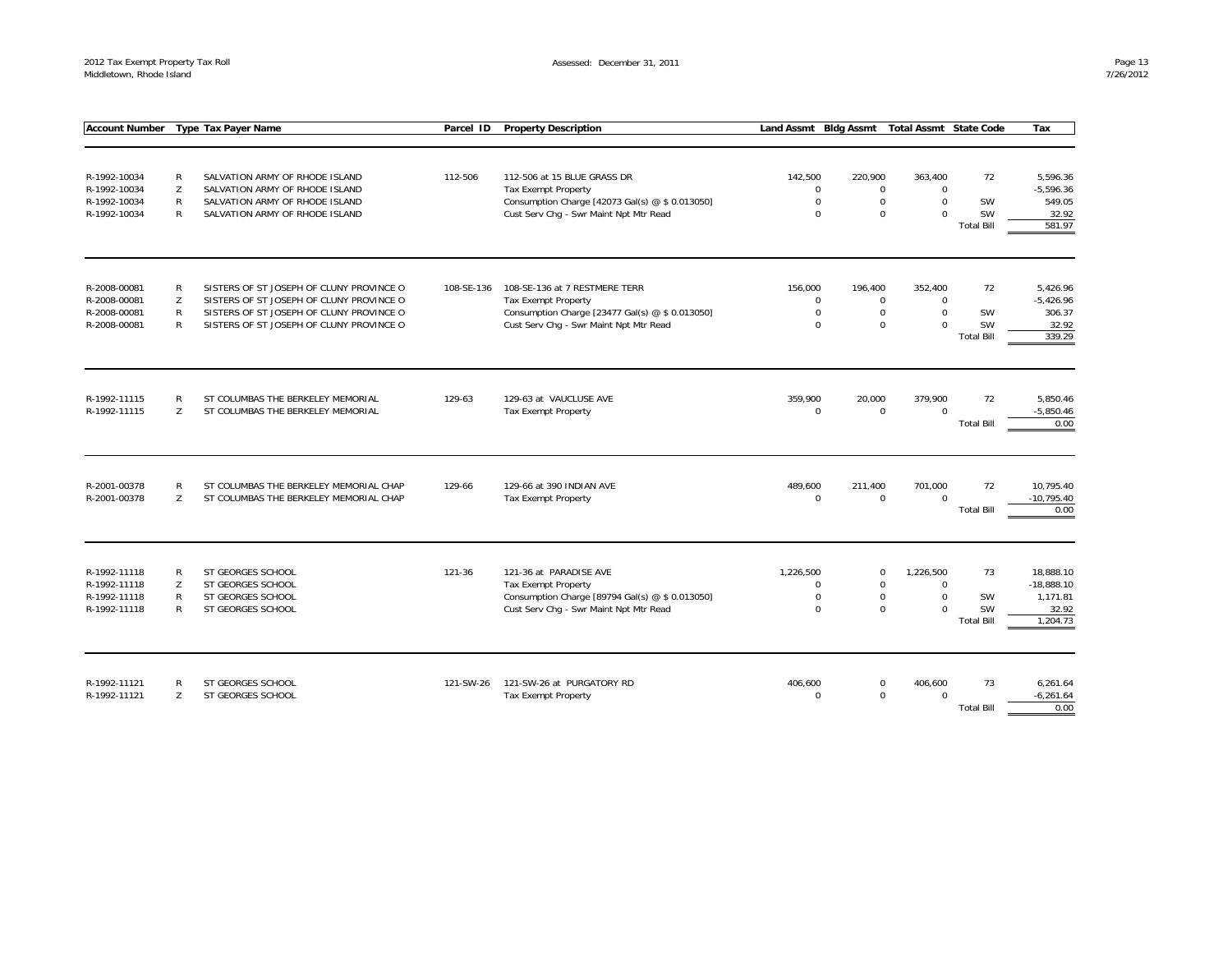| <b>Account Number</b>        |                   | Type Tax Payer Name                                | Parcel ID | <b>Property Description</b>                                                                | Land Assmt Bldg Assmt      |                            | <b>Total Assmt State Code</b> |                         | Tax               |
|------------------------------|-------------------|----------------------------------------------------|-----------|--------------------------------------------------------------------------------------------|----------------------------|----------------------------|-------------------------------|-------------------------|-------------------|
|                              |                   |                                                    |           |                                                                                            |                            |                            |                               |                         |                   |
|                              |                   |                                                    |           |                                                                                            |                            |                            |                               |                         |                   |
| R-2004-00090                 | R                 | ST GEORGES SCHOOL                                  | 121-SW-39 | 121-SW-39 at 372-+38 PURGATORY RD                                                          | 24,637,500                 | 59,896,200                 | 84,533,700                    | 73                      | 1,301,818.98      |
| R-2004-00090                 | Z                 | ST GEORGES SCHOOL                                  |           | Tax Exempt Property                                                                        | 0                          | $\mathbf 0$                | $\mathbf 0$                   |                         | $-1,301,818.98$   |
| R-2004-00090                 | R                 | ST GEORGES SCHOOL                                  |           | Consumption Charge [7261820 Gal(s) @ \$ 0.013050]                                          | $\mathbf 0$                | $\mathbf 0$                | $\mathbf 0$                   | SW                      | 94,766.75         |
| R-2004-00090                 | R                 | ST GEORGES SCHOOL                                  |           | Cust Serv Chg - Swr Maint Npt Mtr Read                                                     | $\Omega$                   | $\mathbf 0$                | $\mathbf 0$                   | SW                      | 32.92             |
|                              |                   |                                                    |           |                                                                                            |                            |                            |                               | <b>Total Bill</b>       | 94,799.67         |
|                              |                   |                                                    |           |                                                                                            |                            |                            |                               |                         |                   |
| R-2007-00274                 | R                 | STATE OF RHODE ISLAND                              | 122-120   | 122-120 at TUCKERMAN AVE                                                                   | 1,669,100                  | $\mathbf 0$                | 1,669,100                     | 80                      | 25,704.14         |
| R-2007-00274                 | Z<br>$\mathsf{R}$ | STATE OF RHODE ISLAND                              |           | Tax Exempt Property                                                                        | $\mathbf 0$<br>$\Omega$    | $\mathbf 0$<br>$\mathbf 0$ | $\mathbf 0$<br>$\Omega$       |                         | $-25,704.14$      |
| R-2007-00274                 |                   | STATE OF RHODE ISLAND                              |           | No Water Unconnected                                                                       |                            |                            |                               | SW<br><b>Total Bill</b> | 20.00<br>20.00    |
|                              |                   |                                                    |           |                                                                                            |                            |                            |                               |                         |                   |
| R-1992-11178                 | R                 | STATE OF RHODE ISLAND &                            | 113-188   | 113-188 at 122 WYATT RD                                                                    | 178,600                    | 109,900                    | 288,500                       | 80                      | 4,442.90          |
| R-1992-11178                 | Z                 | STATE OF RHODE ISLAND &                            |           | <b>Tax Exempt Property</b>                                                                 | $\mathbf 0$                | $\mathbf 0$                | $\mathbf 0$                   |                         | $-4,442.90$       |
| R-1992-11178                 | R                 | STATE OF RHODE ISLAND &                            |           | Unconnected                                                                                | $\mathbf 0$                | $\mathbf 0$                | $\mathbf 0$                   | SW                      | 20.00             |
|                              |                   |                                                    |           |                                                                                            |                            |                            |                               | <b>Total Bill</b>       | 20.00             |
|                              |                   |                                                    |           |                                                                                            |                            |                            |                               |                         |                   |
| R-1992-11179                 | ${\sf R}$         | STATE OF RHODE ISLAND &                            | 114-278   | 114-278 at 12 WILLIAM DR                                                                   | 169,300                    | 177,900                    | 347,200                       | 80                      | 5,346.88          |
| R-1992-11179                 | Z                 | STATE OF RHODE ISLAND &                            |           | Tax Exempt Property                                                                        | $\mathbf 0$                | $\mathsf{O}$               | $\mathbf 0$                   |                         | $-5,346.88$       |
| R-1992-11179                 | R                 | STATE OF RHODE ISLAND &                            |           | Consumption Charge [191579 Gal(s) @ \$ 0.013050]                                           | $\mathbf 0$                | $\mathbf 0$                | $\mathbf 0$                   | SW                      | 2,500.11          |
| R-1992-11179                 | R                 | STATE OF RHODE ISLAND &                            |           | Cust Serv Chg - Swr Maint Npt Mtr Read                                                     | $\Omega$                   | $\mathbf 0$                | $\mathbf 0$                   | SW                      | 32.92             |
|                              |                   |                                                    |           |                                                                                            |                            |                            |                               | <b>Total Bill</b>       | 2,533.03          |
| R-1992-11180                 | R                 | STATE OF RHODE ISLAND &                            | 114-508   | 114-508 at 910 AQUIDNECK AVE                                                               | 294,800                    | 154.800                    | 449.600                       | 80                      | 6.923.84          |
| R-1992-11180                 | Z                 | STATE OF RHODE ISLAND &                            |           | Tax Exempt Property                                                                        | $\mathbf 0$                | $\mathbf 0$                | $\Omega$                      |                         | $-6,923.84$       |
| R-1992-11180                 | R                 | STATE OF RHODE ISLAND &                            |           | Consumption Charge [3497220 Gal(s) @ \$ 0.013050]                                          | $\mathbf 0$                | $\mathbf 0$                | $\mathbf 0$                   | SW                      | 45,638.72         |
| R-1992-11180                 | R                 | STATE OF RHODE ISLAND &                            |           | Cust Serv Chg - Swr Maint Npt Mtr Read                                                     | $\Omega$                   | $\mathbf 0$                | $\Omega$                      | SW                      | 32.92             |
|                              |                   |                                                    |           |                                                                                            |                            |                            |                               | <b>Total Bill</b>       | 45,671.64         |
|                              |                   |                                                    |           |                                                                                            |                            |                            |                               |                         |                   |
| R-1992-11181                 | R                 | STATE OF RHODE ISLAND &                            | 117-3B    | 117-3B at 620 JEPSON LN                                                                    | 175,400                    | 206,400                    | 381,800                       | 80                      | 5,879.72          |
| R-1992-11181                 | Z                 | STATE OF RHODE ISLAND &                            |           | Tax Exempt Property                                                                        | $\mathbf 0$                | $\mathbf 0$                | $\mathbf 0$                   |                         | $-5,879.72$       |
| R-1992-11181<br>R-1992-11181 | R<br>R            | STATE OF RHODE ISLAND &<br>STATE OF RHODE ISLAND & |           | Consumption Charge [151318 Gal(s) @ \$ 0.013050]<br>Cust Serv Chg - Swr Maint Npt Mtr Read | $\mathbf 0$<br>$\mathbf 0$ | $\mathbf 0$<br>$\mathbf 0$ | $\mathbf 0$<br>$\Omega$       | SW<br>SW                | 1,974.70<br>32.92 |
|                              |                   |                                                    |           |                                                                                            |                            |                            |                               | <b>Total Bill</b>       | 2,007.62          |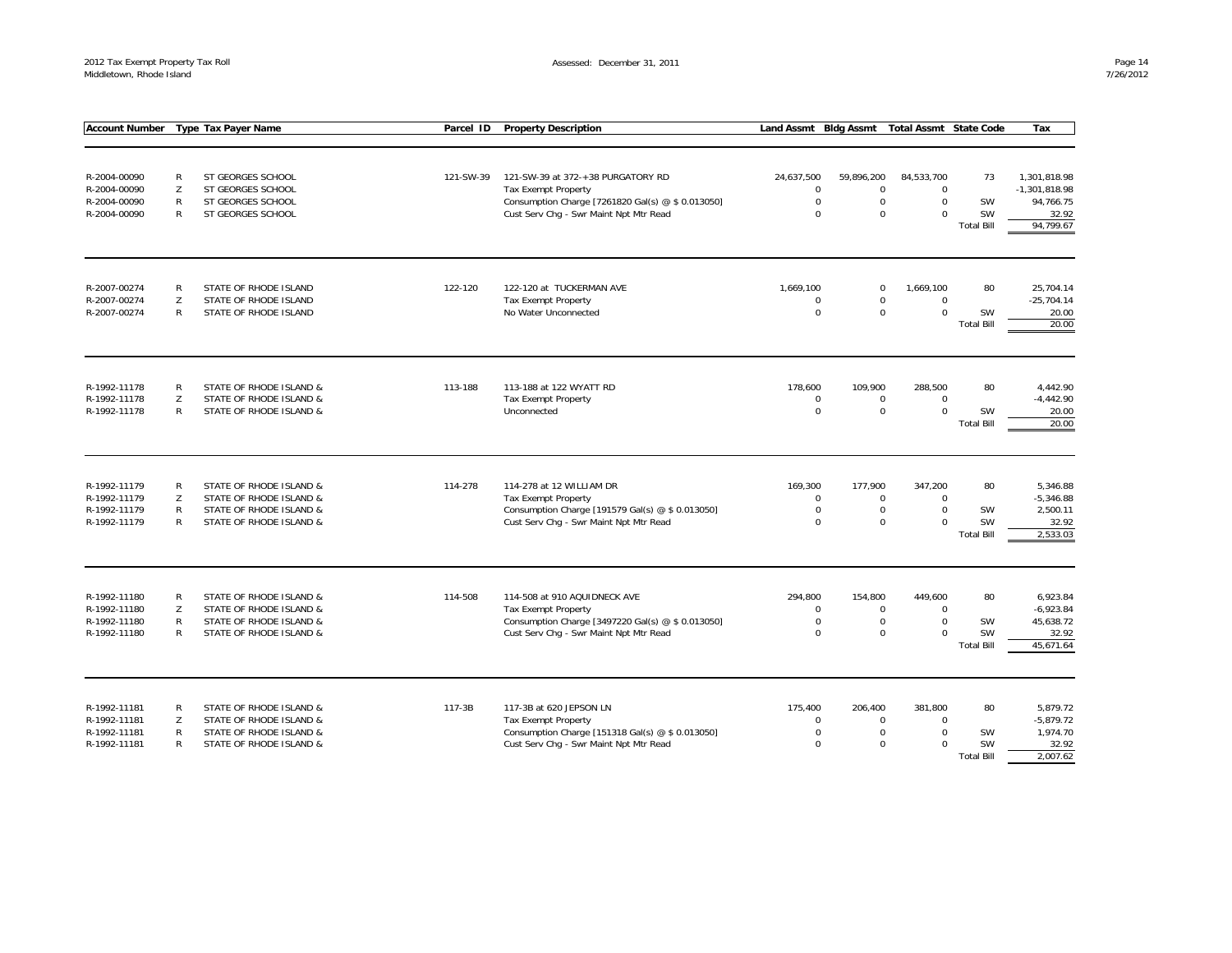| <b>Account Number</b> |                | <b>Type Tax Payer Name</b>         | Parcel ID | <b>Property Description</b>                      | <b>Land Assmt</b>      | <b>Bldg Assmt</b>      | <b>Total Assmt State Code</b> |                   | Tax                 |
|-----------------------|----------------|------------------------------------|-----------|--------------------------------------------------|------------------------|------------------------|-------------------------------|-------------------|---------------------|
|                       |                |                                    |           |                                                  |                        |                        |                               |                   |                     |
|                       |                |                                    |           |                                                  |                        |                        |                               |                   |                     |
| R-1992-11182          | R              | STATE OF RHODE ISLAND &            |           | 121-NW-109 121-NW-109 at 8 TONI-LYNN TERR        | 186.500                | 250,700                | 437,200                       | 80                | 6,732.88            |
| R-1992-11182          | Z              | STATE OF RHODE ISLAND &            |           | <b>Tax Exempt Property</b>                       | $\mathbf 0$            | $\mathbf 0$            | $\mathbf 0$                   |                   | $-6,732.88$         |
| R-1992-11182          | R              | STATE OF RHODE ISLAND &            |           | Consumption Charge [164434 Gal(s) @ \$ 0.013050] | $\mathbf 0$            | $\mathbf 0$            | $\mathbf 0$                   | SW                | 2,145.86            |
| R-1992-11182          | R              | STATE OF RHODE ISLAND &            |           | Cust Serv Chq - Swr Maint Npt Mtr Read           | $\Omega$               | $\Omega$               | $\mathbf 0$                   | <b>SW</b>         | 32.92               |
|                       |                |                                    |           |                                                  |                        |                        |                               | <b>Total Bill</b> | 2,178.78            |
|                       |                |                                    |           |                                                  |                        |                        |                               |                   |                     |
|                       |                |                                    |           |                                                  |                        |                        |                               |                   |                     |
| R-1992-11183          | R              | STATE OF RHODE ISLAND &            | 122-119   | 122-119 at TUCKERMAN AVE                         | 1,621,800              | $\mathbf 0$            | 1,621,800                     | 80                | 24,975.72           |
| R-1992-11183          | Z              | STATE OF RHODE ISLAND &            |           | Tax Exempt Property                              | $\Omega$               | $\Omega$               | $\mathbf 0$                   |                   | $-24,975.72$        |
|                       |                |                                    |           |                                                  |                        |                        |                               | <b>Total Bill</b> | 0.00                |
|                       |                |                                    |           |                                                  |                        |                        |                               |                   |                     |
| R-1992-11184          | R              | STATE OF RHODE ISLAND &            | 122-121   | 122-121 at TUCKERMAN AVE                         | 1,716,300              | $\mathbf 0$            | 1,716,300                     | 80                | 26.431.02           |
| R-1992-11184          | Z              | STATE OF RHODE ISLAND &            |           | <b>Tax Exempt Property</b>                       | $\mathbf 0$            | $\Omega$               | $\mathbf 0$                   |                   | $-26,431.02$        |
|                       |                |                                    |           |                                                  |                        |                        |                               | <b>Total Bill</b> | 0.00                |
|                       |                |                                    |           |                                                  |                        |                        |                               |                   |                     |
| R-1992-11174          |                | STATE OF RHODE ISLAND & NPT CITY   |           |                                                  |                        |                        |                               | 80                | 7,889.42            |
| R-1992-11174          | R<br>Z         | STATE OF RHODE ISLAND & NPT CITY   | 105-1A    | 105-1A at 316 GREENE LN<br>Tax Exempt Property   | 189,600<br>$\mathbf 0$ | 322,700<br>$\mathbf 0$ | 512,300<br>$\mathbf 0$        |                   | $-7,889.42$         |
| R-1992-11174          | $\mathsf{R}$   | STATE OF RHODE ISLAND & NPT CITY   |           | Consumption Charge [184616 Gal(s) @ \$ 0.013050] | $\mathbf 0$            | $\mathbf 0$            | $\mathbf 0$                   | SW                | 2,409.24            |
| R-1992-11174          | $\mathsf{R}$   | STATE OF RHODE ISLAND & NPT CITY   |           | Cust Serv Chg - Swr Maint Npt Mtr Read           | $\Omega$               | $\Omega$               | $\mathbf 0$                   | SW                | 32.92               |
|                       |                |                                    |           |                                                  |                        |                        |                               | <b>Total Bill</b> | 2,442.16            |
|                       |                |                                    |           |                                                  |                        |                        |                               |                   |                     |
|                       |                |                                    |           |                                                  |                        |                        |                               |                   |                     |
| R-1992-11177          | R              | STATE OF RHODE ISLAND & NPT CITY   | 113-28    | 113-28 at AQUIDNECK AVE                          | 284,300                | $\mathsf 0$            | 284,300                       | 80                | 4,378.22            |
| R-1992-11177          | $\overline{7}$ | STATE OF RHODE ISLAND & NPT CITY   |           | Tax Exempt Property                              | $\Omega$               | $\Omega$               | $\mathbf 0$                   | <b>Total Bill</b> | $-4,378.22$<br>0.00 |
|                       |                |                                    |           |                                                  |                        |                        |                               |                   |                     |
|                       |                |                                    |           |                                                  |                        |                        |                               |                   |                     |
| R-1992-11185          | R              | STATE OF RHODE ISLAND & PROVIDENCE | 120-712   | 120-712 at 12 BEAGLE DR                          | 168,400                | 220,200                | 388,600                       | 80                | 5,984.44            |
| R-1992-11185          | Z              | STATE OF RHODE ISLAND & PROVIDENCE |           | Tax Exempt Property                              | $\mathbf 0$            | $\mathbf 0$            | $\mathbf 0$                   |                   | $-5,984.44$         |
| R-1992-11185          | R              | STATE OF RHODE ISLAND & PROVIDENCE |           | Consumption Charge [94307 Gal(s) @ \$ 0.013050]  | $\mathbf 0$            | $\mathbf 0$            | $\mathbf 0$                   | SW                | 1,230.71            |
| R-1992-11185          | $\mathsf{R}$   | STATE OF RHODE ISLAND & PROVIDENCE |           | Cust Serv Chg - Swr Maint Npt Mtr Read           | $\Omega$               | $\mathbf 0$            | $\mathbf 0$                   | <b>SW</b>         | 32.92               |
|                       |                |                                    |           |                                                  |                        |                        |                               | <b>Total Bill</b> | 1,263.63            |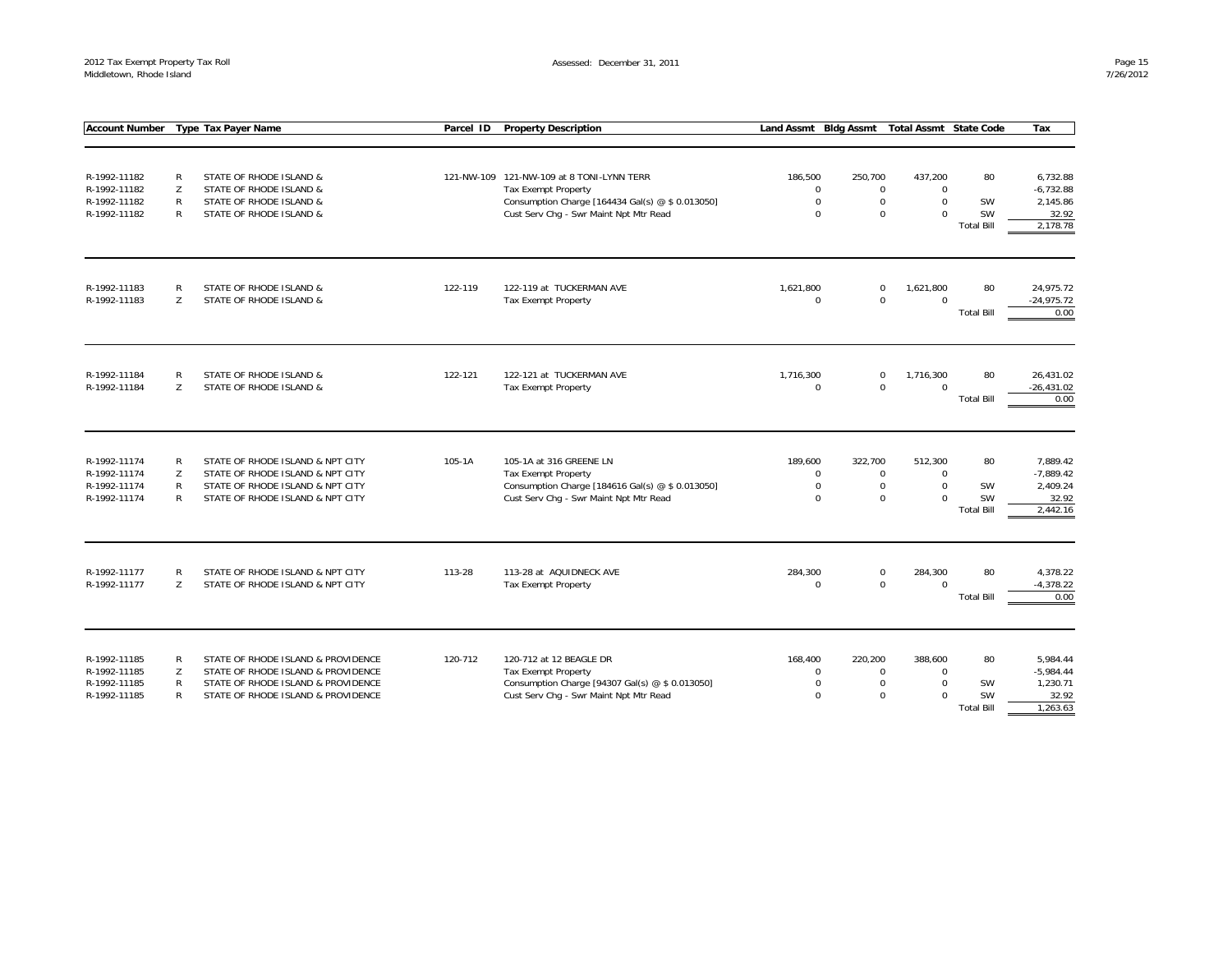| <b>Account Number</b> |              | <b>Type Tax Payer Name</b>               | Parcel ID  | <b>Property Description</b>                      | <b>Bldg Assmt</b><br><b>Total Assmt State Code</b><br><b>Land Assmt</b> |             |             |                   | Tax               |
|-----------------------|--------------|------------------------------------------|------------|--------------------------------------------------|-------------------------------------------------------------------------|-------------|-------------|-------------------|-------------------|
|                       |              |                                          |            |                                                  |                                                                         |             |             |                   |                   |
|                       |              |                                          |            |                                                  |                                                                         |             |             |                   |                   |
|                       |              |                                          |            |                                                  |                                                                         |             |             |                   |                   |
| R-1992-11175          | $\mathsf{R}$ | STATE OF RHODE ISLAND & PROVIDENCE PLANT | 107-SE-251 | 107-SE-251 at 65 VALLEY RD                       | 300.400                                                                 | 713,700     | 1,014,100   | 80                | 15.617.14         |
| R-1992-11175          | Z            | STATE OF RHODE ISLAND & PROVIDENCE PLANT |            | Tax Exempt Property                              | $\mathbf 0$                                                             | $\mathbf 0$ | $\mathbf 0$ |                   | $-15,617.14$      |
| R-1992-11175          | $\mathsf{R}$ | STATE OF RHODE ISLAND & PROVIDENCE PLANT |            | Consumption Charge [115235 Gal(s) @ \$ 0.013050] | $\mathbf 0$                                                             | $\mathbf 0$ | $\mathbf 0$ | SW                | 1,503.82          |
| R-1992-11175          | R            | STATE OF RHODE ISLAND & PROVIDENCE PLANT |            | Cust Serv Chg - Swr Maint Npt Mtr Read           | $\Omega$                                                                | $\mathbf 0$ | $\Omega$    | <b>SW</b>         | 32.92<br>1,536.74 |
|                       |              |                                          |            |                                                  |                                                                         |             |             | <b>Total Bill</b> |                   |
|                       |              |                                          |            |                                                  |                                                                         |             |             |                   |                   |
| R-1992-11176          | R            | STATE OF RHODE ISLAND & RI AIRPORT CORP  | 112-24A    | 112-24A at 211 FOREST AVE                        | 2,993,700                                                               | 1,442,600   | 4,436,300   | 80                | 68,319.02         |
| R-1992-11176          | Z            | STATE OF RHODE ISLAND & RI AIRPORT CORP  |            | <b>Tax Exempt Property</b>                       | $\mathbf 0$                                                             | $\mathbf 0$ | $\mathbf 0$ |                   | $-68,319.02$      |
| R-1992-11176          | R            | STATE OF RHODE ISLAND & RI AIRPORT CORP  |            | Consumption Charge [79106 Gal(s) @ \$ 0.013050]  | $\mathbf 0$                                                             | $\mathsf 0$ | $\mathbf 0$ | SW                | 1,032.33          |
| R-1992-11176          | R            | STATE OF RHODE ISLAND & RI AIRPORT CORP  |            | Cust Serv Chg - Swr Maint Npt Mtr Read           | $\Omega$                                                                | $\mathbf 0$ | $\Omega$    | SW                | 32.92             |
|                       |              |                                          |            |                                                  |                                                                         |             |             | <b>Total Bill</b> | 1,065.25          |
|                       |              |                                          |            |                                                  |                                                                         |             |             |                   |                   |
| R-2002-00005          | R            | <b>TEMPLE SHALOM</b>                     | 108-128    | 108-128 at 223 VALLEY RD                         | 155.800                                                                 | 736.400     | 892.200     | 72                | 13.739.88         |
| R-2002-00005          | Z            | TEMPLE SHALOM                            |            | <b>Tax Exempt Property</b>                       | $\mathbf 0$                                                             | $\mathbf 0$ | $\mathbf 0$ |                   | $-13,739.88$      |
| R-2002-00005          | $\mathsf{R}$ | TEMPLE SHALOM                            |            | Consumption Charge [53919 Gal(s) @ \$ 0.013050]  | $\mathbf 0$                                                             | $\mathbf 0$ | $\Omega$    | SW                | 703.64            |
| R-2002-00005          | R            | <b>TEMPLE SHALOM</b>                     |            | Cust Serv Chg - Swr Maint Npt Mtr Read           | $\Omega$                                                                | $\mathbf 0$ | $\Omega$    | <b>SW</b>         | 32.92             |
|                       |              |                                          |            |                                                  |                                                                         |             |             | <b>Total Bill</b> | 736.56            |
|                       |              |                                          |            |                                                  |                                                                         |             |             |                   |                   |
|                       |              |                                          |            |                                                  |                                                                         |             |             |                   |                   |
| R-1992-07450          | R            | TOWN OF MIDDLETOWN                       | 115-668    | 115-668 at JOHNNYCAKE HILL RD                    | 135,600                                                                 | $\mathbf 0$ | 135,600     | 78                | 2,088.24          |
| R-1992-07450          | Z            | TOWN OF MIDDLETOWN                       |            | Tax Exempt Property                              | $\Omega$                                                                | $\mathbf 0$ | $\Omega$    |                   | $-2,088.24$       |
|                       |              |                                          |            |                                                  |                                                                         |             |             | <b>Total Bill</b> | 0.00              |
|                       |              |                                          |            |                                                  |                                                                         |             |             |                   |                   |
| R-1992-07451          | $\mathsf{R}$ | TOWN OF MIDDLETOWN                       | 123-5A     | 123-5A at MITCHELL'S LN                          | 351,100                                                                 | $\mathbf 0$ | 351,100     | 78                | 5,406.94          |
| R-1992-07451          | Z            | TOWN OF MIDDLETOWN                       |            | Tax Exempt Property                              | $\mathbf 0$                                                             | $\mathbf 0$ | $\Omega$    |                   | $-5,406.94$       |
|                       |              |                                          |            |                                                  |                                                                         |             |             | <b>Total Bill</b> | 0.00              |
|                       |              |                                          |            |                                                  |                                                                         |             |             |                   |                   |
| R-1992-09124          | $\mathsf{R}$ | TOWN OF MIDDLETOWN                       | 111-36     | 111-36 at 26 OLIPHANT LN                         | 971.600                                                                 | $\mathbf 0$ | 971,600     | 79                | 14,962.64         |
| R-1992-09124          | Z            | TOWN OF MIDDLETOWN                       |            | <b>Tax Exempt Property</b>                       | $\Omega$                                                                | $\mathbf 0$ | $\mathbf 0$ |                   | $-14,962.64$      |
| R-1992-09124          | R            | TOWN OF MIDDLETOWN                       |            | Consumption Charge [86900 Gal(s) @ \$ 0.013050]  | $\mathbf 0$                                                             | $\mathbf 0$ | $\mathbf 0$ | SW                | 1,134.05          |
| R-1992-09124          | $\mathsf{R}$ | TOWN OF MIDDLETOWN                       |            | Cust Serv Chg - Swr Maint Npt Mtr Read           | $\Omega$                                                                | $\Omega$    | $\Omega$    | <b>SW</b>         | 32.92             |
|                       |              |                                          |            |                                                  |                                                                         |             |             | <b>Total Bill</b> | 1,166.97          |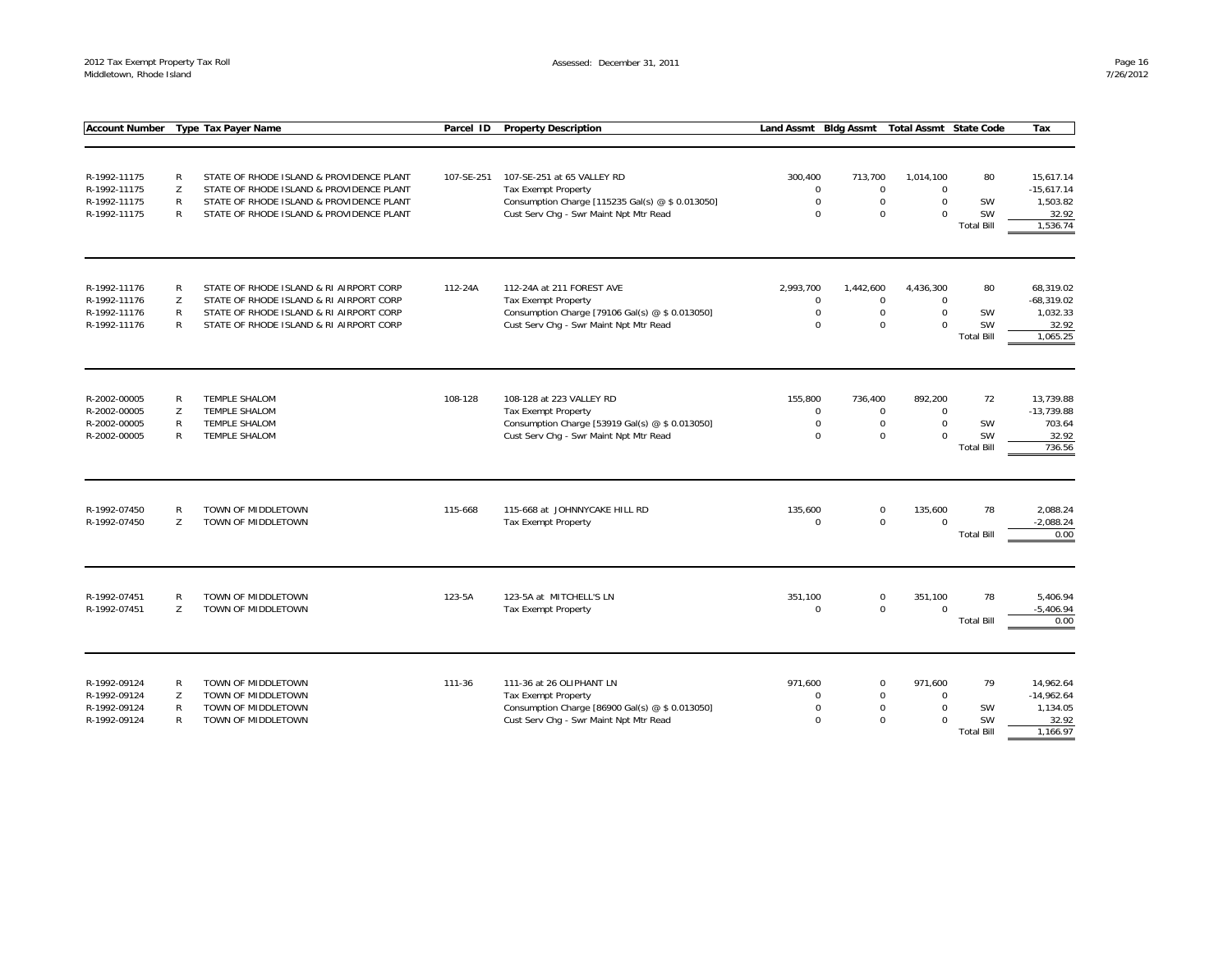| <b>Account Number</b>                                        | <b>Type Tax Payer Name</b>                                                                                          | Parcel ID | <b>Property Description</b>                                                                                                                          | Land Assmt Bldg Assmt                               |                                                        | <b>Total Assmt State Code</b>                       |                                     | Tax                                                    |
|--------------------------------------------------------------|---------------------------------------------------------------------------------------------------------------------|-----------|------------------------------------------------------------------------------------------------------------------------------------------------------|-----------------------------------------------------|--------------------------------------------------------|-----------------------------------------------------|-------------------------------------|--------------------------------------------------------|
| R-1992-11467<br>R-1992-11467                                 | TOWN OF MIDDLETOWN<br>$\mathsf{R}$<br>Z<br>TOWN OF MIDDLETOWN                                                       | 108-129   | 108-129 at HAYMAKER RD<br><b>Tax Exempt Property</b>                                                                                                 | 194,400<br>$\Omega$                                 | $\mathbf 0$<br>$\mathbf 0$                             | 194,400<br>$\Omega$                                 | 78<br><b>Total Bill</b>             | 2,993.76<br>$-2,993.76$<br>0.00                        |
| R-1992-11763<br>R-1992-11763                                 | $\mathsf{R}$<br>TOWN OF MIDDLETOWN<br>Z<br>TOWN OF MIDDLETOWN                                                       | 105-348   | 105-348 at BURTON PL<br><b>Tax Exempt Property</b>                                                                                                   | 58,900<br>$\mathsf 0$                               | 8,400<br>$\mathbf 0$                                   | 67,300<br>$\mathbf 0$                               | 78<br><b>Total Bill</b>             | 1,036.42<br>$-1,036.42$<br>0.00                        |
| R-1992-11764<br>R-1992-11764                                 | ${\sf R}$<br>TOWN OF MIDDLETOWN<br>Z<br>TOWN OF MIDDLETOWN                                                          | 106-3B    | 106-3B at CHASES LN<br><b>Tax Exempt Property</b>                                                                                                    | 4,400<br>$\mathbf 0$                                | $\mathbf 0$<br>$\mathbf 0$                             | 4,400<br>$\Omega$                                   | 78<br><b>Total Bill</b>             | 67.76<br>$-67.76$<br>0.00                              |
| R-1992-11768<br>R-1992-11768<br>R-1992-11768<br>R-1992-11768 | R<br>TOWN OF MIDDLETOWN<br>Z<br>TOWN OF MIDDLETOWN<br>R<br>TOWN OF MIDDLETOWN<br>$\mathsf{R}$<br>TOWN OF MIDDLETOWN | $102 - 6$ | 102-6 at 740 WEST MAIN RD<br><b>Tax Exempt Property</b><br>Consumption Charge [21378 Gal(s) @ \$ 0.013050]<br>Cust Serv Chg - Swr Maint Npt Mtr Read | 1,548,700<br>$\mathsf 0$<br>$\mathbf 0$<br>$\Omega$ | 3,292,200<br>$\mathbf 0$<br>$\mathbf 0$<br>$\mathbf 0$ | 4,840,900<br>$\mathsf 0$<br>$\mathbf 0$<br>$\Omega$ | 79<br>SW<br>SW<br><b>Total Bill</b> | 74,549.86<br>$-74,549.86$<br>278.98<br>32.92<br>311.90 |
| R-1992-11769<br>R-1992-11769<br>R-1992-11769                 | R<br>TOWN OF MIDDLETOWN<br>Z<br>TOWN OF MIDDLETOWN<br>$\mathsf{R}$<br>TOWN OF MIDDLETOWN                            | $102 - 5$ | 102-5 at WEST MAIN RD<br><b>Tax Exempt Property</b><br>Cust Serv Chg - Swr Maint Npt Mtr Read                                                        | 433,500<br>0<br>$\mathbf 0$                         | $\mathbf 0$<br>$\mathbf 0$<br>$\mathbf 0$              | 433,500<br>$\mathsf 0$<br>$\Omega$                  | 79<br>SW<br><b>Total Bill</b>       | 6,675.90<br>$-6,675.90$<br>32.92<br>32.92              |
| R-1992-11771<br>R-1992-11771<br>R-1992-11771<br>R-1992-11771 | TOWN OF MIDDLETOWN<br>R<br>Z<br>TOWN OF MIDDLETOWN<br>R<br>TOWN OF MIDDLETOWN<br>$\mathsf{R}$<br>TOWN OF MIDDLETOWN | $102 - 3$ | 102-3 at 648 WEST MAIN RD<br><b>Tax Exempt Property</b><br>Consumption Charge [4071 Gal(s) @ \$ 0.013050]<br>Cust Serv Chq - Swr Maint Npt Mtr Read  | 1,479,300<br>$\mathbf 0$<br>0<br>$\mathbf 0$        | 23,500<br>$\mathbf 0$<br>0<br>$\mathbf 0$              | 1,502,800<br>$\mathbf 0$<br>$\mathsf 0$<br>$\Omega$ | 78<br>SW<br>SW<br><b>Total Bill</b> | 23,143.12<br>$-23, 143.12$<br>53.13<br>32.92<br>86.05  |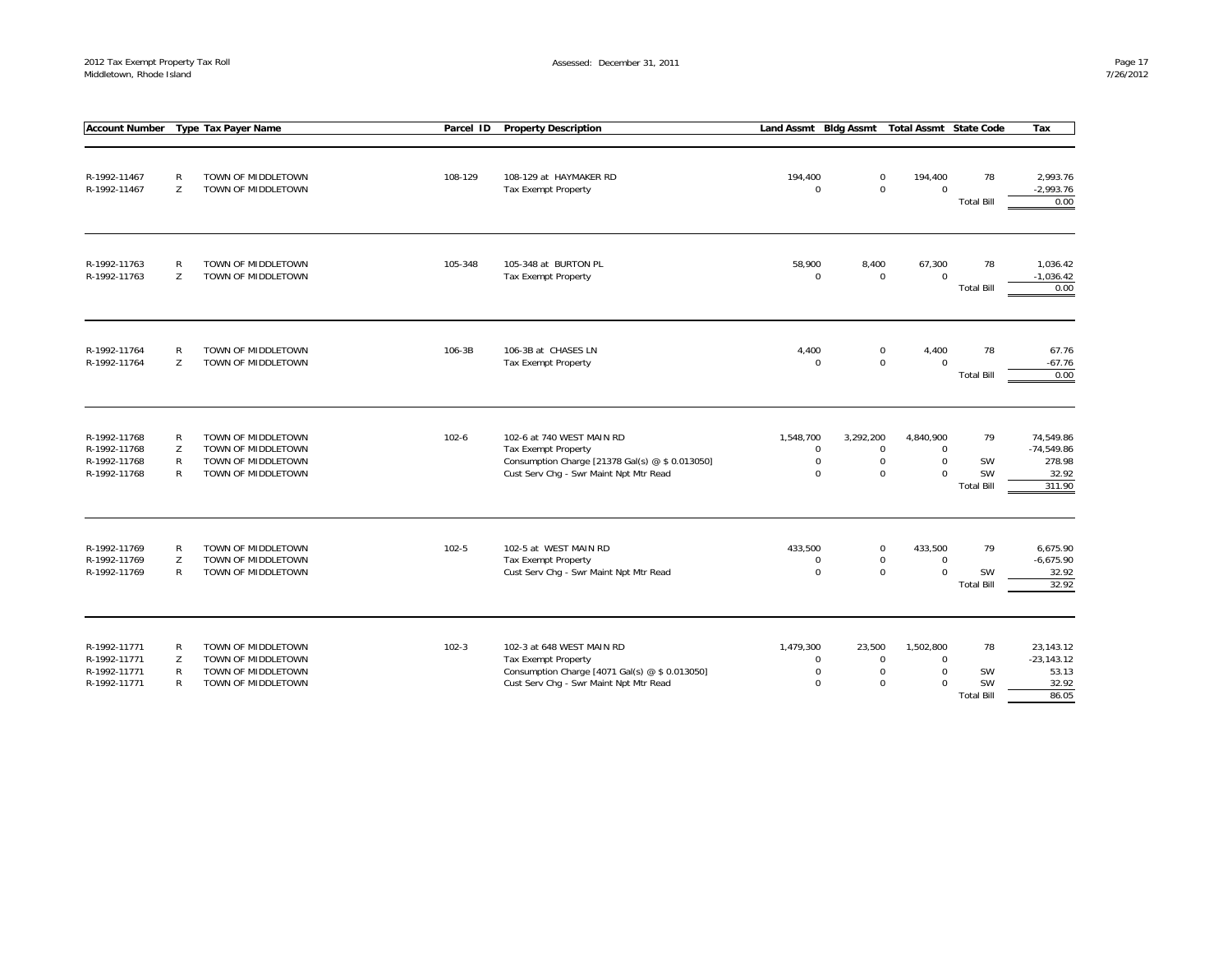| <b>Account Number</b>                                        | <b>Type Tax Payer Name</b>                                                                               | Parcel ID | <b>Property Description</b>                                                                                                                                | Land Assmt Bldg Assmt                               |                                                         | <b>Total Assmt State Code</b>                     |                                                   | Tax                                                             |
|--------------------------------------------------------------|----------------------------------------------------------------------------------------------------------|-----------|------------------------------------------------------------------------------------------------------------------------------------------------------------|-----------------------------------------------------|---------------------------------------------------------|---------------------------------------------------|---------------------------------------------------|-----------------------------------------------------------------|
|                                                              |                                                                                                          |           |                                                                                                                                                            |                                                     |                                                         |                                                   |                                                   |                                                                 |
| R-1992-11772<br>R-1992-11772<br>R-1992-11772                 | R<br>TOWN OF MIDDLETOWN<br>Z<br>TOWN OF MIDDLETOWN<br>R<br>TOWN OF MIDDLETOWN                            |           | 108-NW-310 108-NW-310 at WEST MAIN RD<br>Tax Exempt Property<br>Cust Serv Chg - Swr Maint Npt Mtr Read                                                     | 1,579,200<br>$\mathbf 0$<br>$\mathbf 0$             | 20,000<br>$\mathbf 0$<br>$\mathbf 0$                    | 1,599,200<br>$\mathbf 0$<br>$\Omega$              | 78<br>SW<br><b>Total Bill</b>                     | 24,627.68<br>$-24,627.68$<br>32.92<br>32.92                     |
| R-1992-11774<br>R-1992-11774<br>R-1992-11774<br>R-1992-11774 | R<br>TOWN OF MIDDLETOWN<br>Z<br>TOWN OF MIDDLETOWN<br>R<br>TOWN OF MIDDLETOWN<br>R<br>TOWN OF MIDDLETOWN | $113 - 2$ | 113-2 at 315 FOREST AVE<br>Tax Exempt Property<br>Consumption Charge [352000 Gal(s) @ \$ 0.013050]<br>Cust Serv Chg - Swr Maint Npt Mtr Read               | 1,049,400<br>$\mathbf 0$<br>$\mathbf 0$<br>$\Omega$ | 3,791,800<br>$\mathbf 0$<br>$\mathsf{O}$<br>$\mathbf 0$ | 4,841,200<br>$\Omega$<br>$\mathbf 0$<br>$\Omega$  | 79<br><b>SW</b><br><b>SW</b><br><b>Total Bill</b> | 74,554.48<br>$-74,554.48$<br>4,593.60<br>32.92<br>4,626.52      |
| R-1992-11775<br>R-1992-11775<br>R-1992-11775<br>R-1992-11775 | TOWN OF MIDDLETOWN<br>R<br>Z<br>TOWN OF MIDDLETOWN<br>R<br>TOWN OF MIDDLETOWN<br>R<br>TOWN OF MIDDLETOWN | 113-16    | 113-16 at 350 EAST MAIN RD<br><b>Tax Exempt Property</b><br>Consumption Charge [93618 Gal(s) @ \$ 0.013050]<br>Cust Serv Chg - Swr Maint Npt Mtr Read      | 354,700<br>$\mathbf 0$<br>$\mathbf 0$<br>$\Omega$   | 1,204,800<br>$\mathbf 0$<br>$\mathbf 0$<br>$\mathbf 0$  | 1,559,500<br>$\mathbf 0$<br>$\Omega$<br>$\Omega$  | 78<br>SW<br><b>SW</b><br><b>Total Bill</b>        | 24,016.30<br>$-24,016.30$<br>1,221.71<br>32.92<br>1,254.63      |
| R-1992-11776<br>R-1992-11776                                 | R<br>TOWN OF MIDDLETOWN<br>Z<br>TOWN OF MIDDLETOWN                                                       | 113-42    | 113-42 at VALLEY RD<br><b>Tax Exempt Property</b>                                                                                                          | 885,600<br>$\mathbf 0$                              | $\mathsf 0$<br>$\mathbf 0$                              | 885,600<br>$\Omega$                               | 79<br><b>Total Bill</b>                           | 13,638.24<br>$-13,638.24$<br>0.00                               |
| R-1992-11777<br>R-1992-11777<br>R-1992-11777<br>R-1992-11777 | R<br>TOWN OF MIDDLETOWN<br>Z<br>TOWN OF MIDDLETOWN<br>R<br>TOWN OF MIDDLETOWN<br>R<br>TOWN OF MIDDLETOWN | 113-114   | 113-114 at 130 VALLEY RD<br><b>Tax Exempt Property</b><br>Consumption Charge [1016700 Gal(s) @ \$ 0.013050]<br>Cust Serv Chg - Swr Maint Npt Mtr Read      | 2,537,200<br>$\mathbf 0$<br>$\mathbf 0$<br>$\Omega$ | 13,273,700<br>$\mathbf 0$<br>$\mathbf 0$<br>$\mathbf 0$ | 15,810,900<br>$\Omega$<br>$\mathbf 0$<br>$\Omega$ | 79<br>SW<br><b>SW</b><br><b>Total Bill</b>        | 243,487.86<br>$-243,487.86$<br>13,267.94<br>32.92<br>13,300.86  |
| R-1992-11778<br>R-1992-11778<br>R-1992-11778<br>R-1992-11778 | R<br>TOWN OF MIDDLETOWN<br>Z<br>TOWN OF MIDDLETOWN<br>R<br>TOWN OF MIDDLETOWN<br>R<br>TOWN OF MIDDLETOWN | 113-199   | 113-199 at 1113 AQUIDNECK AVE<br><b>Tax Exempt Property</b><br>Consumption Charge [1577417 Gal(s) @ \$ 0.013050]<br>Cust Serv Chg - Swr Maint Npt Mtr Read | 4,902,400<br>$\mathbf 0$<br>$\mathbf 0$<br>$\Omega$ | 10,562,700<br>$\mathbf 0$<br>$\mathbf 0$<br>$\Omega$    | 15,465,100<br>$\mathbf 0$<br>$\Omega$<br>$\Omega$ | 79<br>SW<br><b>SW</b><br><b>Total Bill</b>        | 238,162.54<br>$-238, 162.54$<br>20,585.29<br>32.92<br>20,618.21 |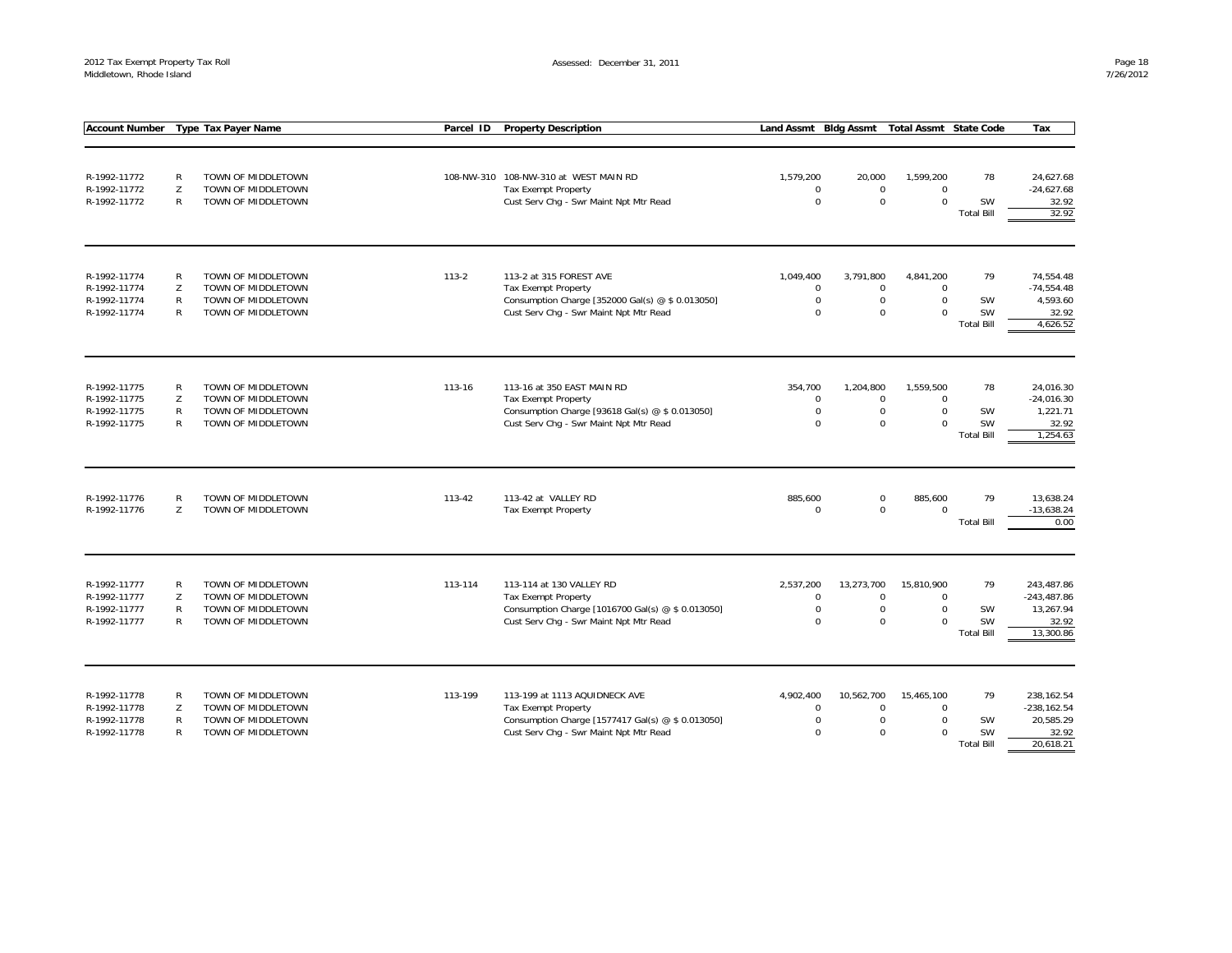|                              |                   | Account Number Type Tax Payer Name       | Parcel ID | <b>Property Description</b>                               |                        |         | Land Assmt Bldg Assmt Total Assmt State Code         |                         | Tax                             |
|------------------------------|-------------------|------------------------------------------|-----------|-----------------------------------------------------------|------------------------|---------|------------------------------------------------------|-------------------------|---------------------------------|
| R-1992-11779<br>R-1992-11779 | $\mathsf{R}$<br>Z | TOWN OF MIDDLETOWN<br>TOWN OF MIDDLETOWN | 114-25    | 114-25 at 268 GREEN END AVE<br><b>Tax Exempt Property</b> | 194,100<br>$\mathbf 0$ | 122,700 | 316,800<br>$\mathbf 0$<br>$\mathbf 0$                | 79<br><b>Total Bill</b> | 4,878.72<br>$-4,878.72$<br>0.00 |
| R-1992-11780<br>R-1992-11780 | ${\sf R}$<br>Z    | TOWN OF MIDDLETOWN<br>TOWN OF MIDDLETOWN | 115-51    | 115-51 at JOHN CLARKE RD<br><b>Tax Exempt Property</b>    | 151,300<br>$\mathbf 0$ |         | $\mathbf 0$<br>151,300<br>$\mathsf 0$<br>$\mathbf 0$ | 78<br><b>Total Bill</b> | 2,330.02<br>$-2,330.02$<br>0.00 |
| R-1992-11781<br>R-1992-11781 | $\mathsf{R}$<br>Z | TOWN OF MIDDLETOWN<br>TOWN OF MIDDLETOWN | 115-50A   | 115-50A at HAMMARLUND WAY<br><b>Tax Exempt Property</b>   | 1,400<br>$\mathbf 0$   |         | $\mathbf 0$<br>1,400<br>$\mathsf 0$<br>$\mathbf 0$   | 78<br><b>Total Bill</b> | 21.56<br>$-21.56$<br>0.00       |
| R-1992-11783<br>R-1992-11783 | $\mathsf{R}$<br>Z | TOWN OF MIDDLETOWN<br>TOWN OF MIDDLETOWN | 116-NW-42 | 116-NW-42 at PURGATORY RD<br>Tax Exempt Property          | 580,000<br>$\Omega$    |         | 580,000<br>$\mathbf 0$<br>$\mathsf 0$<br>$\Omega$    | 78<br><b>Total Bill</b> | 8,932.00<br>$-8,932.00$<br>0.00 |
| R-1992-11784<br>R-1992-11784 | ${\sf R}$<br>Z    | TOWN OF MIDDLETOWN<br>TOWN OF MIDDLETOWN | 116-NW-43 | 116-NW-43 at PURGATORY RD<br><b>Tax Exempt Property</b>   | 503,100<br>$\mathbf 0$ |         | $\mathbf 0$<br>503,100<br>$\mathsf 0$<br>$\Omega$    | 78<br><b>Total Bill</b> | 7,747.74<br>$-7,747.74$<br>0.00 |
| R-1992-11785<br>R-1992-11785 | $\mathsf{R}$<br>Z | TOWN OF MIDDLETOWN<br>TOWN OF MIDDLETOWN | 116-NW-44 | 116-NW-44 at PURGATORY RD<br>Tax Exempt Property          | 512,700<br>$\mathbf 0$ |         | $\mathbf 0$<br>512,700<br>$\mathsf 0$<br>$\mathbf 0$ | 78<br><b>Total Bill</b> | 7,895.58<br>$-7,895.58$<br>0.00 |
| R-1992-11786<br>R-1992-11786 | R<br>Z            | TOWN OF MIDDLETOWN<br>TOWN OF MIDDLETOWN | 116-NW-58 | 116-NW-58 at 10 WAVE AVE<br>Tax Exempt Property           | 194,100<br>$\Omega$    | 67,900  | 262,000<br>$\mathbf 0$<br>$\Omega$                   | 78<br><b>Total Bill</b> | 4,034.80<br>$-4,034.80$<br>0.00 |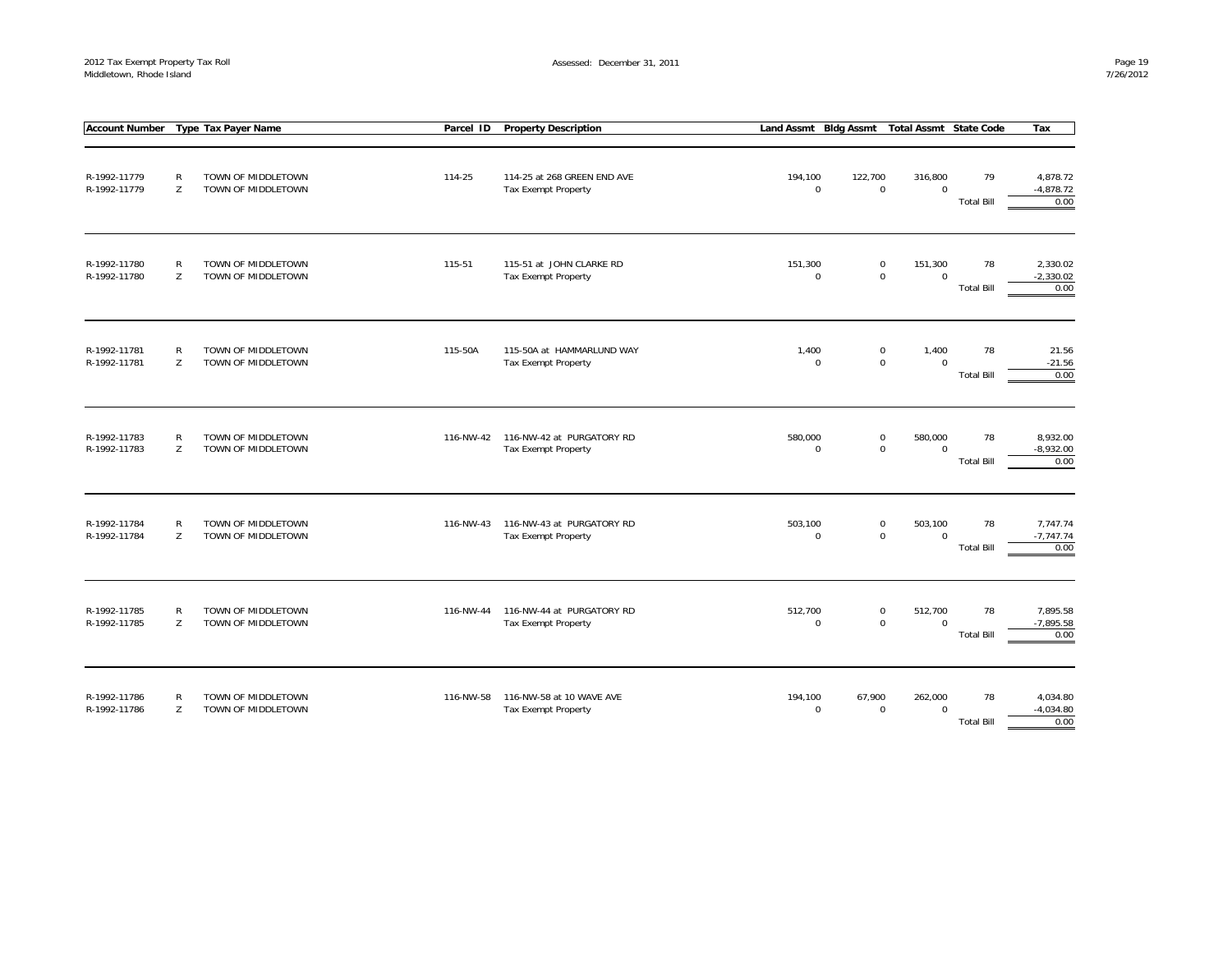| <b>Account Number</b>                                        | <b>Type Tax Payer Name</b>             |                                                                                      | <b>Property Description</b><br>Parcel ID |                                                                                                                                                    | <b>Land Assmt</b>                                    | <b>Bldg Assmt</b><br><b>State Code</b><br><b>Total Assmt</b> |                                                        |                                            | Tax                                                        |
|--------------------------------------------------------------|----------------------------------------|--------------------------------------------------------------------------------------|------------------------------------------|----------------------------------------------------------------------------------------------------------------------------------------------------|------------------------------------------------------|--------------------------------------------------------------|--------------------------------------------------------|--------------------------------------------|------------------------------------------------------------|
| R-1992-11787<br>R-1992-11787                                 | $\mathsf R$<br>Z                       | TOWN OF MIDDLETOWN<br>TOWN OF MIDDLETOWN                                             | 118-28A                                  | 118-28A at TURNER RD<br><b>Tax Exempt Property</b>                                                                                                 | 198,000<br>$\mathbf 0$                               | 1,100<br>$\mathbf 0$                                         | 199,100<br>$\mathbf 0$                                 | 78<br><b>Total Bill</b>                    | 3,066.14<br>$-3,066.14$<br>0.00                            |
| R-1992-11788<br>R-1992-11788                                 | R<br>Z                                 | TOWN OF MIDDLETOWN<br>TOWN OF MIDDLETOWN                                             | $119-2$                                  | 119-2 at WYATT RD<br><b>Tax Exempt Property</b>                                                                                                    | 1,752,900<br>$\Omega$                                | $\mathbf 0$<br>$\mathbf 0$                                   | 1,752,900<br>$\Omega$                                  | 70<br><b>Total Bill</b>                    | 26,994.66<br>$-26,994.66$<br>0.00                          |
| R-1992-11789<br>R-1992-11789<br>R-1992-11789<br>R-1992-11789 | R<br>Z<br>$\mathsf{R}$<br>$\mathsf{R}$ | TOWN OF MIDDLETOWN<br>TOWN OF MIDDLETOWN<br>TOWN OF MIDDLETOWN<br>TOWN OF MIDDLETOWN | 119-13                                   | 119-13 at 239 WYATT RD<br><b>Tax Exempt Property</b><br>Consumption Charge [140551 Gal(s) @ \$ 0.013050]<br>Cust Serv Chg - Swr Maint Npt Mtr Read | 763,100<br>$\mathbf 0$<br>$\mathbf 0$<br>$\mathbf 0$ | 1,988,200<br>$\mathbf 0$<br>$\mathbf 0$<br>$\mathbf 0$       | 2,751,300<br>$\mathbf 0$<br>$\mathbf 0$<br>$\mathbf 0$ | 78<br>SW<br>SW<br><b>Total Bill</b>        | 42,370.02<br>$-42,370.02$<br>1,834.19<br>32.92<br>1,867.11 |
| R-1992-11790<br>R-1992-11790<br>R-1992-11790                 | R<br>Z<br>R                            | TOWN OF MIDDLETOWN<br>TOWN OF MIDDLETOWN<br>TOWN OF MIDDLETOWN                       | 120-27                                   | 120-27 at 650 GREEN END AVE<br>Tax Exempt Property<br>Unconnected                                                                                  | 683,000<br>$\mathbf 0$<br>$\mathbf 0$                | 59.000<br>$\mathbf 0$<br>$\mathbf 0$                         | 742,000<br>$\Omega$<br>$\mathbf 0$                     | 79<br>SW<br><b>Total Bill</b>              | 11,426.80<br>$-11,426.80$<br>20.00<br>20.00                |
| R-1992-11791<br>R-1992-11791<br>R-1992-11791<br>R-1992-11791 | R<br>Z<br>R<br>R                       | TOWN OF MIDDLETOWN<br>TOWN OF MIDDLETOWN<br>TOWN OF MIDDLETOWN<br>TOWN OF MIDDLETOWN | 120-99                                   | 120-99 at 275 PROSPECT AVE<br>Tax Exempt Property<br>Consumption Charge [359 Gal(s) @ \$ 0.013050]<br>Cust Serv Chg - Swr Maint Npt Mtr Read       | 127,700<br>$\mathbf 0$<br>$\mathbf 0$<br>$\mathbf 0$ | 150,300<br>$\mathbf 0$<br>$\mathbf 0$<br>$\mathbf 0$         | 278,000<br>$\mathbf 0$<br>$\mathbf 0$<br>$\Omega$      | 79<br>SW<br><b>SW</b><br><b>Total Bill</b> | 4,281.20<br>$-4,281.20$<br>4.68<br>32.92<br>37.60          |
| R-1992-11792<br>R-1992-11792                                 | R<br>Z                                 | TOWN OF MIDDLETOWN<br>TOWN OF MIDDLETOWN                                             | 121-3A                                   | 121-3A at 50 PROSPECT AVE<br>Tax Exempt Property                                                                                                   | 745,800<br>$\mathbf 0$                               | 28,000<br>$\mathbf 0$                                        | 773,800<br>$\Omega$                                    | 78<br><b>Total Bill</b>                    | 11,916.52<br>$-11,916.52$<br>0.00                          |
| R-1992-11794<br>R-1992-11794                                 | $\mathsf{R}$<br>Z                      | TOWN OF MIDDLETOWN<br>TOWN OF MIDDLETOWN                                             | 125-92                                   | 125-92 at 10 THIRD BEACH RD<br>Tax Exempt Property                                                                                                 | 273,800<br>$\mathbf 0$                               | 36,400<br>$\mathbf 0$                                        | 310,200<br>$\Omega$                                    | 78<br><b>Total Bill</b>                    | 4,777.08<br>$-4,777.08$<br>0.00                            |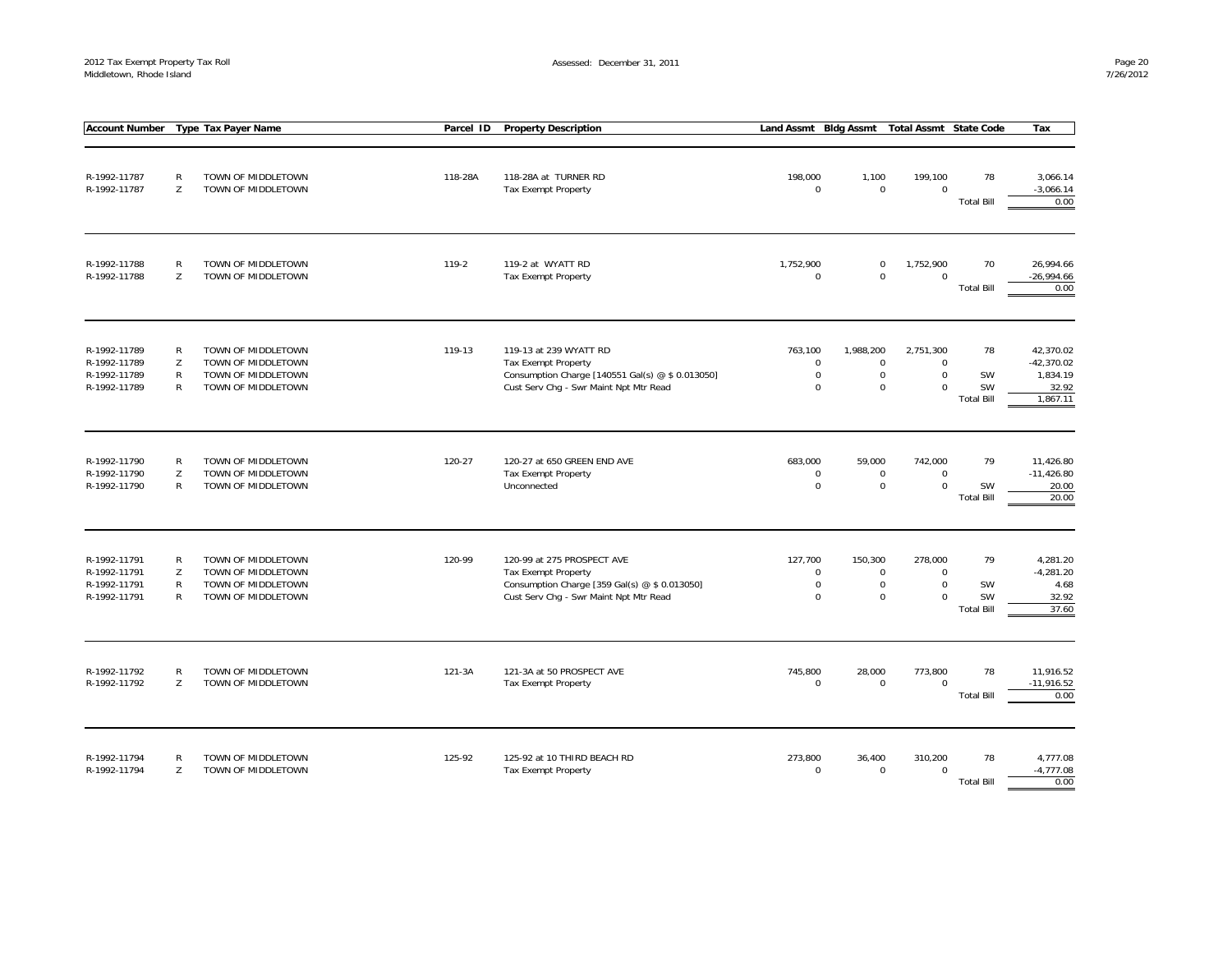|                                                              |                                                   | Account Number Type Tax Payer Name                                                   |           | Parcel ID | <b>Property Description</b>                                                                                                                          | Land Assmt Bldg Assmt                                     |                                                        | <b>Total Assmt State Code</b>                       |                                     | Tax                                                    |
|--------------------------------------------------------------|---------------------------------------------------|--------------------------------------------------------------------------------------|-----------|-----------|------------------------------------------------------------------------------------------------------------------------------------------------------|-----------------------------------------------------------|--------------------------------------------------------|-----------------------------------------------------|-------------------------------------|--------------------------------------------------------|
| R-1992-11795<br>R-1992-11795                                 | ${\sf R}$<br>Z                                    | TOWN OF MIDDLETOWN<br>TOWN OF MIDDLETOWN                                             |           | 127-15    | 127-15 at PURGATORY RD<br>Tax Exempt Property                                                                                                        | 1,580,400<br>$\mathbf 0$                                  | 8,000<br>$\mathbf 0$                                   | 1,588,400<br>$\mathbf 0$                            | 78<br><b>Total Bill</b>             | 24,461.36<br>$-24,461.36$<br>0.00                      |
| R-1992-11796<br>R-1992-11796                                 | $\mathsf{R}$<br>Z                                 | TOWN OF MIDDLETOWN<br>TOWN OF MIDDLETOWN                                             |           | 129-120   | 129-120 at PORTER RD<br>Tax Exempt Property                                                                                                          | 128,400<br>$\boldsymbol{0}$                               | $\mathsf 0$<br>$\mathsf 0$                             | 128,400<br>$\mathbf 0$                              | 78<br><b>Total Bill</b>             | 1,977.36<br>$-1,977.36$<br>0.00                        |
| R-1992-11797<br>R-1992-11797                                 | $\mathsf{R}$<br>Z                                 | TOWN OF MIDDLETOWN<br>TOWN OF MIDDLETOWN                                             | $131-3$   |           | 131-3 at THIRD BEACH RD<br><b>Tax Exempt Property</b>                                                                                                | 2,439,100<br>$\mathbf 0$                                  | 21,800<br>$\mathbf 0$                                  | 2,460,900<br>$\mathbf 0$                            | 78<br><b>Total Bill</b>             | 37,897.86<br>$-37,897.86$<br>0.00                      |
| R-1992-11798<br>R-1992-11798                                 | ${\sf R}$<br>Z                                    | TOWN OF MIDDLETOWN<br>TOWN OF MIDDLETOWN                                             | $131 - 7$ |           | 131-7 at THIRD BEACH RD<br>Tax Exempt Property                                                                                                       | 1,857,200<br>$\boldsymbol{0}$                             | $\mathsf 0$<br>$\mathbf 0$                             | 1,857,200<br>$\mathbf 0$                            | 78<br><b>Total Bill</b>             | 28,600.88<br>$-28,600.88$<br>0.00                      |
| R-1992-11800<br>R-1992-11800                                 | $\mathsf{R}$<br>Z                                 | TOWN OF MIDDLETOWN<br>TOWN OF MIDDLETOWN                                             |           | 800-190   | 800-190 at 70 RESERVOIR RD<br>Tax Exempt Property                                                                                                    | $\mathbf 0$<br>$\mathbf 0$                                | 3,519,600<br>$\mathbf 0$                               | 3,519,600<br>$\mathbf 0$                            | 79<br><b>Total Bill</b>             | 54,201.84<br>$-54,201.84$<br>0.00                      |
| R-1992-11801<br>R-1992-11801                                 | $\mathsf{R}$<br>Z                                 | TOWN OF MIDDLETOWN<br>TOWN OF MIDDLETOWN                                             |           | 800-200   | 800-200 at 26 OLIPHANT LN<br>Tax Exempt Property                                                                                                     | $\mathbf 0$<br>$\mathbf 0$                                | 1,321,500<br>$\mathsf 0$                               | 1,321,500<br>$\mathbf 0$                            | 79<br><b>Total Bill</b>             | 20,351.10<br>$-20,351.10$<br>0.00                      |
| R-1993-00098<br>R-1993-00098<br>R-1993-00098<br>R-1993-00098 | $\mathsf{R}$<br>Z<br>$\mathsf{R}$<br>$\mathsf{R}$ | TOWN OF MIDDLETOWN<br>TOWN OF MIDDLETOWN<br>TOWN OF MIDDLETOWN<br>TOWN OF MIDDLETOWN | $102 - 4$ |           | 102-4 at 700 WEST MAIN RD<br><b>Tax Exempt Property</b><br>Consumption Charge [67412 Gal(s) @ \$ 0.013050]<br>Cust Serv Chg - Swr Maint Npt Mtr Read | 679,200<br>$\mathbf 0$<br>$\boldsymbol{0}$<br>$\mathbf 0$ | 1,258,900<br>$\mathbf 0$<br>$\mathbf 0$<br>$\mathbf 0$ | 1,938,100<br>$\mathbf 0$<br>$\mathbf 0$<br>$\Omega$ | 76<br>SW<br>SW<br><b>Total Bill</b> | 29,846.74<br>$-29,846.74$<br>879.73<br>32.92<br>912.65 |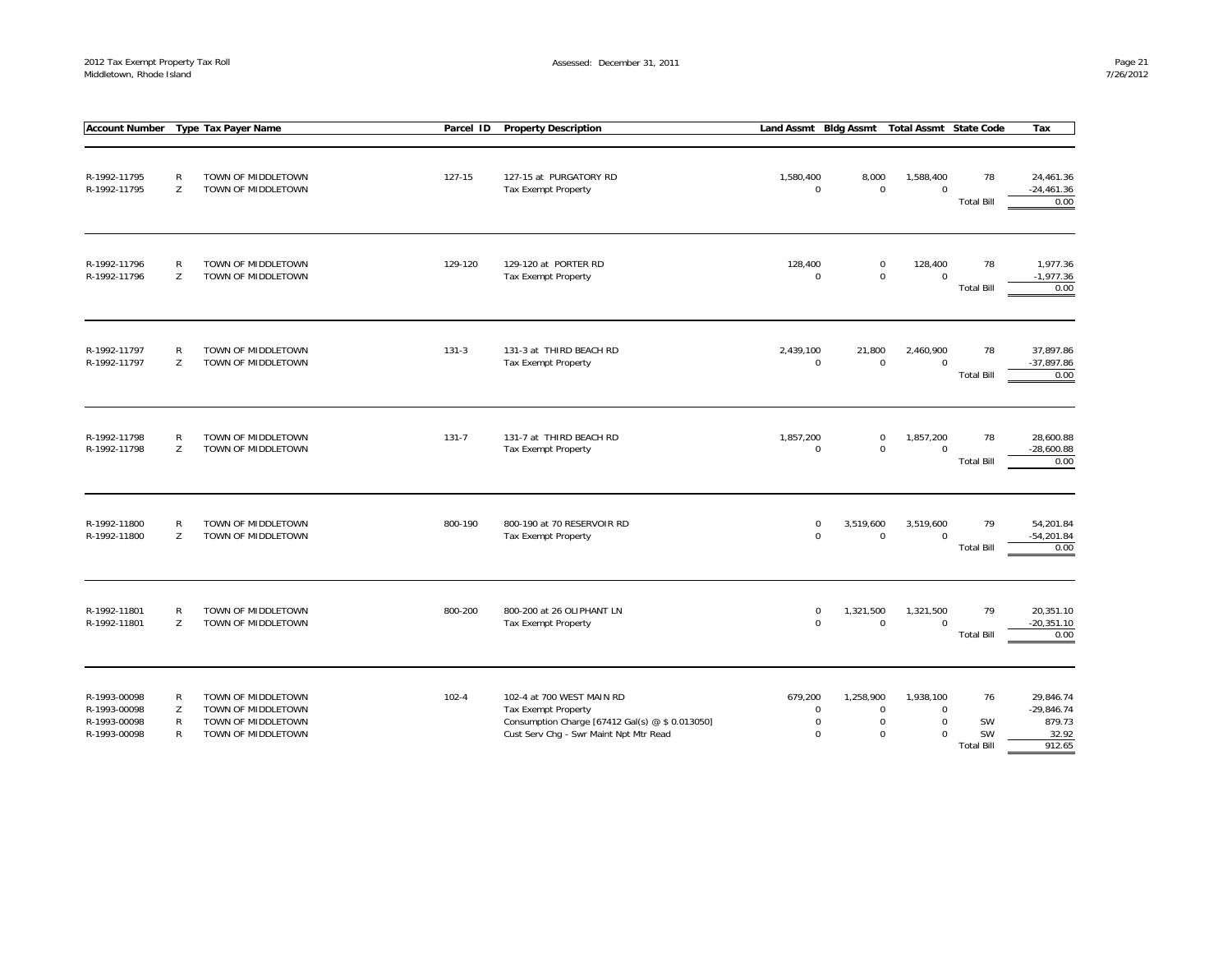| <b>Account Number</b>                                        |                                        | Type Tax Payer Name                                                                  |        | Parcel ID | <b>Property Description</b>                                                                                                                                   | Land Assmt Bldg Assmt                                     |                                                        | <b>Total Assmt State Code</b>                        |                                     | Tax                                                          |
|--------------------------------------------------------------|----------------------------------------|--------------------------------------------------------------------------------------|--------|-----------|---------------------------------------------------------------------------------------------------------------------------------------------------------------|-----------------------------------------------------------|--------------------------------------------------------|------------------------------------------------------|-------------------------------------|--------------------------------------------------------------|
|                                                              |                                        |                                                                                      |        |           |                                                                                                                                                               |                                                           |                                                        |                                                      |                                     |                                                              |
| R-1993-00313<br>R-1993-00313                                 | $\mathsf{R}$<br>Z                      | TOWN OF MIDDLETOWN<br>TOWN OF MIDDLETOWN                                             |        | 121-37A   | 121-37A at 683 PARADISE AVE<br><b>Tax Exempt Property</b>                                                                                                     | 755,600<br>$\mathbf 0$                                    | 52,100<br>$\mathbf 0$                                  | 807,700<br>$\mathbf 0$                               | 78<br><b>Total Bill</b>             | 12,438.58<br>$-12,438.58$<br>0.00                            |
| R-1993-00354<br>R-1993-00354                                 | $\mathsf{R}$<br>Z                      | TOWN OF MIDDLETOWN<br>TOWN OF MIDDLETOWN                                             |        | 126-214   | 126-214 at GRAY CRAIG RD<br><b>Tax Exempt Property</b>                                                                                                        | 1,228,100<br>$\mathbf 0$                                  | $\mathbf 0$<br>$\mathbf 0$                             | 1,228,100<br>$\mathbf 0$                             | 78<br><b>Total Bill</b>             | 18.912.74<br>$-18,912.74$<br>0.00                            |
| R-1993-00355<br>R-1993-00355<br>R-1993-00355<br>R-1993-00355 | R<br>Z<br>$\mathsf{R}$<br>$\mathsf{R}$ | TOWN OF MIDDLETOWN<br>TOWN OF MIDDLETOWN<br>TOWN OF MIDDLETOWN<br>TOWN OF MIDDLETOWN | 127-18 |           | 127-18 at SACHUEST POINT RD BEACH<br><b>Tax Exempt Property</b><br>Consumption Charge [563052 Gal(s) @ \$ 0.013050]<br>Cust Serv Chg - Swr Maint Npt Mtr Read | 11,125,800<br>0<br>$\pmb{0}$<br>$\mathbf 0$               | 540,700<br>$\mathbf 0$<br>$\mathbf 0$<br>$\mathbf 0$   | 11,666,500<br>$\mathbf 0$<br>$\mathbf 0$<br>$\Omega$ | 78<br>SW<br>SW<br><b>Total Bill</b> | 179,664.10<br>$-179,664.10$<br>7,347.83<br>32.92<br>7,380.75 |
| R-1994-00374<br>R-1994-00374                                 | R<br>Z                                 | TOWN OF MIDDLETOWN<br>TOWN OF MIDDLETOWN                                             |        | 106-514   | 106-514 at CORPORATE PL<br>Tax Exempt Property                                                                                                                | 62,700<br>$\mathbf 0$                                     | 8,400<br>$\mathbf 0$                                   | 71,100<br>$\mathbf 0$                                | 78<br><b>Total Bill</b>             | 1,094.94<br>$-1,094.94$<br>0.00                              |
| R-1998-00315<br>R-1998-00315<br>R-1998-00315<br>R-1998-00315 | $\mathsf{R}$<br>Z<br>$\mathsf{R}$<br>R | TOWN OF MIDDLETOWN<br>TOWN OF MIDDLETOWN<br>TOWN OF MIDDLETOWN<br>TOWN OF MIDDLETOWN |        | 108-554   | 108-554 at 123 VALLEY RD<br><b>Tax Exempt Property</b><br>Consumption Charge [71000 Gal(s) @ \$ 0.013050]<br>Cust Serv Chg - Swr Maint Npt Mtr Read           | 670,700<br>$\mathbf 0$<br>$\boldsymbol{0}$<br>$\mathbf 0$ | 2,297,800<br>$\mathbf 0$<br>$\mathbf 0$<br>$\mathbf 0$ | 2,968,500<br>$\mathbf 0$<br>$\bf 0$<br>$\mathbf 0$   | 78<br>SW<br>SW<br><b>Total Bill</b> | 45,714.90<br>$-45,714.90$<br>926.55<br>32.92<br>959.47       |
| R-1999-00021<br>R-1999-00021<br>R-1999-00021                 | R<br>Z<br>R                            | TOWN OF MIDDLETOWN<br>TOWN OF MIDDLETOWN<br>TOWN OF MIDDLETOWN                       |        | 113-198A  | 113-198A at 1199 AQUIDNECK AVE<br><b>Tax Exempt Property</b><br>Unconnected                                                                                   | 520,800<br>$\mathbf 0$<br>$\mathbf 0$                     | $\mathbf 0$<br>$\mathsf 0$<br>$\mathbf 0$              | 520,800<br>$\mathbf 0$<br>$\mathbf 0$                | 78<br>SW<br><b>Total Bill</b>       | 8,020.32<br>$-8,020.32$<br>20.00<br>20.00                    |
| R-2000-00407<br>R-2000-00407<br>R-2000-00407                 | R<br>Z<br>R                            | TOWN OF MIDDLETOWN<br>TOWN OF MIDDLETOWN<br>TOWN OF MIDDLETOWN                       | 108-4  |           | 108-4 at HIGH ST<br><b>Tax Exempt Property</b><br>No Water Unconnected                                                                                        | 811.400<br>0<br>$\Omega$                                  | $\mathbf 0$<br>$\mathbf 0$<br>$\Omega$                 | 811,400<br>$\mathbf 0$<br>$\Omega$                   | 78<br>SW<br><b>Total Bill</b>       | 12.495.56<br>$-12,495.56$<br>20.00<br>20.00                  |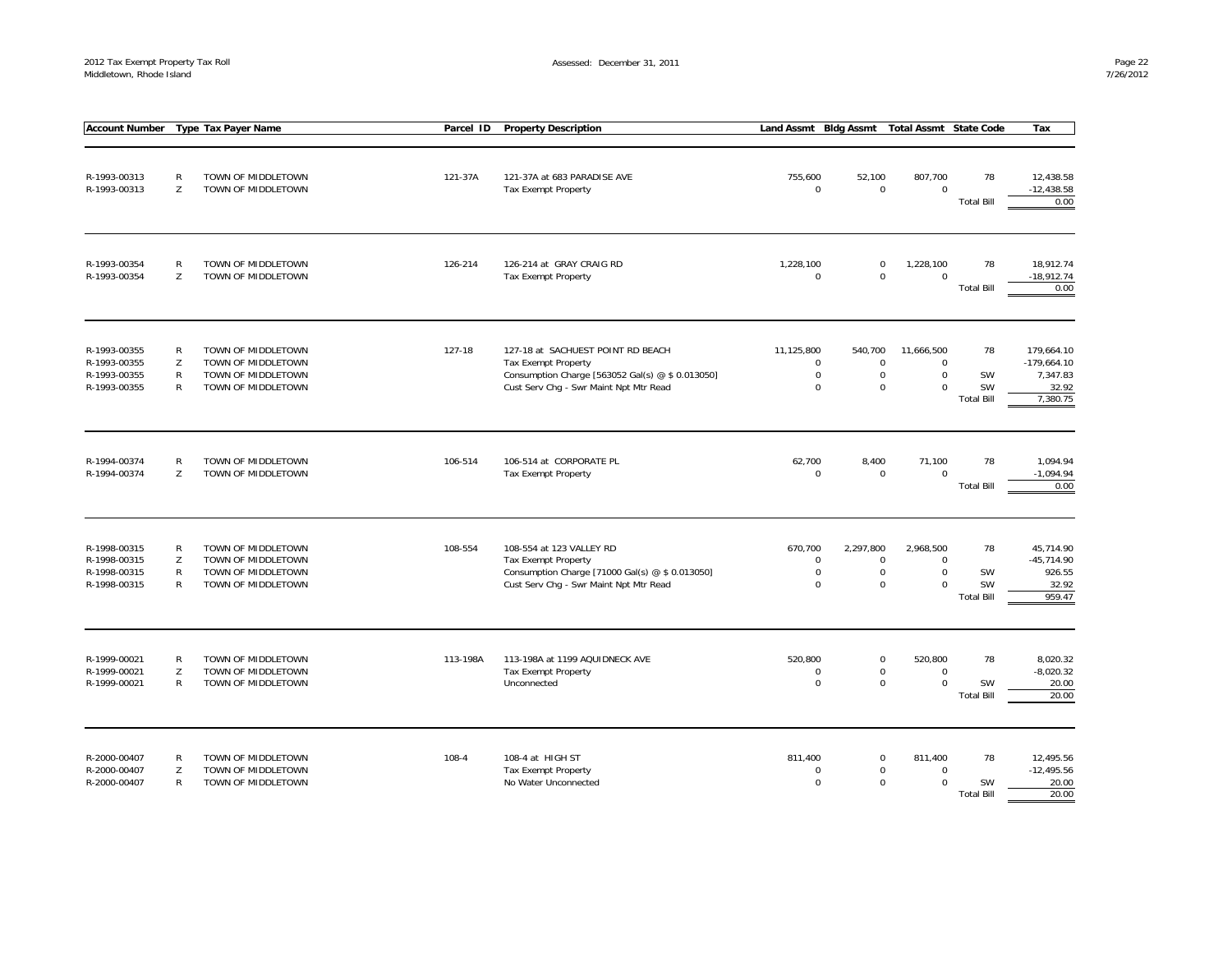|                                              |                                   | <b>Account Number</b> Type Tax Payer Name                      | Parcel ID | <b>Property Description</b>                                                | Land Assmt Bldg Assmt                 | <b>Total Assmt State Code</b>                                                           |                               | Tax                                       |
|----------------------------------------------|-----------------------------------|----------------------------------------------------------------|-----------|----------------------------------------------------------------------------|---------------------------------------|-----------------------------------------------------------------------------------------|-------------------------------|-------------------------------------------|
| R-2006-02931<br>R-2006-02931<br>R-2006-02931 | $\mathsf{R}$<br>Z<br>R            | TOWN OF MIDDLETOWN<br>TOWN OF MIDDLETOWN<br>TOWN OF MIDDLETOWN | 118-131   | 118-131 at MEADOW LN<br><b>Tax Exempt Property</b><br>No Water Unconnected | 133,500<br>$\mathbf 0$<br>$\mathbf 0$ | $\mathbf 0$<br>133,500<br>$\mathbf 0$<br>$\mathbf 0$<br>$\mathsf 0$<br>$\mathbf 0$      | 78<br>SW<br><b>Total Bill</b> | 2,055.90<br>$-2,055.90$<br>20.00<br>20.00 |
| R-2006-03072<br>R-2006-03072                 | $\mathsf{R}$<br>Z                 | TOWN OF MIDDLETOWN<br>TOWN OF MIDDLETOWN                       | 103-5     | 103-5 at CODDINGTON HWY<br>Tax Exempt Property                             | 90,500<br>$\mathbf 0$                 | $\pmb{0}$<br>90,500<br>$\mathsf 0$<br>$\mathbf 0$                                       | 78<br><b>Total Bill</b>       | 1,393.70<br>$-1,393.70$<br>0.00           |
| R-2007-00239<br>R-2007-00239<br>R-2007-00239 | $\mathsf{R}$<br>Z<br>$\mathsf{R}$ | TOWN OF MIDDLETOWN<br>TOWN OF MIDDLETOWN<br>TOWN OF MIDDLETOWN | $121-3$   | 121-3 at PROSPECT AVE<br>Tax Exempt Property<br>No Water Unconnected       | 316.900<br>$\mathbf 0$<br>$\mathbf 0$ | $\mathsf 0$<br>316,900<br>$\mathbf 0$<br>$\boldsymbol{0}$<br>$\mathsf 0$<br>$\mathbf 0$ | 78<br>SW<br><b>Total Bill</b> | 4,880.26<br>$-4,880.26$<br>20.00<br>20.00 |
| R-2007-00298<br>R-2007-00298                 | R<br>Z                            | TOWN OF MIDDLETOWN<br>TOWN OF MIDDLETOWN                       | 800-999   | 800-999 at POLE NUMBER<br>Tax Exempt Property                              | $\mathbf 0$<br>11,200<br>$\mathbf 0$  | 11,200<br>$\mathbf 0$<br>$\mathbf 0$                                                    | 78<br><b>Total Bill</b>       | 172.48<br>$-172.48$<br>0.00               |
| R-2007-00325<br>R-2007-00325<br>R-2007-00325 | R<br>Z<br>R                       | TOWN OF MIDDLETOWN<br>TOWN OF MIDDLETOWN<br>TOWN OF MIDDLETOWN | $114-2$   | 114-2 at VALLEY RD<br><b>Tax Exempt Property</b><br>No Water Unconnected   | 7,500<br>$\Omega$<br>$\mathbf 0$      | $\pmb{0}$<br>7,500<br>$\mathbf 0$<br>$\mathbf 0$<br>$\mathbf 0$<br>$\mathbf 0$          | 78<br>SW<br><b>Total Bill</b> | 115.50<br>$-115.50$<br>20.00<br>20.00     |
| R-2007-00360<br>R-2007-00360<br>R-2007-00360 | $\mathsf{R}$<br>Z<br>$\mathsf{R}$ | TOWN OF MIDDLETOWN<br>TOWN OF MIDDLETOWN<br>TOWN OF MIDDLETOWN | $113 - 1$ | 113-1 at FOREST AVE<br>Tax Exempt Property<br>No Water Unconnected         | 66,000<br>0<br>$\mathbf 0$            | $\pmb{0}$<br>66,000<br>$\boldsymbol{0}$<br>0<br>$\mathbf 0$<br>$\mathbf 0$              | 78<br>SW<br><b>Total Bill</b> | 1,016.40<br>$-1,016.40$<br>20.00<br>20.00 |
| R-2009-00154<br>R-2009-00154                 | R<br>Z                            | TOWN OF MIDDLETOWN<br>TOWN OF MIDDLETOWN                       | 123-700   | 123-700 at MITCHELL'S LN<br>Tax Exempt Property                            | 555,300<br>$\mathbf 0$                | $\mathbf 0$<br>555,300<br>$\mathbf 0$<br>$\mathbf 0$                                    | 78<br><b>Total Bill</b>       | 8,551.62<br>$-8,551.62$<br>0.00           |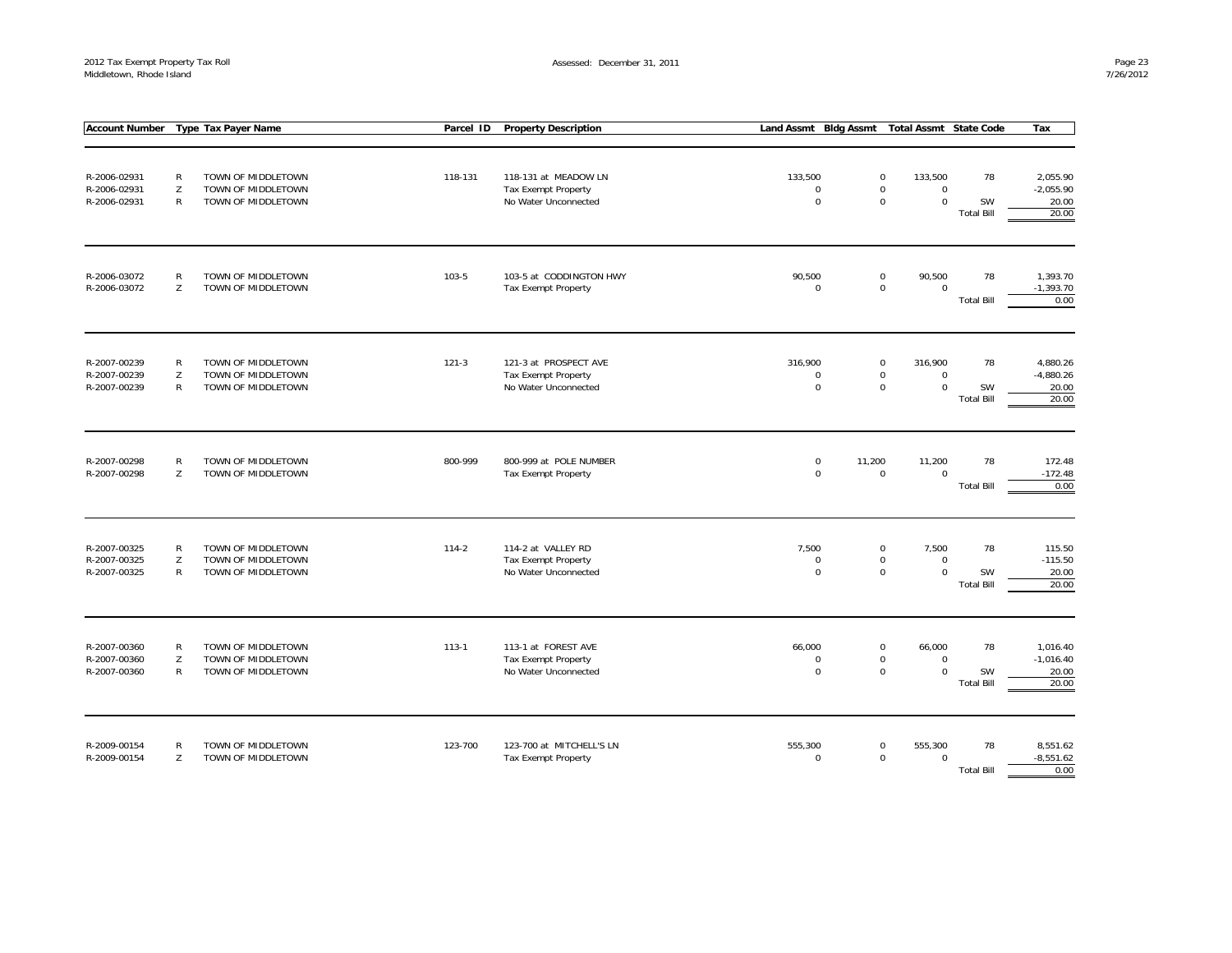| <b>Account Number</b>                                        |                   | <b>Type Tax Payer Name</b>                                                                                                                                               | Parcel ID  | <b>Property Description</b>                                                                                                                        | Land Assmt Bldg Assmt                                     |                                                    | <b>Total Assmt State Code</b>                        |                                     | Tax                                                    |
|--------------------------------------------------------------|-------------------|--------------------------------------------------------------------------------------------------------------------------------------------------------------------------|------------|----------------------------------------------------------------------------------------------------------------------------------------------------|-----------------------------------------------------------|----------------------------------------------------|------------------------------------------------------|-------------------------------------|--------------------------------------------------------|
| R-2010-00137<br>R-2010-00137                                 | R<br>Z            | TOWN OF MIDDLETOWN<br>TOWN OF MIDDLETOWN                                                                                                                                 | 118-31     | 118-31 at EAST MAIN RD<br>Tax Exempt Property                                                                                                      | 29,500<br>$\boldsymbol{0}$                                | $\mathbf 0$<br>$\mathbf 0$                         | 29,500<br>$\mathbf 0$                                | 78<br><b>Total Bill</b>             | 454.30<br>$-454.30$<br>0.00                            |
| R-1992-11951<br>R-1992-11951<br>R-1992-11951<br>R-1992-11951 | R<br>Z<br>R<br>R  | UNITED CONGREGATIONAL CHURCH OF NEWPORT<br>UNITED CONGREGATIONAL CHURCH OF NEWPORT<br>UNITED CONGREGATIONAL CHURCH OF NEWPORT<br>UNITED CONGREGATIONAL CHURCH OF NEWPORT | 114-96     | 114-96 at 524 VALLEY RD<br><b>Tax Exempt Property</b><br>Consumption Charge [15810 Gal(s) @ \$ 0.013050]<br>Cust Serv Chg - Swr Maint Npt Mtr Read | 528,200<br>$\mathbf 0$<br>$\boldsymbol{0}$<br>$\mathbf 0$ | 927,700<br>$\mathbf 0$<br>$\pmb{0}$<br>$\mathbf 0$ | 1,455,900<br>$\mathbf 0$<br>$\pmb{0}$<br>$\mathbf 0$ | 72<br>SW<br>SW<br><b>Total Bill</b> | 22,420.86<br>$-22,420.86$<br>206.32<br>32.92<br>239.24 |
| R-1992-11956<br>R-1992-11956                                 | R<br>Z            | UNITED STATES OF AMERICA<br>UNITED STATES OF AMERICA                                                                                                                     | $101 - 22$ | 101-22 at CODDINGTON HWY<br>Tax Exempt Property                                                                                                    | 7,869,500<br>$\mathbf 0$                                  | 13,130,000<br>$\mathbf 0$                          | 20,999,500<br>$\Omega$                               | 74<br><b>Total Bill</b>             | 323,392.30<br>-323,392.30<br>0.00                      |
| R-1997-00204<br>R-1997-00204                                 | R<br>Z            | UNITED STATES OF AMERICA<br>UNITED STATES OF AMERICA                                                                                                                     | $132 - 1$  | 132-1 at SACHUEST POINT RD<br>Tax Exempt Property                                                                                                  | 18,262,100<br>$\mathbf 0$                                 | 682,100<br>$\mathbf 0$                             | 18,944,200<br>$\mathbf 0$                            | 74<br><b>Total Bill</b>             | 291,740.68<br>$-291,740.68$<br>0.00                    |
| R-1997-00205<br>R-1997-00205                                 | R<br>Z            | UNITED STATES OF AMERICA<br>UNITED STATES OF AMERICA                                                                                                                     | 132-2      | 132-2 at SACHUEST POINT RD<br>Tax Exempt Property                                                                                                  | 5,549,700<br>$\mathbf 0$                                  | $\mathbf 0$<br>$\mathbf 0$                         | 5,549,700<br>$\mathbf 0$                             | 74<br><b>Total Bill</b>             | 85,465.38<br>$-85,465.38$<br>0.00                      |
| R-1997-00207<br>R-1997-00207                                 | $\mathsf{R}$<br>Z | UNITED STATES OF AMERICA<br>UNITED STATES OF AMERICA                                                                                                                     | $104 - 2$  | 104-2 at GREENE LN<br>Tax Exempt Property                                                                                                          | 9,185,000<br>$\mathbf 0$                                  | 28,102,400<br>$\mathbf 0$                          | 37,287,400<br>$\Omega$                               | 74<br><b>Total Bill</b>             | 574,225.96<br>-574,225.96<br>0.00                      |
| R-1997-00208<br>R-1997-00208                                 | R<br>Z            | UNITED STATES OF AMERICA<br>UNITED STATES OF AMERICA                                                                                                                     | $101 - 21$ | 101-21 at ACCESS RD<br>Tax Exempt Property                                                                                                         | 23,773,100<br>$\mathbf 0$                                 | 448,598,800<br>$\mathbf 0$                         | 472,371,900<br>$\mathbf 0$                           | 74<br><b>Total Bill</b>             | 7,274,527.26<br>$-7,274,527.26$<br>0.00                |